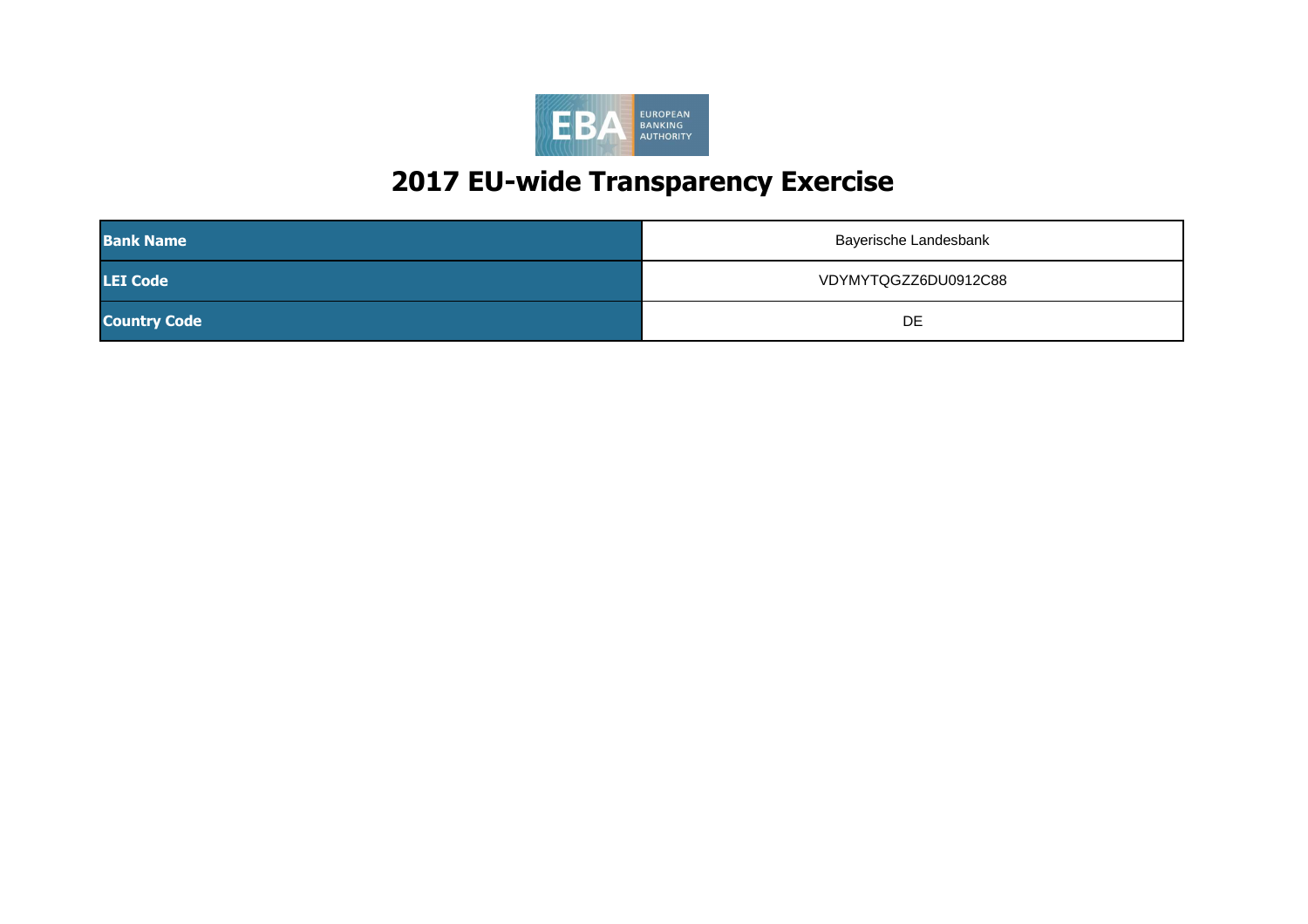

# **2017 EU-wide Transparency Exercise Capital**

Bayerische Landesbank

|                                                         |                 | (mln EUR, %)                                                                                                                                            | As of<br>31/12/2016 | As of<br>30/06/2017 | <b>COREP CODE</b>                                                                                                                  | <b>REGULATION</b>                                                                                                                                                                                                                                                                                                                            |
|---------------------------------------------------------|-----------------|---------------------------------------------------------------------------------------------------------------------------------------------------------|---------------------|---------------------|------------------------------------------------------------------------------------------------------------------------------------|----------------------------------------------------------------------------------------------------------------------------------------------------------------------------------------------------------------------------------------------------------------------------------------------------------------------------------------------|
|                                                         | A               | <b>OWN FUNDS</b>                                                                                                                                        | 10.149              | 9.924               | C 01.00 (r010,c010)                                                                                                                | Articles 4(118) and 72 of CRR                                                                                                                                                                                                                                                                                                                |
|                                                         | A.1             | COMMON EQUITY TIER 1 CAPITAL (net of deductions and after applying transitional<br>adjustments)                                                         | 8.660               | 8.479               | C 01.00 (r020,c010)                                                                                                                | Article 50 of CRR                                                                                                                                                                                                                                                                                                                            |
|                                                         | A.1.1           | Capital instruments eligible as CET1 Capital (including share premium and net own capital<br>instruments)                                               | 3,888               | 3,888               | C 01.00 (r030,c010)                                                                                                                | Articles 26(1) points (a) and (b), 27 to 29, 36(1) point (f) and 42 of CRR                                                                                                                                                                                                                                                                   |
|                                                         | A.1.2           | <b>Retained earnings</b>                                                                                                                                | 3.918               | 4.373               | C 01.00 (r130,c010)                                                                                                                | Articles 26(1) point (c), 26(2) and 36 (1) points (a) and (I) of CRR                                                                                                                                                                                                                                                                         |
|                                                         | A.1.3           | Accumulated other comprehensive income                                                                                                                  | $-1.285$            | $-897$              | C 01.00 (r180,c010)                                                                                                                | Articles 4(100), 26(1) point (d) and 36 (1) point (l) of CRR                                                                                                                                                                                                                                                                                 |
|                                                         | A.1.4           | <b>Other Reserves</b>                                                                                                                                   | 1.705               | 1.705               | C 01.00 (r200,c010)                                                                                                                | Articles 4(117) and 26(1) point (e) of CRR                                                                                                                                                                                                                                                                                                   |
|                                                         | A.1.5           | Funds for general banking risk                                                                                                                          | $\pmb{0}$           | $\bf{0}$            | 201.00 (r210, c010)                                                                                                                | Articles 4(112), 26(1) point (f) and 36 (1) point (l) of CRR                                                                                                                                                                                                                                                                                 |
|                                                         | A.1.6           | Minority interest given recognition in CET1 capital                                                                                                     | $\bf 0$             | $\pmb{0}$           | C 01.00 (r230,c010)                                                                                                                | Article 84 of CRR                                                                                                                                                                                                                                                                                                                            |
|                                                         | A.1.7           | Adjustments to CET1 due to prudential filters                                                                                                           | $-146$              | $-152$              | C 01.00 (r250,c010)                                                                                                                | Articles 32 to 35 of and 36 (1) point (1) of CRR                                                                                                                                                                                                                                                                                             |
|                                                         | A.1.8           | (-) Intangible assets (including Goodwill)                                                                                                              | $-102$              | $-86$               | C 01.00 (r300,c010) + C 01.00 (r340,c010)                                                                                          | Articles 4(113), 36(1) point (b) and 37 of CRR. Articles 4(115), 36(1) point (b) and 37 point (a) of CCR                                                                                                                                                                                                                                     |
|                                                         | A.1.9           | (-) DTAs that rely on future profitability and do not arise from temporary differences net of<br>associated DTLs                                        | $-23$               | $-41$               | C 01.00 (r370,c010)                                                                                                                | Articles 36(1) point (c) and 38 of CRR                                                                                                                                                                                                                                                                                                       |
|                                                         | A.1.10          | (-) IRB shortfall of credit risk adjustments to expected losses                                                                                         | $-265$              | $-325$              | C 01.00 (r380,c010)                                                                                                                | Articles 36(1) point (d), 40 and 159 of CRR                                                                                                                                                                                                                                                                                                  |
|                                                         | A.1.11          | (-) Defined benefit pension fund assets                                                                                                                 | $\bf 0$             | $\bf{0}$            | C 01.00 (r390,c010)                                                                                                                | Articles 4(109), 36(1) point (e) and 41 of CRR                                                                                                                                                                                                                                                                                               |
|                                                         | A.1.12          | (-) Reciprocal cross holdings in CET1 Capital                                                                                                           | $\bf 0$             | $\bf{0}$            | C 01.00 (r430,c010)                                                                                                                | Articles 4(122), 36(1) point (g) and 44 of CRR                                                                                                                                                                                                                                                                                               |
|                                                         | A.1.13          | (-) Excess deduction from AT1 items over AT1 Capital                                                                                                    | $-63$               | $-23$               | C 01.00 (r440,c010)                                                                                                                | Article 36(1) point (j) of CRR                                                                                                                                                                                                                                                                                                               |
|                                                         | A.1.14          | (-) Deductions related to assets which can alternatively be subject to a 1.250% risk weight                                                             | $\bf 0$             | $\bf{0}$            | 01.00 (r450.c010) + C 01.00 (r460.c010) +<br>C 01.00 (r470,c010) + C 01.00 (r471,c010)+<br>C 01.00 (r472.c010)                     | Articles 4(36), 36(1) point (k) (i) and 89 to 91 of CRR; Articles 36(1) point (k) (ii), 243(1) point (b),<br>Automas H(30), 30(1) point (b) (t) and as we see to conce, smitched 24(1) point (b) (t), $2^{n}$ (1) point (b) and 258 of CRR; Articles 36(1) point k(ii) and 379(3) of CRR; Articles 36(1) point k(ii) and 153(8) of CRR and A |
|                                                         | A.1.14.1        | Of which: from securitisation positions (-)                                                                                                             | $\bf 0$             | $\bf{0}$            | C 01.00 (r460,c010)                                                                                                                | Articles 36(1) point (k) (i), 243(1) point (b), 244(1) point (b) and 258 of CRR                                                                                                                                                                                                                                                              |
|                                                         | A.1.15          | (-) Holdings of CET1 capital instruments of financial sector entities where the institiution does not<br>have a significant investment                  | $\bf 0$             | $\bf{0}$            | C 01.00 (r480,c010)                                                                                                                | Articles 4(27), 36(1) point (h); 43 to 46, 49 (2) and (3) and 79 of CRR                                                                                                                                                                                                                                                                      |
| <b>OWN FUNDS</b><br><b>Transitional period</b>          | A.1.16          | (-) Deductible DTAs that rely on future profitability and arise from temporary differences                                                              | $\bf 0$             | $\bf{0}$            | C 01.00 (r490,c010)                                                                                                                | Articles 36(1) point (c) and 38; Articles 48(1) point (a) and 48(2) of CRR                                                                                                                                                                                                                                                                   |
|                                                         | A.1.17          | (-) Holdings of CET1 capital instruments of financial sector entities where the institution has a<br>significant investment                             | $\mathbf{0}$        | $\mathbf{0}$        | C 01.00 (r500,c010)                                                                                                                | Articles 4(27); 36(1) point (i); 43, 45; 47; 48(1) point (b); 49(1) to (3) and 79 of CRR                                                                                                                                                                                                                                                     |
|                                                         | A.1.18          | (-) Amount exceding the 17.65% threshold                                                                                                                | $\bf 0$             | $\mathbf{0}$        | C 01.00 (r510,c010)                                                                                                                | Article 48 of CRR                                                                                                                                                                                                                                                                                                                            |
|                                                         | A.1.19          | (-) Additional deductions of CET1 Capital due to Article 3 CRR                                                                                          | $\pmb{0}$           | $\mathbf 0$         | C 01.00 (r524,c010)                                                                                                                | Article 3 CRR                                                                                                                                                                                                                                                                                                                                |
|                                                         | A.1.20          | CET1 capital elements or deductions - other                                                                                                             | $\pmb{0}$           | 0                   | C 01.00 (r529,c010)                                                                                                                |                                                                                                                                                                                                                                                                                                                                              |
|                                                         | A.1.21          | <b>Transitional adjustments</b>                                                                                                                         | 1.034               | $36\,$              | $CA1$ {1.1.1.6 + 1.1.1.8 + 1.1.1.26}                                                                                               |                                                                                                                                                                                                                                                                                                                                              |
|                                                         | A.1.21.1        | Transitional adjustments due to grandfathered CET1 Capital instruments (+/-)                                                                            | 1.000               | $\mathbf 0$         | C 01.00 (r220,c010)                                                                                                                | Articles 483(1) to (3), and 484 to 487 of CRR                                                                                                                                                                                                                                                                                                |
|                                                         | A.1.21.2        | Transitional adjustments due to additional minority interests (+/-)                                                                                     | $\bf 0$             | $\mathbf 0$         | C 01.00 (r240,c010)                                                                                                                | Articles 479 and 480 of CRR                                                                                                                                                                                                                                                                                                                  |
|                                                         | A.1.21.3        | Other transitional adjustments to CET1 Capital (+/-)                                                                                                    | 34                  | 36                  | C 01.00 (r520,c010)                                                                                                                | Articles 469 to 472, 478 and 481 of CRR                                                                                                                                                                                                                                                                                                      |
|                                                         | A.2             | ADDITIONAL TIER 1 CAPITAL (net of deductions and after transitional adjustments)                                                                        | $\mathbf{0}$        | $\mathbf 0$         | C 01.00 (r530,c010)                                                                                                                | Article 61 of CRR                                                                                                                                                                                                                                                                                                                            |
|                                                         | A.2.1           | Additional Tier 1 Capital instruments                                                                                                                   | $\bf{0}$            | $\mathbf 0$         | C 01.00 (r540,c010) + C 01.00 (r670,c010)                                                                                          |                                                                                                                                                                                                                                                                                                                                              |
|                                                         | A.2.2           | (-) Excess deduction from T2 items over T2 capital                                                                                                      | $\bf 0$             | $\pmb{0}$           | C 01.00 (r720,c010)<br>$01.00$ (r690.c010) + C 01.00 (r700.c010)                                                                   |                                                                                                                                                                                                                                                                                                                                              |
|                                                         | A.2.3           | Other Additional Tier 1 Capital components and deductions                                                                                               | 63                  | 23                  | C 01.00 (r710,c010) + C 01.00 (r740,c010)<br>+ C 01.00 (r744,c010) + C 01.00 (r748,c010)                                           |                                                                                                                                                                                                                                                                                                                                              |
|                                                         | A.2.4           | Additional Tier 1 transitional adjustments                                                                                                              | $-63$               | $-23$               | 2 01.00 (r660,c010) + C 01.00 (r680,c010) -<br>2 01.00 (r730,c010)                                                                 |                                                                                                                                                                                                                                                                                                                                              |
|                                                         | A.3             | <b>TIER 1 CAPITAL (net of deductions and after transitional adjustments)</b>                                                                            | 8.660               | 8.479               | C 01.00 (r015,c010)                                                                                                                | Article 25 of CRR                                                                                                                                                                                                                                                                                                                            |
|                                                         | A.4             | TIER 2 CAPITAL (net of deductions and after transitional adjustments)                                                                                   | 1.489               | 1.445               | C 01.00 (r750,c010)                                                                                                                | Article 71 of CRR                                                                                                                                                                                                                                                                                                                            |
|                                                         | A.4.1           | Tier 2 Capital instruments                                                                                                                              | 793                 | 910                 | C 01.00 (r760,c010) + C 01.00 (r890,c010)<br>C 01.00 (r910.c010) + C 01.00 (r920.c010) +                                           |                                                                                                                                                                                                                                                                                                                                              |
|                                                         | A.4.2           | Other Tier 2 Capital components and deductions                                                                                                          | $^{\circ}$          | $^{\circ}$          | $0.00$ (r930,c010) + C 01.00 (r940,c010)<br>C 01.00 (r950.c010) + C 01.00 (r970.c010)<br>$01.00$ (r974,c010) + C 01.00 (r978,c010) |                                                                                                                                                                                                                                                                                                                                              |
|                                                         | A.4.3           | Tier 2 transitional adjustments                                                                                                                         | 696                 | 535                 | C 01.00 (r880,c010) + C 01.00 (r900,c010) +<br>C 01.00 (r960,c010)                                                                 |                                                                                                                                                                                                                                                                                                                                              |
| <b>OWN FUNDS</b>                                        | $\, {\bf B} \,$ | <b>TOTAL RISK EXPOSURE AMOUNT</b>                                                                                                                       | 65.206              | 63.632              | C 02.00 (r010,c010)                                                                                                                | Articles 92(3), 95, 96 and 98 of CRR                                                                                                                                                                                                                                                                                                         |
| <b>REQUIREMENTS</b>                                     | B.1             | Of which: Transitional adjustments included                                                                                                             | $\bf 0$             | $\pmb{0}$           | C 05.01 (r010;c040)                                                                                                                |                                                                                                                                                                                                                                                                                                                                              |
|                                                         | C <sub>1</sub>  | <b>COMMON EQUITY TIER 1 CAPITAL RATIO (transitional period)</b>                                                                                         | 13,28%              | 13,32%              | CA3 {1}                                                                                                                            |                                                                                                                                                                                                                                                                                                                                              |
| <b>CAPITAL RATIOS (%)</b><br><b>Transitional period</b> | C.2             | <b>TIER 1 CAPITAL RATIO (transitional period)</b>                                                                                                       | 13,28%              | 13,32%              | CA3 {3}                                                                                                                            |                                                                                                                                                                                                                                                                                                                                              |
|                                                         | C.3             | <b>TOTAL CAPITAL RATIO (transitional period)</b>                                                                                                        | 15,56%              | 15,60%              | CA3 (5)                                                                                                                            |                                                                                                                                                                                                                                                                                                                                              |
| <b>CET1 Capital</b><br><b>Fully loaded</b>              | $\mathbf D$     | COMMON EQUITY TIER 1 CAPITAL (fully loaded)                                                                                                             | 7.689               | 8.465               | [A.1-A.1.13-A.1.21+MIN(A.2+A.1.13-<br>A.2.2-A.2.4+MIN(A.4+A.2.2-A.4.3,0),0)]                                                       |                                                                                                                                                                                                                                                                                                                                              |
| CET1 RATIO (%)<br>Fully loaded <sup>1</sup>             | E               | COMMON EQUITY TIER 1 CAPITAL RATIO (fully loaded)<br>11) Fully loaded CET1 capital ratio estimation based on the formulae stated in column "COREP CODE" | 11,79%              | 13,30%              | $[D.1]/[B-B.1]$                                                                                                                    |                                                                                                                                                                                                                                                                                                                                              |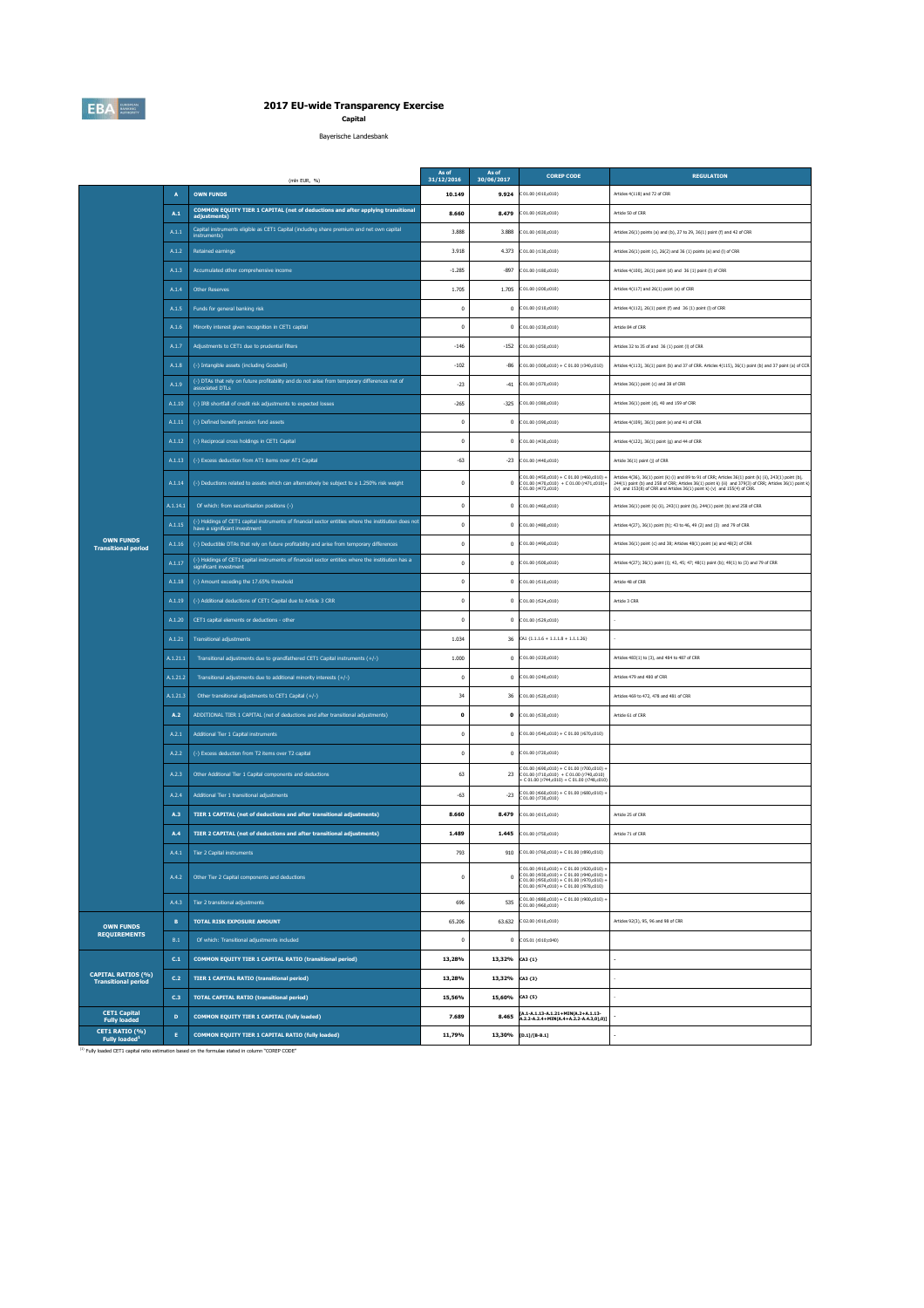

# **Leverage ratio**

Bayerische Landesbank

|                 | (mln EUR, $%$ )                                                                       | As of<br>31/12/2016                       | As of<br>30/06/2017 | <b>COREP CODE</b>   | <b>REGULATION</b>                                                                     |
|-----------------|---------------------------------------------------------------------------------------|-------------------------------------------|---------------------|---------------------|---------------------------------------------------------------------------------------|
| A.1             | Tier 1 capital - transitional definition                                              | 8.660                                     | 8.479               | C 47.00 (r320,c010) |                                                                                       |
| A.2             | Tier 1 capital - fully phased-in definition                                           | 7.689                                     | 8.465               | C 47.00 (r310,c010) |                                                                                       |
| B.1             | Total leverage ratio exposures - using a transitional definition of Tier 1 capital    | 227.058<br>236.733<br>C 47.00 (r300,c010) |                     |                     | Article 429 of the CRR; Delegated Regulation (EU) 2015/62 of 10 October 2014 amending |
| B.2             | Total leverage ratio exposures - using a fully phased-in definition of Tier 1 capital | 227.005<br>236.701<br>C 47.00 (r290,c010) | <b>CRR</b>          |                     |                                                                                       |
| C.1             | Leverage ratio - using a transitional definition of Tier 1 capital                    | 3,8%                                      | 3,6%                | C 47.00 (r340,c010) |                                                                                       |
| C <sub>12</sub> | Leverage ratio - using a fully phased-in definition of Tier 1 capital                 | 3,4%                                      | 3,6%                | C 47.00 (r330,c010) |                                                                                       |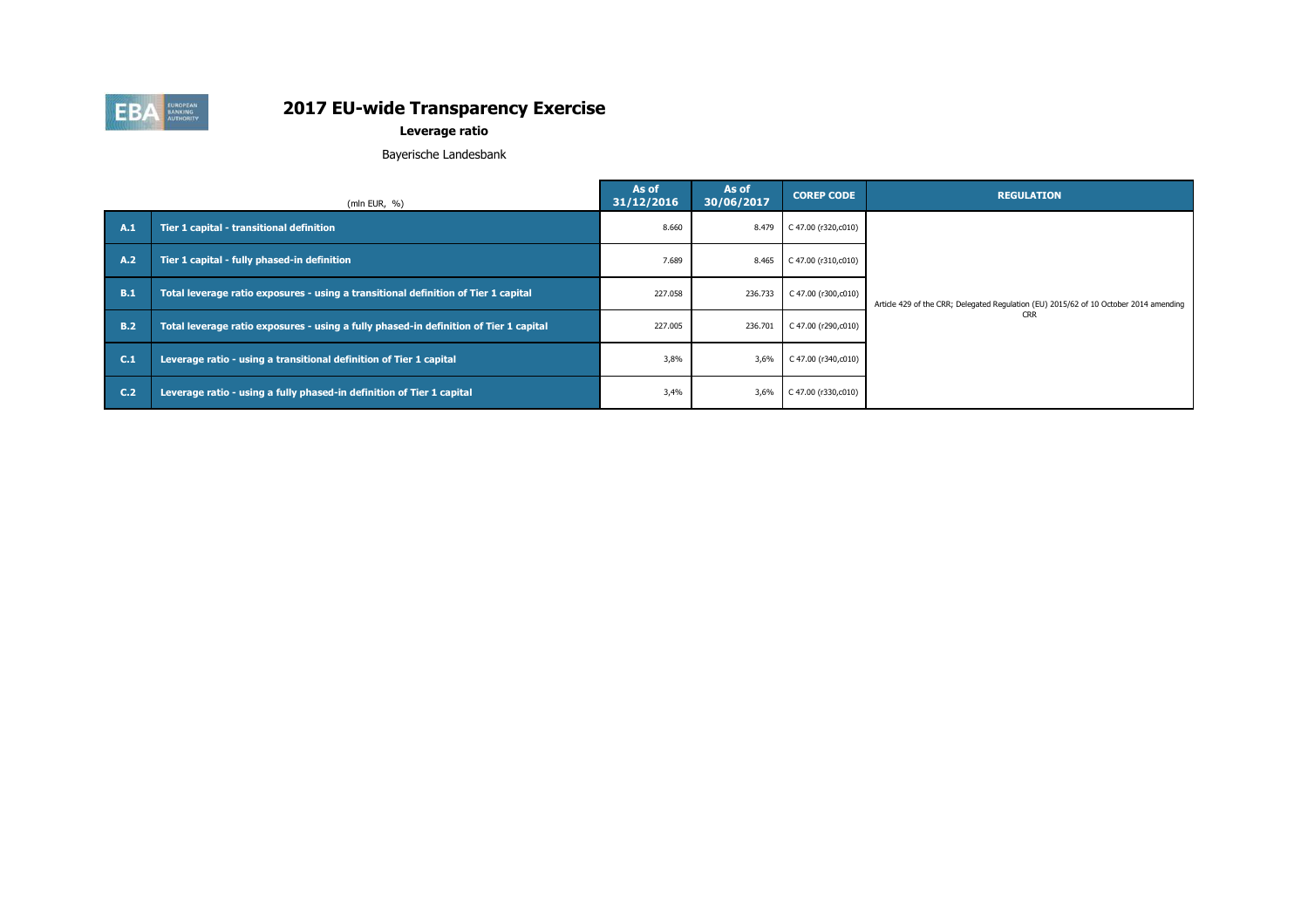

# **Risk exposure amounts**

Bayerische Landesbank

|                                                                                                           | As of<br>31/12/2016 | as of<br>30/06/2017 |
|-----------------------------------------------------------------------------------------------------------|---------------------|---------------------|
| (mln EUR)                                                                                                 |                     |                     |
| Risk exposure amounts for credit risk                                                                     | 56.958              | 55.749              |
| Risk exposure amount for securitisation and re-securitisations in the banking book                        | 364                 | 411                 |
| Risk exposure amount for contributions to the default fund of a CCP                                       | 96                  | 89                  |
| Risk exposure amount Other credit risk                                                                    | 56.498              | 55.249              |
| Risk exposure amount for position, foreign exchange and commodities (Market risk)                         | 2.986               | 3.155               |
| of which: Risk exposure amount for securitisation and re-securitisations in the trading book <sup>1</sup> |                     |                     |
| Risk exposure amount for Credit Valuation Adjustment                                                      | 1.029               | 844                 |
| Risk exposure amount for operational risk                                                                 | 4.233               | 3.884               |
| Other risk exposure amounts                                                                               |                     |                     |
| <b>Total Risk Exposure Amount</b>                                                                         | 65.206              | 63.632              |

 $(1)$  May include hedges, which are not securitisation positions, as per Article 338.3 of CRR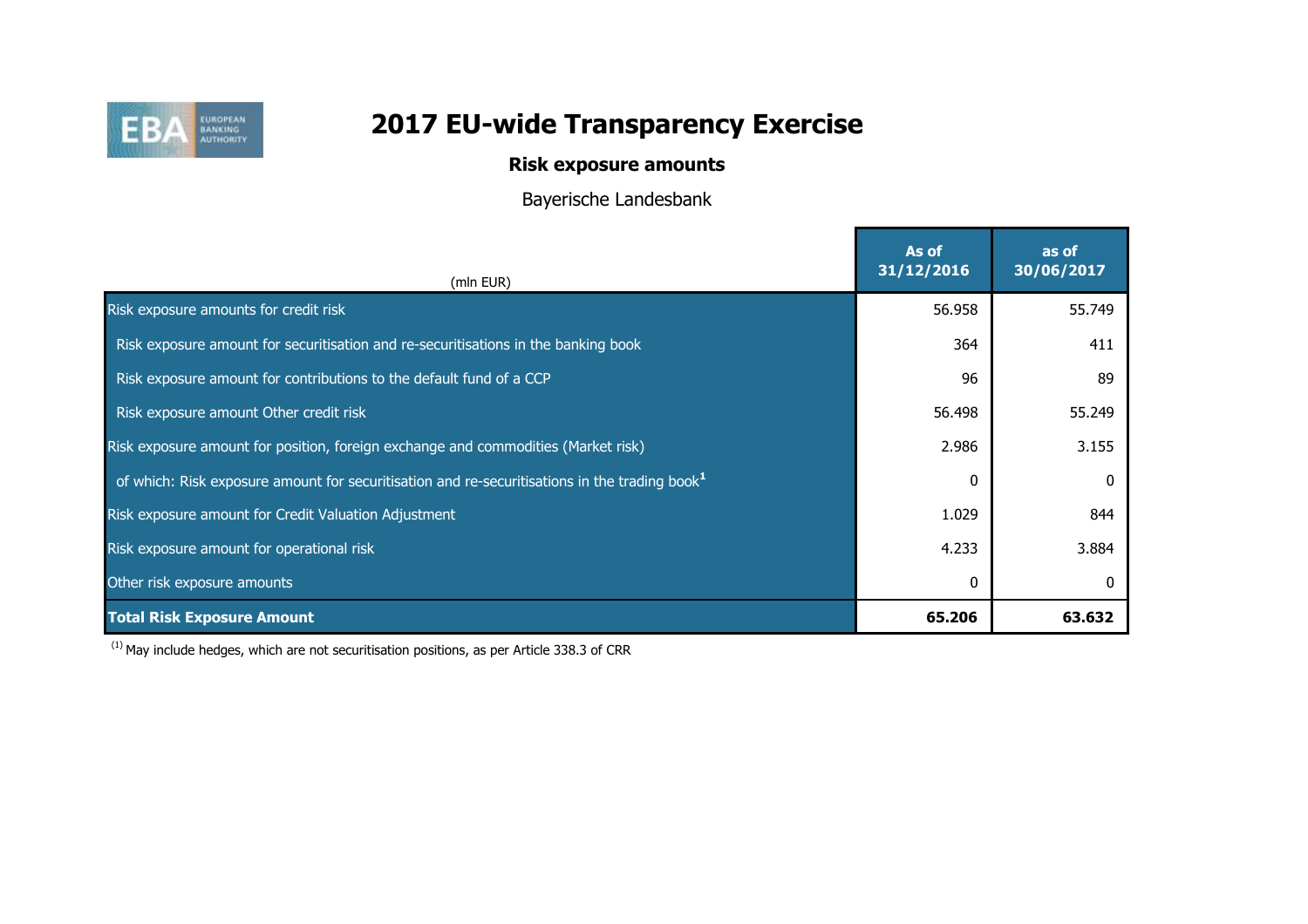

Bayerische Landesbank

| (mln EUR)                                                                                                                                                       | As of 31/12/2016 | As of<br>30/06/2017 |
|-----------------------------------------------------------------------------------------------------------------------------------------------------------------|------------------|---------------------|
| Interest income                                                                                                                                                 | 6.483            | 3.212               |
| Of which debt securities income                                                                                                                                 | 219              | 100                 |
| Of which loans and advances income                                                                                                                              | 3.691            | 1.736               |
| Interest expenses                                                                                                                                               | 5.019            | 2.381               |
| (Of which deposits expenses)                                                                                                                                    | 1.753            | 724                 |
| (Of which debt securities issued expenses)                                                                                                                      | 581              | 300                 |
| (Expenses on share capital repayable on demand)                                                                                                                 | $\Omega$         | $\Omega$            |
| Dividend income                                                                                                                                                 | 18               | 17                  |
| Net Fee and commission income                                                                                                                                   | 296              | 141                 |
| Gains or (-) losses on derecognition of financial assets and liabilities not measured at fair value through profit or loss, and of non financial assets,<br>net | 246              | 8                   |
| Gains or (-) losses on financial assets and liabilities held for trading, net                                                                                   | 170              | 5                   |
| Gains or (-) losses on financial assets and liabilities designated at fair value through profit or loss, net                                                    | $-28$            | 139                 |
| Gains or (-) losses from hedge accounting, net                                                                                                                  | $-80$            | $-93$               |
| Exchange differences [gain or (-) loss], net                                                                                                                    | $\Omega$         | $\Omega$            |
| Net other operating income /(expenses)                                                                                                                          | $-54$            | $-113$              |
| <b>TOTAL OPERATING INCOME, NET</b>                                                                                                                              | 2.032            | 936                 |
| (Administrative expenses)                                                                                                                                       | 1.221            | 596                 |
| (Depreciation)                                                                                                                                                  | 43               | 18                  |
| (Provisions or (-) reversal of provisions)                                                                                                                      | -54              | $-29$               |
| (Commitments and guarantees given)                                                                                                                              | -1               | $-17$               |
| (Other provisions)                                                                                                                                              | -53              | $-12$               |
| Of which pending legal issues and tax litigation <sup>1</sup>                                                                                                   | 23               |                     |
| Of which restructuring <sup>1</sup>                                                                                                                             | $-7$             |                     |
| (Impairment or (-) reversal of impairment on financial assets not measured at fair value through profit or loss)                                                | 89               | -82                 |
| (Loans and receivables)                                                                                                                                         | 87               | -75                 |
| (Held to maturity investments, AFS assets and financial assets measured at cost)                                                                                | 2                | $-7$                |
| (Impairment or (-) reversal of impairment of investments in subsidaries, joint ventures and associates and on non-financial assets)                             | 14               | $\Omega$            |
| (of which Goodwill)                                                                                                                                             | $\Omega$         | $\mathbf 0$         |
| Negative goodwill recognised in profit or loss                                                                                                                  | $\Omega$         | 0                   |
| Share of the profit or (-) loss of investments in subsidaries, joint ventures and associates                                                                    | 16               | $-2$                |
| Profit or (-) loss from non-current assets and disposal groups classified as held for sale not qualifying as discontinued operations                            | 30               | 0                   |
| PROFIT OR (-) LOSS BEFORE TAX FROM CONTINUING OPERATIONS                                                                                                        | 766              | 432                 |
| PROFIT OR (-) LOSS AFTER TAX FROM CONTINUING OPERATIONS                                                                                                         | 607              | 346                 |
| Profit or (-) loss after tax from discontinued operations                                                                                                       | $\Omega$         | $\Omega$            |
| PROFIT OR (-) LOSS FOR THE YEAR                                                                                                                                 | 607              | 346                 |
| Of which attributable to owners of the parent                                                                                                                   | 602              | 345                 |

(1) Information available only as of end of the year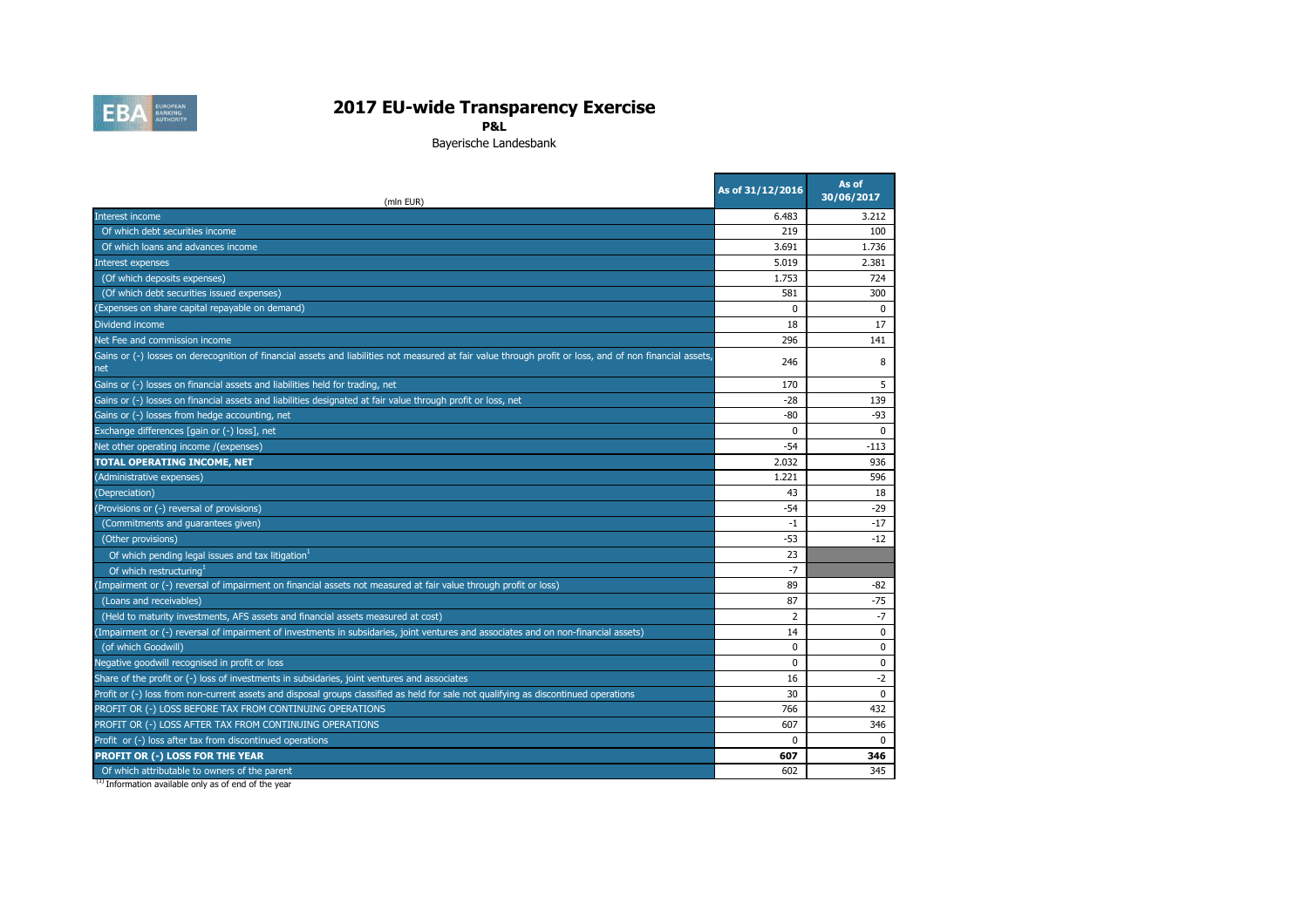**EBA** 

# 201612 201706 201612 201612 201612 201612 201612 201612 201612 201612 201612 201612 201706 201706 201706 201706 201706**2017 EU-wide Transparency Exercise Market Risk**

Bayerische Landesbank

|                                           |                                                       |                                                       |                                                                                                                      | <b>IM</b>                       |                                                                                                                       |                                                  |                                                     |                        |                                                                                            | IM.                                                 |                               |                                                         |                                                                                                                      |                                 |                                                                                                                       |                                                  |                                                  |                               |                                                                                            |                                                     |                               |                                                       |  |  |
|-------------------------------------------|-------------------------------------------------------|-------------------------------------------------------|----------------------------------------------------------------------------------------------------------------------|---------------------------------|-----------------------------------------------------------------------------------------------------------------------|--------------------------------------------------|-----------------------------------------------------|------------------------|--------------------------------------------------------------------------------------------|-----------------------------------------------------|-------------------------------|---------------------------------------------------------|----------------------------------------------------------------------------------------------------------------------|---------------------------------|-----------------------------------------------------------------------------------------------------------------------|--------------------------------------------------|--------------------------------------------------|-------------------------------|--------------------------------------------------------------------------------------------|-----------------------------------------------------|-------------------------------|-------------------------------------------------------|--|--|
|                                           | As of<br>31/12/2016 30/06/2017                        | As of                                                 |                                                                                                                      | As of 31/12/2016                |                                                                                                                       |                                                  |                                                     |                        |                                                                                            | As of 30/06/2017                                    |                               |                                                         |                                                                                                                      |                                 |                                                                                                                       |                                                  |                                                  |                               |                                                                                            |                                                     |                               |                                                       |  |  |
|                                           | <b>TOTAL RISK</b><br><b>EXPOSURE</b><br><b>AMOUNT</b> |                                                       |                                                                                                                      |                                 | VaR (Memorandum item)                                                                                                 |                                                  | <b>STRESSED VaR (Memorandum</b><br>item)            |                        | <b>INCREMENTAL</b><br><b>DEFAULT AND</b><br><b>MIGRATION RISK</b><br><b>CAPITAL CHARGE</b> |                                                     |                               | <b>ALL PRICE RISKS CAPITAL</b><br><b>CHARGE FOR CTP</b> |                                                                                                                      |                                 | VaR (Memorandum item)                                                                                                 |                                                  | <b>STRESSED VaR (Memorandum</b><br><i>item</i> ) |                               | <b>INCREMENTAL</b><br><b>DEFAULT AND</b><br><b>MIGRATION RISK</b><br><b>CAPITAL CHARGE</b> |                                                     |                               | ALL PRICE RISKS CAPITAL<br><b>CHARGE FOR CTP</b>      |  |  |
| (mln EUR)                                 |                                                       | <b>TOTAL RISK</b><br><b>EXPOSURE</b><br><b>AMOUNT</b> | <b>MULTIPLICATION</b><br>FACTOR (mc) x<br><b>AVERAGE OF</b><br><b>PREVIOUS 60</b><br><b>WORKING DAYS</b><br>(VaRavg) | <b>PREVIOUS</b><br>DAY (VaRt-1) | <b>MULTIPLICATION</b><br>FACTOR (ms) x<br><b>AVERAGE OF</b><br><b>PREVIOUS 60</b><br><b>WORKING DAYS</b><br>(SVaRavg) | <b>LATEST</b><br><b>AVAILABLE</b><br>$(SVaRt-1)$ | <b>12 WEEKS</b><br><b>AVERAGE</b><br><b>MEASURE</b> | LAST<br><b>MEASURE</b> | <b>FLOOR</b>                                                                               | <b>12 WEEKS</b><br><b>AVERAGE</b><br><b>MEASURE</b> | <b>LAST</b><br><b>MEASURE</b> | <b>TOTAL RISK</b><br><b>EXPOSURE</b><br><b>AMOUNT</b>   | <b>MULTIPLICATION</b><br>FACTOR (mc) x<br><b>AVERAGE OF</b><br><b>PREVIOUS 60</b><br><b>WORKING DAYS</b><br>(VaRavg) | <b>PREVIOUS</b><br>DAY (VaRt-1) | <b>MULTIPLICATION</b><br>FACTOR (ms) x<br><b>AVERAGE OF</b><br><b>PREVIOUS 60</b><br><b>WORKING DAYS</b><br>(SVaRavg) | <b>LATEST</b><br><b>AVAILABLE</b><br>$(SVaRt-1)$ | <b>12 WEEKS</b><br>AVERAGE<br><b>MEASURE</b>     | <b>LAST</b><br><b>MEASURE</b> | <b>FLOOR</b>                                                                               | <b>12 WEEKS</b><br><b>AVERAGE</b><br><b>MEASURE</b> | <b>LAST</b><br><b>MEASURE</b> | <b>TOTAL RISK</b><br><b>EXPOSURE</b><br><b>AMOUNT</b> |  |  |
| <b>Traded Debt Instruments</b>            | 2.287                                                 | 2.166                                                 |                                                                                                                      |                                 |                                                                                                                       |                                                  |                                                     |                        |                                                                                            |                                                     |                               |                                                         |                                                                                                                      |                                 |                                                                                                                       |                                                  |                                                  |                               |                                                                                            |                                                     |                               |                                                       |  |  |
| Of which: General risk                    | 1.666                                                 | 1.558                                                 |                                                                                                                      |                                 |                                                                                                                       |                                                  |                                                     |                        |                                                                                            |                                                     |                               |                                                         |                                                                                                                      |                                 |                                                                                                                       |                                                  |                                                  |                               |                                                                                            |                                                     |                               |                                                       |  |  |
| Of which: Specific risk                   | 171                                                   | 218                                                   |                                                                                                                      |                                 |                                                                                                                       |                                                  |                                                     |                        |                                                                                            |                                                     |                               |                                                         |                                                                                                                      |                                 |                                                                                                                       |                                                  |                                                  |                               |                                                                                            |                                                     |                               |                                                       |  |  |
| quities                                   | 77                                                    |                                                       |                                                                                                                      |                                 |                                                                                                                       |                                                  |                                                     |                        |                                                                                            |                                                     |                               |                                                         |                                                                                                                      |                                 |                                                                                                                       |                                                  |                                                  |                               |                                                                                            |                                                     |                               |                                                       |  |  |
| Of which: General risk                    | 21                                                    | 26                                                    |                                                                                                                      |                                 |                                                                                                                       |                                                  |                                                     |                        |                                                                                            |                                                     |                               |                                                         |                                                                                                                      |                                 |                                                                                                                       |                                                  |                                                  |                               |                                                                                            |                                                     |                               |                                                       |  |  |
| Of which: Specific risk                   | 16                                                    |                                                       |                                                                                                                      |                                 |                                                                                                                       |                                                  |                                                     |                        |                                                                                            |                                                     |                               |                                                         |                                                                                                                      |                                 |                                                                                                                       |                                                  |                                                  |                               |                                                                                            |                                                     |                               |                                                       |  |  |
| Foreign exchange risk<br>Commodities risk | 538<br>84                                             | 834                                                   |                                                                                                                      |                                 |                                                                                                                       |                                                  |                                                     |                        |                                                                                            |                                                     |                               |                                                         |                                                                                                                      |                                 |                                                                                                                       |                                                  |                                                  |                               |                                                                                            |                                                     |                               |                                                       |  |  |
| <b>Total</b>                              | 2.986                                                 | 3.155                                                 | $\mathbf{r}$                                                                                                         | $\Omega$                        | $\Omega$                                                                                                              |                                                  | $\mathbf{r}$                                        |                        |                                                                                            |                                                     |                               |                                                         |                                                                                                                      |                                 | $\mathbf{a}$                                                                                                          |                                                  |                                                  |                               |                                                                                            | $\mathbf{0}$                                        |                               |                                                       |  |  |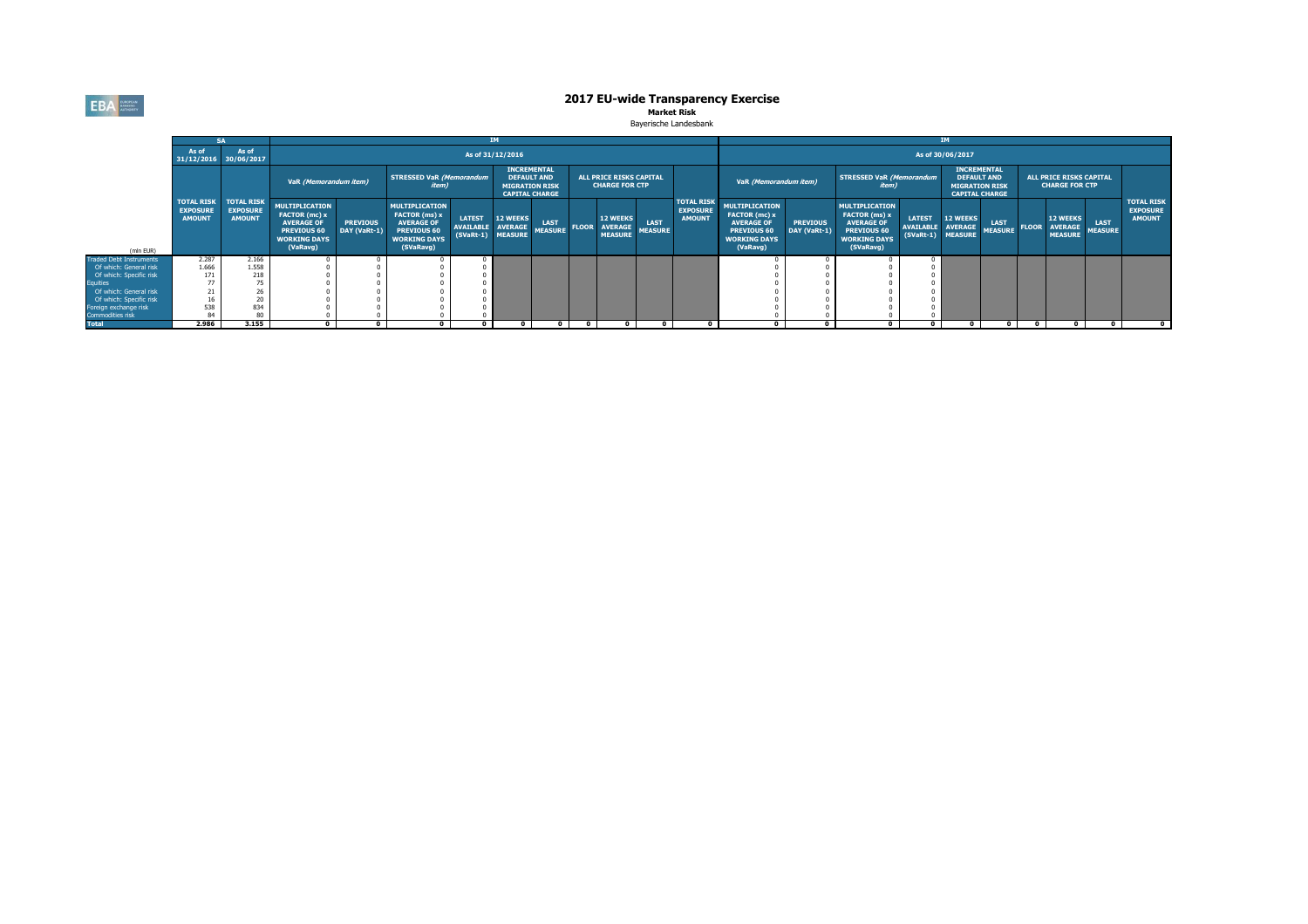

**Credit Risk - Standardised Approach**

Bayerische Landesbank

|                   |                                                                   | <b>Standardised Approach</b>         |                                       |                                |                                        |                                   |                                       |                                |                                        |  |  |
|-------------------|-------------------------------------------------------------------|--------------------------------------|---------------------------------------|--------------------------------|----------------------------------------|-----------------------------------|---------------------------------------|--------------------------------|----------------------------------------|--|--|
|                   |                                                                   | As of 31/12/2016<br>As of 30/06/2017 |                                       |                                |                                        |                                   |                                       |                                |                                        |  |  |
|                   | (mln EUR, %)                                                      | Original<br>Exposure <sup>1</sup>    | <b>Exposure</b><br>Value <sup>1</sup> | <b>Risk exposure</b><br>amount | Value<br>adjustments and<br>provisions | Original<br>Exposure <sup>1</sup> | <b>Exposure</b><br>Value <sup>1</sup> | <b>Risk exposure</b><br>amount | Value<br>adiustments and<br>provisions |  |  |
|                   | <b>Central governments or central banks</b>                       | 311                                  | 353                                   | 693                            |                                        | 368                               | 404                                   | 838                            |                                        |  |  |
|                   | <b>Regional governments or local authorities</b>                  | 145                                  | 6.075                                 | 13                             |                                        | 73                                | 5.956                                 | 3                              |                                        |  |  |
|                   | <b>Public sector entities</b>                                     | 463                                  | 231                                   | 31                             |                                        | 428                               | 192                                   | 37                             |                                        |  |  |
|                   | <b>Multilateral Development Banks</b>                             | 216                                  | 216                                   | $\Omega$                       |                                        | 214                               | 214                                   | $\Omega$                       |                                        |  |  |
|                   | <b>International Organisations</b>                                | 315                                  | 315                                   | $\Omega$                       |                                        | 61                                | 61                                    | $\Omega$                       |                                        |  |  |
|                   | <b>Institutions</b>                                               | 25,861                               | 23,852                                | 102                            |                                        | 26.507                            | 24.242                                | 122                            |                                        |  |  |
|                   | <b>Corporates</b>                                                 | 3.616                                | 682                                   | 657                            |                                        | 3.625                             | 665                                   | 635                            |                                        |  |  |
|                   | of which: SME                                                     | 269                                  | 168                                   | 163                            |                                        | 217                               | 143                                   | 123                            |                                        |  |  |
|                   | <b>Retail</b>                                                     | 8.256                                | 858                                   | 628                            |                                        | 8.092                             | 821                                   | 599                            |                                        |  |  |
|                   | of which: SMF                                                     | 278                                  | Q1                                    | 52                             |                                        | 302                               | 93                                    | 53                             |                                        |  |  |
| Consolidated data | Secured by mortgages on immovable property                        | 468                                  | 468                                   | 166                            |                                        | 407                               | 406                                   | 146                            |                                        |  |  |
|                   | of which: SMF                                                     | 11                                   | 11                                    | 5                              |                                        | 19                                | 19                                    | $\overline{9}$                 |                                        |  |  |
|                   | <b>Exposures in default</b>                                       | 109                                  | 74                                    | 100                            | 18                                     | 94                                | 62                                    | 84                             | 17                                     |  |  |
|                   | Items associated with particularly high risk                      | 395                                  | 395                                   | 593                            |                                        | 424                               | 424                                   | 636                            |                                        |  |  |
|                   | <b>Covered bonds</b>                                              | $\Omega$                             | $\Omega$                              | $\Omega$                       |                                        |                                   | $\Omega$                              | $^{\circ}$                     |                                        |  |  |
|                   | Claims on institutions and corporates with a ST credit assessment | n                                    | $\Omega$                              | $\mathbf{0}$                   |                                        |                                   | $\Omega$                              | $\mathbf{0}$                   |                                        |  |  |
|                   | <b>Collective investments undertakings (CIU)</b>                  | 8                                    | 8                                     | 5                              |                                        | 8                                 | 8                                     | $\overline{\mathbf{3}}$        |                                        |  |  |
|                   | <b>Equity</b>                                                     | 170                                  | 170                                   | 381                            |                                        | 105                               | 105                                   | 254                            |                                        |  |  |
|                   | <b>Securitisation</b>                                             | 36                                   | 36                                    | 18                             |                                        | 34                                | 34                                    | 17                             |                                        |  |  |
|                   | <b>Other exposures</b>                                            | 88                                   | 88                                    | 88                             |                                        | 76                                | 76                                    | 69                             |                                        |  |  |
|                   | <b>Standardised Total</b>                                         | 40.459                               | 33.822                                | 3.476                          | 21                                     | 40.516                            | 33.671                                | 3.444                          | 21                                     |  |  |

|                |                                                                   |                                          | <b>Standardised Approach</b>          |                                |                                                     |                                          |                                       |                                |                                                     |  |  |  |
|----------------|-------------------------------------------------------------------|------------------------------------------|---------------------------------------|--------------------------------|-----------------------------------------------------|------------------------------------------|---------------------------------------|--------------------------------|-----------------------------------------------------|--|--|--|
|                |                                                                   |                                          | As of 31/12/2016<br>As of 30/06/2017  |                                |                                                     |                                          |                                       |                                |                                                     |  |  |  |
|                | (mln EUR, %)                                                      | <b>Original</b><br>Exposure <sup>1</sup> | <b>Exposure</b><br>Value <sup>1</sup> | <b>Risk exposure</b><br>amount | Value<br>adjustments and<br>provisions <sup>2</sup> | <b>Original</b><br>Exposure <sup>1</sup> | <b>Exposure</b><br>Value <sup>1</sup> | <b>Risk exposure</b><br>amount | Value<br>adjustments and<br>provisions <sup>2</sup> |  |  |  |
|                | <b>Central governments or central banks</b>                       | 311                                      | 331                                   | 692                            |                                                     | 368                                      | 385                                   | 836                            |                                                     |  |  |  |
|                | <b>Regional governments or local authorities</b>                  | 84                                       | 6.014                                 |                                |                                                     | 60                                       | 5.943                                 |                                |                                                     |  |  |  |
|                | <b>Public sector entities</b>                                     | 276                                      | 193                                   | 24                             |                                                     | 255                                      | 178                                   | 35                             |                                                     |  |  |  |
|                | <b>Multilateral Development Banks</b>                             |                                          | $\Omega$                              | $^{\circ}$                     |                                                     |                                          |                                       | $\mathbf 0$                    |                                                     |  |  |  |
|                | <b>International Organisations</b>                                |                                          | n                                     | $\mathbf{0}$                   |                                                     |                                          |                                       | $\mathbf 0$                    |                                                     |  |  |  |
|                | <b>Institutions</b>                                               | 24.251                                   | 22.241                                | 70                             |                                                     | 24,723                                   | 22.454                                | 84                             |                                                     |  |  |  |
|                | <b>Corporates</b>                                                 | 3.355                                    | 537                                   | 535                            |                                                     | 3,404                                    | 555                                   | 539                            |                                                     |  |  |  |
|                | of which: SMF                                                     | 261                                      | 160                                   | 159                            |                                                     | 208                                      | 135                                   | 119                            |                                                     |  |  |  |
|                | <b>Retail</b>                                                     | 8.096                                    | 842                                   | 615                            |                                                     | 7.935                                    | 805                                   | 587                            |                                                     |  |  |  |
|                | of which: SMF                                                     | 276                                      | Q1                                    | 52                             |                                                     | 299                                      | 92                                    | 53                             |                                                     |  |  |  |
| <b>GERMANY</b> | Secured by mortgages on immovable property                        | 468                                      | 468                                   | 166                            |                                                     | 407                                      | 406                                   | 146                            |                                                     |  |  |  |
|                | of which: SMF                                                     | 11                                       | 11                                    | 5                              |                                                     | 19                                       | 19                                    | $\mathsf q$                    |                                                     |  |  |  |
|                | <b>Exposures in default</b>                                       | 91                                       | 73                                    | 99                             | 17                                                  | 75                                       | 58                                    | 79                             | 16                                                  |  |  |  |
|                | Items associated with particularly high risk                      | 392                                      | 392                                   | 588                            |                                                     | 421                                      | 421                                   | 631                            |                                                     |  |  |  |
|                | <b>Covered bonds</b>                                              |                                          | $\Omega$                              | $\Omega$                       |                                                     |                                          |                                       | $\mathbf 0$                    |                                                     |  |  |  |
|                | Claims on institutions and corporates with a ST credit assessment |                                          | $\Omega$                              | $^{\circ}$                     |                                                     |                                          | $\Omega$                              | $\Omega$                       |                                                     |  |  |  |
|                | <b>Collective investments undertakings (CIU)</b>                  |                                          |                                       |                                |                                                     |                                          |                                       | $\mathbf{1}$                   |                                                     |  |  |  |
|                | <b>Equity</b>                                                     | 74                                       | 74                                    | 141                            |                                                     | 33                                       | 33                                    | 74                             |                                                     |  |  |  |
|                | <b>Securitisation</b>                                             |                                          |                                       |                                |                                                     |                                          |                                       |                                |                                                     |  |  |  |
|                | <b>Other exposures</b>                                            | 88                                       | 88                                    | 88                             |                                                     | 76                                       | 76                                    | 69                             |                                                     |  |  |  |
|                | <b>Standardised Total<sup>2</sup></b>                             |                                          |                                       |                                | 20                                                  |                                          |                                       |                                | 19                                                  |  |  |  |

|               |                                                                   | <b>Standardised Approach</b>         |                                       |              |                                                                   |                                   |                                       |                                |                                                     |  |  |
|---------------|-------------------------------------------------------------------|--------------------------------------|---------------------------------------|--------------|-------------------------------------------------------------------|-----------------------------------|---------------------------------------|--------------------------------|-----------------------------------------------------|--|--|
|               |                                                                   | As of 31/12/2016<br>As of 30/06/2017 |                                       |              |                                                                   |                                   |                                       |                                |                                                     |  |  |
|               | (mln EUR, %)                                                      | Original<br>Exposure <sup>1</sup>    | <b>Exposure</b><br>Value <sup>1</sup> | amount       | Value<br>Risk exposure adjustments and<br>provisions <sup>2</sup> | Original<br>Exposure <sup>1</sup> | <b>Exposure</b><br>Value <sup>1</sup> | <b>Risk exposure</b><br>amount | Value<br>adjustments and<br>provisions <sup>2</sup> |  |  |
|               | <b>Central governments or central banks</b>                       | $^{\circ}$                           | $\mathbf{0}$                          | $\mathbf{0}$ |                                                                   | $\Omega$                          | $\mathbf{0}$                          | $\mathbf{0}$                   |                                                     |  |  |
|               | <b>Regional governments or local authorities</b>                  | 61                                   | 61                                    | 12           |                                                                   | 13                                | 13                                    | $\overline{\mathbf{3}}$        |                                                     |  |  |
|               | <b>Public sector entities</b>                                     | 187                                  | 38                                    | 8            |                                                                   | 173                               | 13                                    | $\overline{\mathbf{3}}$        |                                                     |  |  |
|               | <b>Multilateral Development Banks</b>                             | $\Omega$                             | $\Omega$                              | $\mathbf 0$  |                                                                   |                                   | $^{\circ}$                            | $\mathbf{0}$                   |                                                     |  |  |
|               | <b>International Organisations</b>                                | $\Omega$                             | $\Omega$                              | $\mathbf{0}$ |                                                                   |                                   | $\Omega$                              | $\mathbf 0$                    |                                                     |  |  |
|               | <b>Institutions</b>                                               | $\mathbf 0$                          | $\Omega$                              | $\mathbf 0$  |                                                                   |                                   | $^{\circ}$                            | $\mathbf{0}$                   |                                                     |  |  |
|               | <b>Corporates</b>                                                 | 132                                  | 64                                    | 49           |                                                                   | 98                                | 39                                    | 25                             |                                                     |  |  |
|               | of which: SME                                                     | 8                                    | 8                                     | 4            |                                                                   | 8                                 | 8                                     | 4                              |                                                     |  |  |
|               | <b>Retail</b>                                                     | 17                                   |                                       |              |                                                                   | 17                                |                                       | $\mathbf{1}$                   |                                                     |  |  |
|               | of which: SMF                                                     | $\Omega$                             | $\Omega$                              | $\mathbf 0$  |                                                                   |                                   | $\Omega$                              | $\Omega$                       |                                                     |  |  |
| UNITED STATES | Secured by mortgages on immovable property                        | $\Omega$                             | $\Omega$                              | $\mathbf 0$  |                                                                   |                                   | $^{\circ}$                            | $\Omega$                       |                                                     |  |  |
|               | of which: SME                                                     | n                                    | $\Omega$                              | $\mathbf 0$  |                                                                   |                                   | $\Omega$                              | $\Omega$                       |                                                     |  |  |
|               | <b>Exposures in default</b>                                       | n                                    | $\Omega$                              | $\mathbf 0$  | $\Omega$                                                          |                                   | $\Omega$                              | $\Omega$                       | $\mathbf{0}$                                        |  |  |
|               | Items associated with particularly high risk                      |                                      | $\Omega$                              | $\mathbf 0$  |                                                                   |                                   | $^{\circ}$                            | $\Omega$                       |                                                     |  |  |
|               | <b>Covered bonds</b>                                              |                                      | $\Omega$                              | $\mathbf 0$  |                                                                   |                                   | $\Omega$                              | $\Omega$                       |                                                     |  |  |
|               | Claims on institutions and corporates with a ST credit assessment |                                      | $\Omega$                              | $\mathbf 0$  |                                                                   |                                   | $\Omega$                              | $\Omega$                       |                                                     |  |  |
|               | <b>Collective investments undertakings (CIU)</b>                  | n                                    | $\Omega$                              | $\mathbf{0}$ |                                                                   |                                   | $\Omega$                              | $\Omega$                       |                                                     |  |  |
|               | <b>Equity</b>                                                     | $\Omega$                             | $\Omega$                              | $\mathbf 0$  |                                                                   |                                   | $\Omega$                              | $\theta$                       |                                                     |  |  |
|               | <b>Securitisation</b>                                             |                                      |                                       |              |                                                                   |                                   |                                       |                                |                                                     |  |  |
|               | <b>Other exposures</b>                                            | $\Omega$                             | $^{\circ}$                            | $\mathbf{0}$ |                                                                   | $\Omega$                          | $\mathbf{0}$                          | $\mathbf{0}$                   |                                                     |  |  |
|               | <b>Standardised Total<sup>2</sup></b>                             |                                      |                                       |              | $\mathbf{0}$                                                      |                                   |                                       |                                | $\mathbf{o}$                                        |  |  |

<sup>10</sup> Original exposure, unlike Exposure was benefited between large effect due to creat conversion factors or creat risk mitigation techniques (e.g. substitution effects).<br><sup>27</sup> Total value adjustments and provisions per co

|                                                                                                                                                                                                                                                                                                                                    | <b>Standardised Approach</b>         |                                       |                                |                                                     |                                   |                                       |                                |                                                     |  |
|------------------------------------------------------------------------------------------------------------------------------------------------------------------------------------------------------------------------------------------------------------------------------------------------------------------------------------|--------------------------------------|---------------------------------------|--------------------------------|-----------------------------------------------------|-----------------------------------|---------------------------------------|--------------------------------|-----------------------------------------------------|--|
|                                                                                                                                                                                                                                                                                                                                    | As of 31/12/2016<br>As of 30/06/2017 |                                       |                                |                                                     |                                   |                                       |                                |                                                     |  |
| (mln EUR. %)                                                                                                                                                                                                                                                                                                                       | Original<br>Exposure <sup>1</sup>    | <b>Exposure</b><br>Value <sup>1</sup> | <b>Risk exposure</b><br>amount | Value<br>adiustments and<br>provisions <sup>2</sup> | Original<br>Exposure <sup>1</sup> | <b>Exposure</b><br>Value <sup>1</sup> | <b>Risk exposure</b><br>amount | Value<br>adjustments and<br>provisions <sup>2</sup> |  |
| <b>Central governments or central banks</b>                                                                                                                                                                                                                                                                                        |                                      | 19                                    | $\mathbf{0}$                   |                                                     |                                   | 16                                    | $\mathbf{0}$                   |                                                     |  |
| <b>Regional governments or local authorities</b>                                                                                                                                                                                                                                                                                   |                                      | $\Omega$                              | $\Omega$                       |                                                     |                                   |                                       | $\Omega$                       |                                                     |  |
| <b>Public sector entities</b>                                                                                                                                                                                                                                                                                                      |                                      | C                                     | $\mathbf{0}$                   |                                                     |                                   | $\Omega$                              | $\Omega$                       |                                                     |  |
| <b>Multilateral Development Banks</b>                                                                                                                                                                                                                                                                                              |                                      | C                                     | $\mathbf 0$                    |                                                     |                                   | $\Omega$                              | $\Omega$                       |                                                     |  |
| <b>International Organisations</b>                                                                                                                                                                                                                                                                                                 |                                      | $\Omega$                              | $\Omega$                       |                                                     |                                   |                                       | $\Omega$                       |                                                     |  |
| <b>Institutions</b>                                                                                                                                                                                                                                                                                                                | 1.609                                | 1,609                                 | 32                             |                                                     | 1.774                             | 1.774                                 | 35                             |                                                     |  |
| <b>Corporates</b>                                                                                                                                                                                                                                                                                                                  | 62                                   | 51                                    | 44                             |                                                     | 42                                | 35                                    | 35                             |                                                     |  |
| of which: SME                                                                                                                                                                                                                                                                                                                      |                                      | $\Omega$                              | $\mathbf{0}$                   |                                                     |                                   | $\Omega$                              | $\Omega$                       |                                                     |  |
| <b>Retail</b>                                                                                                                                                                                                                                                                                                                      | 10                                   |                                       | $\mathbf{1}$                   |                                                     | 10                                |                                       | $\mathbf{1}$                   |                                                     |  |
| of which: SME                                                                                                                                                                                                                                                                                                                      |                                      | O                                     | $\Omega$                       |                                                     |                                   | $\Omega$                              | O                              |                                                     |  |
| UNITED KINGDOM Secured by mortgages on immovable property                                                                                                                                                                                                                                                                          |                                      | n                                     | $\Omega$                       |                                                     |                                   | $\Omega$                              | $\Omega$                       |                                                     |  |
| of which: SME                                                                                                                                                                                                                                                                                                                      |                                      | O                                     | $\mathbf 0$                    |                                                     |                                   | $\Omega$                              | $\mathbf{0}$                   |                                                     |  |
| <b>Exposures in default</b>                                                                                                                                                                                                                                                                                                        |                                      | $\Omega$                              | $\mathbf 0$                    | $\Omega$                                            |                                   | $\Omega$                              | $\theta$                       | $\Omega$                                            |  |
| Items associated with particularly high risk                                                                                                                                                                                                                                                                                       |                                      | O                                     | $\Omega$                       |                                                     |                                   | $\Omega$                              | $\Omega$                       |                                                     |  |
| <b>Covered bonds</b>                                                                                                                                                                                                                                                                                                               |                                      | O                                     | $\Omega$                       |                                                     |                                   | $\Omega$                              | $\Omega$                       |                                                     |  |
| Claims on institutions and corporates with a ST credit assessment                                                                                                                                                                                                                                                                  |                                      | O                                     | $\Omega$                       |                                                     |                                   | $\Omega$                              | O                              |                                                     |  |
| <b>Collective investments undertakings (CIU)</b>                                                                                                                                                                                                                                                                                   |                                      |                                       | $\Omega$                       |                                                     |                                   | $\Omega$                              | $\Omega$                       |                                                     |  |
| <b>Equity</b>                                                                                                                                                                                                                                                                                                                      |                                      |                                       | $\Omega$                       |                                                     |                                   | $\Omega$                              | $\Omega$                       |                                                     |  |
| <b>Securitisation</b>                                                                                                                                                                                                                                                                                                              |                                      |                                       |                                |                                                     |                                   |                                       |                                |                                                     |  |
| <b>Other exposures</b>                                                                                                                                                                                                                                                                                                             | $\Omega$                             | $\mathbf{0}$                          | $\mathbf{0}$                   |                                                     | $\Omega$                          | $\mathbf 0$                           | $\mathbf{0}$                   |                                                     |  |
| <b>Standardised Total<sup>2</sup></b>                                                                                                                                                                                                                                                                                              |                                      |                                       |                                | $\Omega$                                            |                                   |                                       |                                | $\mathbf 0$                                         |  |
| <sup>(3)</sup> Original exposure, unlike Exposure value, is reported before taking into account any effect due to credit conversion factors or credit risk mitigation techniques (e.g. substitution effects).<br>(2) Total value adjustments and provisions per country of counterparty does not include Securistisation exposures |                                      |                                       |                                |                                                     |                                   |                                       |                                |                                                     |  |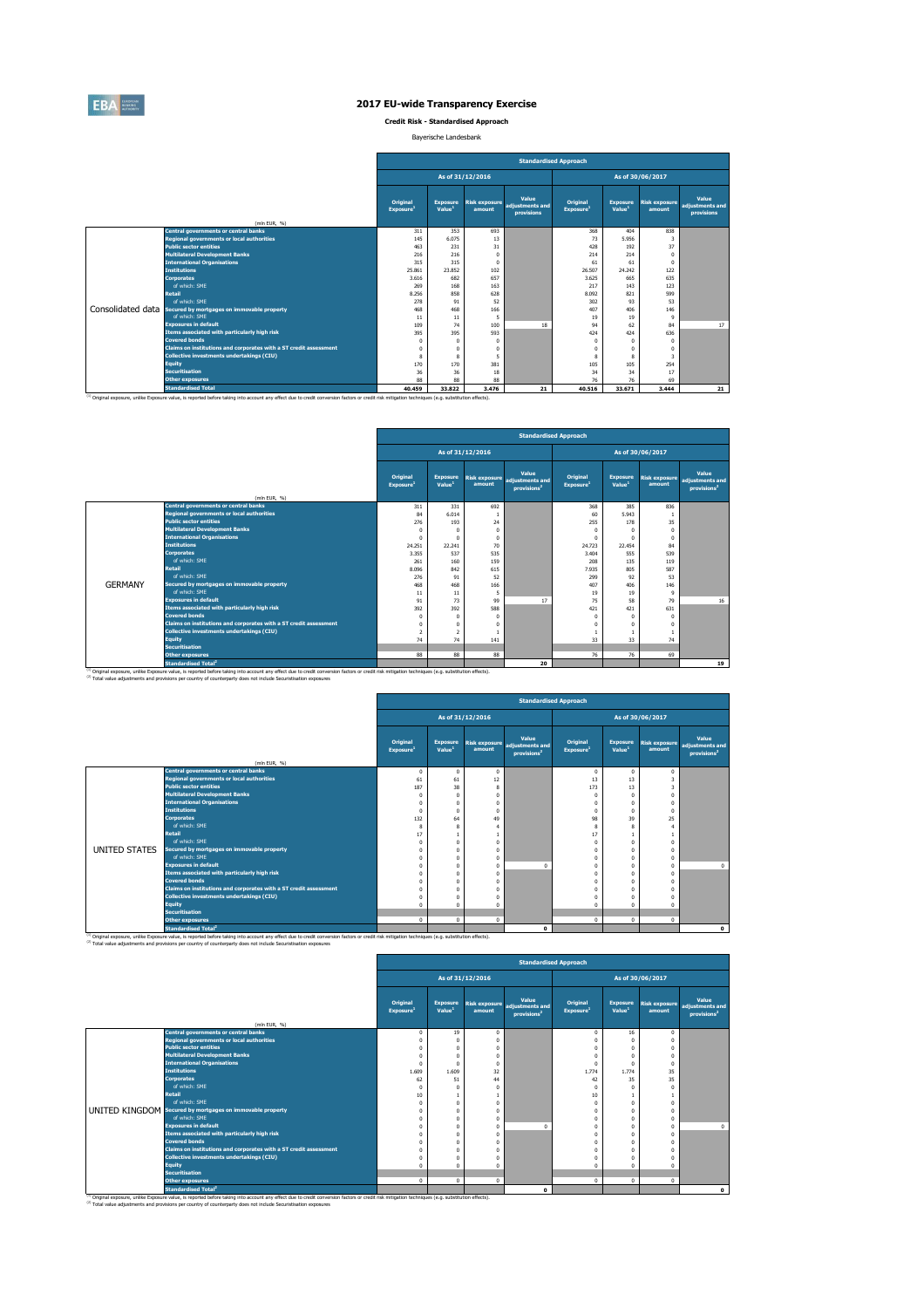

**Credit Risk - Standardised Approach**

| Bayerische Landesbank |  |
|-----------------------|--|
|-----------------------|--|

|               |                                                                                                                                                                                                                                              |                                      |                                       |                                |                                                     | <b>Standardised Approach</b>      |                                       |                                |                                                     |
|---------------|----------------------------------------------------------------------------------------------------------------------------------------------------------------------------------------------------------------------------------------------|--------------------------------------|---------------------------------------|--------------------------------|-----------------------------------------------------|-----------------------------------|---------------------------------------|--------------------------------|-----------------------------------------------------|
|               |                                                                                                                                                                                                                                              | As of 31/12/2016<br>As of 30/06/2017 |                                       |                                |                                                     |                                   |                                       |                                |                                                     |
|               | (mln EUR, %)                                                                                                                                                                                                                                 | Original<br>Exposure <sup>1</sup>    | <b>Exposure</b><br>Value <sup>1</sup> | <b>Risk exposure</b><br>amount | Value<br>adiustments and<br>provisions <sup>2</sup> | Original<br>Exposure <sup>1</sup> | <b>Exposure</b><br>Value <sup>1</sup> | <b>Risk exposure</b><br>amount | Value<br>adiustments and<br>provisions <sup>2</sup> |
|               | <b>Central governments or central banks</b>                                                                                                                                                                                                  |                                      | $\Omega$                              | $^{\circ}$                     |                                                     | $\Omega$                          | $\Omega$                              | $^{\circ}$                     |                                                     |
|               | <b>Regional governments or local authorities</b>                                                                                                                                                                                             |                                      |                                       | O                              |                                                     |                                   |                                       |                                |                                                     |
|               | <b>Public sector entities</b>                                                                                                                                                                                                                |                                      |                                       | $\Omega$                       |                                                     |                                   |                                       |                                |                                                     |
|               | <b>Multilateral Development Banks</b>                                                                                                                                                                                                        |                                      |                                       | $\Omega$                       |                                                     |                                   |                                       | $\Omega$                       |                                                     |
|               | <b>International Organisations</b>                                                                                                                                                                                                           |                                      |                                       | O                              |                                                     |                                   |                                       |                                |                                                     |
|               | <b>Institutions</b>                                                                                                                                                                                                                          |                                      |                                       | O                              |                                                     |                                   |                                       | $\Omega$                       |                                                     |
|               | <b>Corporates</b>                                                                                                                                                                                                                            |                                      |                                       | $\Omega$                       |                                                     |                                   |                                       |                                |                                                     |
|               | of which: SME                                                                                                                                                                                                                                |                                      |                                       | $\Omega$                       |                                                     |                                   |                                       |                                |                                                     |
|               | <b>Retail</b>                                                                                                                                                                                                                                |                                      |                                       |                                |                                                     |                                   |                                       |                                |                                                     |
|               | of which: SME                                                                                                                                                                                                                                |                                      |                                       | $\theta$                       |                                                     |                                   |                                       |                                |                                                     |
| <b>FRANCE</b> | Secured by mortgages on immovable property                                                                                                                                                                                                   |                                      |                                       | $\mathbf{0}$                   |                                                     |                                   |                                       |                                |                                                     |
|               | of which: SME                                                                                                                                                                                                                                |                                      |                                       | $\Omega$                       |                                                     |                                   |                                       | $\Omega$                       |                                                     |
|               | <b>Exposures in default</b>                                                                                                                                                                                                                  |                                      |                                       | $\Omega$                       | $\sqrt{2}$                                          |                                   |                                       |                                | $\circ$                                             |
|               | Items associated with particularly high risk                                                                                                                                                                                                 |                                      |                                       | $\theta$                       |                                                     |                                   |                                       |                                |                                                     |
|               | <b>Covered bonds</b>                                                                                                                                                                                                                         |                                      |                                       | $\Omega$                       |                                                     |                                   |                                       |                                |                                                     |
|               | Claims on institutions and corporates with a ST credit assessment                                                                                                                                                                            |                                      |                                       | O                              |                                                     |                                   |                                       |                                |                                                     |
|               | <b>Collective investments undertakings (CIU)</b>                                                                                                                                                                                             |                                      |                                       | n                              |                                                     |                                   |                                       |                                |                                                     |
|               | <b>Equity</b>                                                                                                                                                                                                                                |                                      |                                       | q                              |                                                     |                                   | 3                                     | 8                              |                                                     |
|               | <b>Securitisation</b>                                                                                                                                                                                                                        |                                      |                                       |                                |                                                     |                                   |                                       |                                |                                                     |
|               | <b>Other exposures</b>                                                                                                                                                                                                                       | $\Omega$                             | $\mathbf{0}$                          | $\Omega$                       |                                                     | $\mathbf{0}$                      | $\mathbf 0$                           | $\mathbf 0$                    |                                                     |
|               | <b>Standardised Total<sup>2</sup></b><br>(i) Okieland currencium unlike Europeum unlike in proported before taking into account any offert due to coold computering factors or coold sick mitigation tochologies (a a cubetitution offerts). |                                      |                                       |                                | $\Omega$                                            |                                   |                                       |                                | $\Omega$                                            |

<sup>(1)</sup> Original exposure, unlike Exposure value, is reported before taking into account any effect due to credit conversion factors or credit risk mitigation techniques (e.g. substitution effects).<br><sup>(2)</sup> Total value adjustm

|             |                                                                                                                                                                                                               |                                          |                                       |                                |                                                     | <b>Standardised Approach</b>      |                                       |                                |                                                     |
|-------------|---------------------------------------------------------------------------------------------------------------------------------------------------------------------------------------------------------------|------------------------------------------|---------------------------------------|--------------------------------|-----------------------------------------------------|-----------------------------------|---------------------------------------|--------------------------------|-----------------------------------------------------|
|             |                                                                                                                                                                                                               |                                          |                                       | As of 31/12/2016               |                                                     |                                   |                                       | As of 30/06/2017               |                                                     |
|             | (mln EUR, %)                                                                                                                                                                                                  | <b>Original</b><br>Exposure <sup>1</sup> | <b>Exposure</b><br>Value <sup>1</sup> | <b>Risk exposure</b><br>amount | Value<br>adiustments and<br>provisions <sup>2</sup> | Original<br>Exposure <sup>1</sup> | <b>Exposure</b><br>Value <sup>1</sup> | <b>Risk exposure</b><br>amount | Value<br>adiustments and<br>provisions <sup>2</sup> |
|             | <b>Central governments or central banks</b>                                                                                                                                                                   | $\Omega$                                 | $\Omega$                              | $\mathbf{0}$                   |                                                     |                                   | $\Omega$                              | $\mathbf{0}$                   |                                                     |
|             | <b>Regional governments or local authorities</b>                                                                                                                                                              | $\Omega$                                 |                                       | $\theta$                       |                                                     |                                   |                                       | $\Omega$                       |                                                     |
|             | <b>Public sector entities</b>                                                                                                                                                                                 |                                          |                                       | $\mathbf{0}$                   |                                                     |                                   | $\Omega$                              | $\Omega$                       |                                                     |
|             | <b>Multilateral Development Banks</b>                                                                                                                                                                         |                                          |                                       | $\mathbf{0}$                   |                                                     |                                   | $\Omega$                              | $\Omega$                       |                                                     |
|             | <b>International Organisations</b>                                                                                                                                                                            |                                          |                                       | 0                              |                                                     |                                   | $\Omega$                              | $\Omega$                       |                                                     |
|             | <b>Institutions</b>                                                                                                                                                                                           |                                          |                                       | $\mathbf 0$                    |                                                     |                                   | $\Omega$                              | $\Omega$                       |                                                     |
|             | <b>Corporates</b>                                                                                                                                                                                             |                                          |                                       | $\mathbf{0}$                   |                                                     |                                   | $\Omega$                              | $\Omega$                       |                                                     |
|             | of which: SMF                                                                                                                                                                                                 | $\Omega$                                 |                                       | $\mathbf{0}$                   |                                                     |                                   | $\Omega$                              | $\Omega$                       |                                                     |
|             | Retail                                                                                                                                                                                                        | 38                                       |                                       | 3                              |                                                     | 38                                |                                       | 3                              |                                                     |
|             | of which: SMF                                                                                                                                                                                                 |                                          |                                       | $\mathbf{0}$                   |                                                     |                                   | $\Omega$                              | $\Omega$                       |                                                     |
| SWITZERLAND | Secured by mortgages on immovable property                                                                                                                                                                    |                                          |                                       | $\mathbf{0}$                   |                                                     |                                   | $\Omega$                              | $\Omega$                       |                                                     |
|             | of which: SME                                                                                                                                                                                                 |                                          |                                       | $\Omega$                       |                                                     |                                   | $\Omega$                              | $\Omega$                       |                                                     |
|             | <b>Exposures in default</b>                                                                                                                                                                                   |                                          |                                       | $\mathbf{0}$                   | $\Omega$                                            |                                   | $\Omega$                              | $\Omega$                       | $\mathbf{0}$                                        |
|             | Items associated with particularly high risk                                                                                                                                                                  |                                          | 3                                     | 5                              |                                                     |                                   | 3                                     | 4                              |                                                     |
|             | <b>Covered bonds</b>                                                                                                                                                                                          |                                          |                                       | O                              |                                                     |                                   | $\Omega$                              | $\Omega$                       |                                                     |
|             | Claims on institutions and corporates with a ST credit assessment                                                                                                                                             |                                          |                                       | O                              |                                                     |                                   | $\Omega$                              | $\Omega$                       |                                                     |
|             | <b>Collective investments undertakings (CIU)</b>                                                                                                                                                              |                                          |                                       | O                              |                                                     |                                   |                                       | $\Omega$                       |                                                     |
|             | <b>Equity</b>                                                                                                                                                                                                 |                                          |                                       | O                              |                                                     |                                   | $\Omega$                              | $\Omega$                       |                                                     |
|             | <b>Securitisation</b>                                                                                                                                                                                         |                                          |                                       |                                |                                                     |                                   |                                       |                                |                                                     |
|             | <b>Other exposures</b>                                                                                                                                                                                        | $\Omega$                                 | $\mathbf 0$                           | $\mathbf{0}$                   |                                                     | $\Omega$                          | $\mathbf 0$                           | $\mathbf{0}$                   |                                                     |
|             | <b>Standardised Total<sup>2</sup></b>                                                                                                                                                                         |                                          |                                       |                                | $\mathbf{0}$                                        |                                   |                                       |                                | $\mathbf 0$                                         |
|             | <sup>(1)</sup> Original exposure, unlike Exposure value, is reported before taking into account any effect due to credit conversion factors or credit risk mitigation techniques (e.g. substitution effects). |                                          |                                       |                                |                                                     |                                   |                                       |                                |                                                     |
|             | (2) Total value adjustments and provisions per country of counterparty does not include Securistisation exposures                                                                                             |                                          |                                       |                                |                                                     |                                   |                                       |                                |                                                     |

|                    |                                                                   |                                   |                                       |                                |                                                     | <b>Standardised Approach</b>             |                                       |                                |                                                     |
|--------------------|-------------------------------------------------------------------|-----------------------------------|---------------------------------------|--------------------------------|-----------------------------------------------------|------------------------------------------|---------------------------------------|--------------------------------|-----------------------------------------------------|
|                    |                                                                   |                                   |                                       | As of 31/12/2016               |                                                     |                                          |                                       | As of 30/06/2017               |                                                     |
|                    | (mln EUR. %)                                                      | Original<br>Exposure <sup>1</sup> | <b>Exposure</b><br>Value <sup>1</sup> | <b>Risk exposure</b><br>amount | Value<br>adjustments and<br>provisions <sup>2</sup> | <b>Original</b><br>Exposure <sup>1</sup> | <b>Exposure</b><br>Value <sup>1</sup> | <b>Risk exposure</b><br>amount | Value<br>adiustments and<br>provisions <sup>2</sup> |
|                    | <b>Central governments or central banks</b>                       |                                   | $^{\circ}$                            | $\mathbf{0}$                   |                                                     |                                          | $\Omega$                              | $\mathbf{0}$                   |                                                     |
|                    | <b>Regional governments or local authorities</b>                  |                                   | O                                     | $\Omega$                       |                                                     |                                          | $\Omega$                              | $\Omega$                       |                                                     |
|                    | <b>Public sector entities</b>                                     |                                   | O                                     | $\Omega$                       |                                                     |                                          | $\Omega$                              | $\theta$                       |                                                     |
|                    | <b>Multilateral Development Banks</b>                             |                                   | O                                     | $\mathbf{0}$                   |                                                     |                                          | $\Omega$                              | $\theta$                       |                                                     |
|                    | <b>International Organisations</b>                                |                                   | O                                     | $\Omega$                       |                                                     |                                          | $\Omega$                              | $\Omega$                       |                                                     |
|                    | <b>Institutions</b>                                               |                                   | O                                     | $\mathbf{0}$                   |                                                     |                                          | ۹                                     | $\overline{\phantom{a}}$       |                                                     |
|                    | <b>Corporates</b>                                                 |                                   |                                       | $\overline{2}$                 |                                                     |                                          |                                       |                                |                                                     |
|                    | of which: SMF                                                     |                                   | O                                     | $\Omega$                       |                                                     |                                          | $\Omega$                              | O                              |                                                     |
|                    | <b>Retail</b>                                                     |                                   |                                       | $\mathbf{0}$                   |                                                     |                                          |                                       | $\theta$                       |                                                     |
|                    | of which: SME                                                     |                                   | $\Omega$                              | $\Omega$                       |                                                     |                                          | $\Omega$                              | $\theta$                       |                                                     |
| <b>NETHERLANDS</b> | Secured by mortgages on immovable property                        |                                   | O                                     | $\Omega$                       |                                                     |                                          | $\Omega$                              | $\Omega$                       |                                                     |
|                    | of which: SME                                                     |                                   | O                                     | $\mathbf{0}$                   |                                                     |                                          | $\Omega$                              | $\Omega$                       |                                                     |
|                    | <b>Exposures in default</b>                                       |                                   | O                                     | $\mathbf{0}$                   | $\Omega$                                            |                                          | $\Omega$                              | $\theta$                       | $\Omega$                                            |
|                    | Items associated with particularly high risk                      |                                   | n                                     | $\Omega$                       |                                                     |                                          | $\Omega$                              | $\Omega$                       |                                                     |
|                    | <b>Covered bonds</b>                                              |                                   | $\Omega$                              | $\mathbf{0}$                   |                                                     |                                          | $\Omega$                              | $\theta$                       |                                                     |
|                    | Claims on institutions and corporates with a ST credit assessment |                                   | Ò                                     | $\mathbf 0$                    |                                                     |                                          | $\Omega$                              | $\Omega$                       |                                                     |
|                    | <b>Collective investments undertakings (CIU)</b>                  |                                   |                                       | $\Omega$                       |                                                     |                                          |                                       | $\Omega$                       |                                                     |
|                    | <b>Equity</b>                                                     |                                   | O                                     | $\Omega$                       |                                                     |                                          | $\Omega$                              | $\Omega$                       |                                                     |
|                    | <b>Securitisation</b>                                             |                                   |                                       |                                |                                                     |                                          |                                       |                                |                                                     |
|                    | <b>Other exposures</b>                                            | $\Omega$                          | $\mathbf{0}$                          | $\mathbf{0}$                   |                                                     | $\Omega$                                 | $^{\circ}$                            | $\mathbf{0}$                   |                                                     |
|                    | <b>Standardised Total<sup>2</sup></b>                             |                                   |                                       |                                | $\Omega$                                            |                                          |                                       |                                | 0                                                   |

|                |                                                                   |                                   |                                       |                          |                                                                   | <b>Standardised Approach</b>      |                                       |                                |                                                     |
|----------------|-------------------------------------------------------------------|-----------------------------------|---------------------------------------|--------------------------|-------------------------------------------------------------------|-----------------------------------|---------------------------------------|--------------------------------|-----------------------------------------------------|
|                |                                                                   |                                   |                                       | As of 31/12/2016         |                                                                   |                                   |                                       | As of 30/06/2017               |                                                     |
|                |                                                                   | Original<br>Exposure <sup>1</sup> | <b>Exposure</b><br>Value <sup>1</sup> | amount                   | Value<br>Risk exposure adjustments and<br>provisions <sup>2</sup> | Original<br>Exposure <sup>1</sup> | <b>Exposure</b><br>Value <sup>1</sup> | <b>Risk exposure</b><br>amount | Value<br>adiustments and<br>provisions <sup>2</sup> |
|                | (mln EUR, %)<br><b>Central governments or central banks</b>       |                                   |                                       |                          |                                                                   |                                   |                                       |                                |                                                     |
|                | <b>Regional governments or local authorities</b>                  |                                   | $\Omega$                              | $\mathbf{0}$<br>$\Omega$ |                                                                   | $\Omega$                          | $^{\circ}$<br>$\Omega$                | $\mathbf{0}$<br>$\Omega$       |                                                     |
|                | <b>Public sector entities</b>                                     |                                   |                                       | $\Omega$                 |                                                                   |                                   | $\Omega$                              |                                |                                                     |
|                | <b>Multilateral Development Banks</b>                             |                                   |                                       | $\Omega$                 |                                                                   |                                   | $\Omega$                              | $\Omega$<br>O                  |                                                     |
|                | <b>International Organisations</b>                                |                                   |                                       | $\Omega$                 |                                                                   |                                   | $\Omega$                              |                                |                                                     |
|                | <b>Institutions</b>                                               |                                   |                                       | $\Omega$                 |                                                                   |                                   | $\Omega$                              |                                |                                                     |
|                | <b>Corporates</b>                                                 |                                   |                                       | $\Omega$                 |                                                                   |                                   | $\Omega$                              | n                              |                                                     |
|                | of which: SMF                                                     |                                   |                                       | $\Omega$                 |                                                                   | $\Omega$                          | $\Omega$                              |                                |                                                     |
|                | <b>Retail</b>                                                     | 19                                |                                       | $\overline{2}$           |                                                                   | 19                                | $\overline{z}$                        | $\overline{\phantom{a}}$       |                                                     |
|                | of which: SMF                                                     |                                   |                                       | $\Omega$                 |                                                                   |                                   | $\Omega$                              |                                |                                                     |
| <b>AUSTRIA</b> | Secured by mortgages on immovable property                        |                                   |                                       | $\Omega$                 |                                                                   |                                   | $\Omega$                              |                                |                                                     |
|                | of which: SMF                                                     |                                   |                                       | $\mathbf 0$              |                                                                   |                                   | $\Omega$                              | $\Omega$                       |                                                     |
|                | <b>Exposures in default</b>                                       |                                   |                                       | $\Omega$                 | $\Omega$                                                          |                                   | $\Omega$                              | $\Omega$                       | $\mathbf{0}$                                        |
|                | Items associated with particularly high risk                      |                                   |                                       | $\Omega$                 |                                                                   |                                   | $\Omega$                              | O                              |                                                     |
|                | <b>Covered bonds</b>                                              |                                   |                                       |                          |                                                                   |                                   | $\Omega$                              |                                |                                                     |
|                | Claims on institutions and corporates with a ST credit assessment |                                   |                                       | $\Omega$                 |                                                                   |                                   | $\Omega$                              |                                |                                                     |
|                | <b>Collective investments undertakings (CIU)</b>                  |                                   |                                       | $\Omega$                 |                                                                   |                                   | $\overline{z}$                        |                                |                                                     |
|                | <b>Equity</b>                                                     |                                   |                                       | $\Omega$                 |                                                                   | $\Omega$                          | $\Omega$                              |                                |                                                     |
|                | <b>Securitisation</b>                                             |                                   |                                       |                          |                                                                   |                                   |                                       |                                |                                                     |
|                | <b>Other exposures</b>                                            | 0                                 | $\mathbf 0$                           | $\mathbf 0$              |                                                                   | $\mathbf 0$                       | $^{\circ}$                            | $\mathbf{0}$                   |                                                     |
|                | <b>Standardised Total<sup>2</sup></b>                             |                                   |                                       |                          | $\mathbf{0}$                                                      |                                   |                                       |                                | $\Omega$                                            |

<sup>10</sup> Original exposure, unlike Exposure valor disease taking into account any effect due to creat conversion factors or creat risk mitigation techniques (e.g. substitution effects).<br><sup>27</sup> Total value adjustments and provisi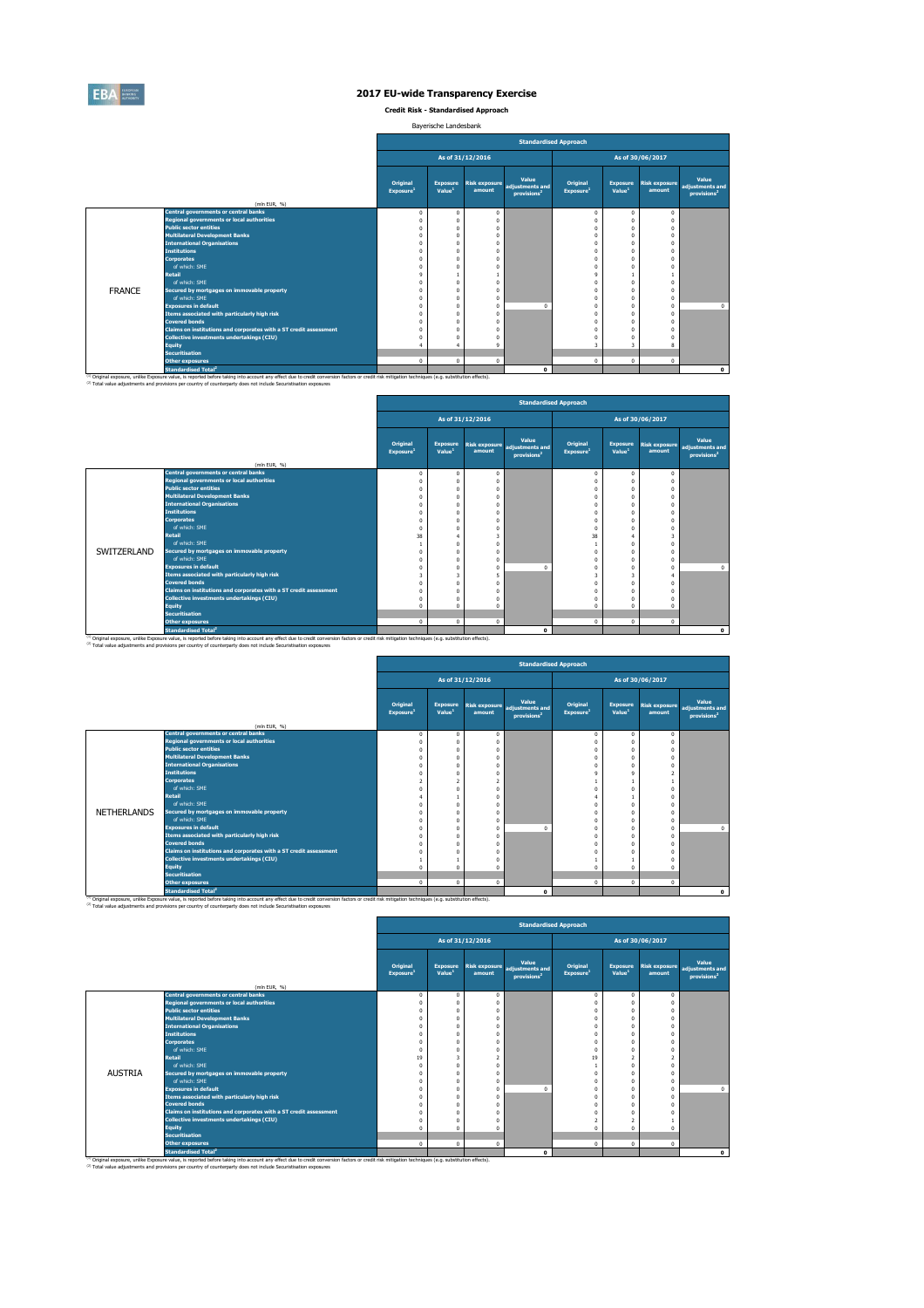

**Credit Risk - Standardised Approach**

| Bayerische Landesbank |  |
|-----------------------|--|
|-----------------------|--|

|                        |                                                                                                                                                                                                                                                                                                                                    |                                          |                                       |                                |                                                     | <b>Standardised Approach</b>      |                                       |                                |                                                     |
|------------------------|------------------------------------------------------------------------------------------------------------------------------------------------------------------------------------------------------------------------------------------------------------------------------------------------------------------------------------|------------------------------------------|---------------------------------------|--------------------------------|-----------------------------------------------------|-----------------------------------|---------------------------------------|--------------------------------|-----------------------------------------------------|
|                        |                                                                                                                                                                                                                                                                                                                                    |                                          |                                       | As of 31/12/2016               |                                                     |                                   |                                       | As of 30/06/2017               |                                                     |
|                        |                                                                                                                                                                                                                                                                                                                                    | <b>Original</b><br>Exposure <sup>1</sup> | <b>Exposure</b><br>Value <sup>1</sup> | <b>Risk exposure</b><br>amount | Value<br>adjustments and<br>provisions <sup>2</sup> | Original<br>Exposure <sup>1</sup> | <b>Exposure</b><br>Value <sup>1</sup> | <b>Risk exposure</b><br>amount | Value<br>adiustments and<br>provisions <sup>2</sup> |
|                        | (mln EUR. %)<br><b>Central governments or central banks</b>                                                                                                                                                                                                                                                                        |                                          |                                       |                                |                                                     |                                   |                                       |                                |                                                     |
|                        | <b>Regional governments or local authorities</b>                                                                                                                                                                                                                                                                                   | $\Omega$                                 | $^{\circ}$                            | $\mathbf{0}$                   |                                                     | $\Omega$                          | n                                     | $\mathbf 0$                    |                                                     |
|                        | <b>Public sector entities</b>                                                                                                                                                                                                                                                                                                      | $\Omega$<br>$\Omega$                     |                                       | $\Omega$<br>$\Omega$           |                                                     | $\Omega$                          |                                       | $\Omega$<br>$\Omega$           |                                                     |
|                        | <b>Multilateral Development Banks</b>                                                                                                                                                                                                                                                                                              | 216                                      | 216                                   | $\mathbf{0}$                   |                                                     | 214                               | 214                                   | $\Omega$                       |                                                     |
|                        | <b>International Organisations</b>                                                                                                                                                                                                                                                                                                 | 315                                      | 315                                   | $\Omega$                       |                                                     | 61                                | 61                                    | $\Omega$                       |                                                     |
|                        | <b>Institutions</b>                                                                                                                                                                                                                                                                                                                | $\Omega$                                 |                                       | $\Omega$                       |                                                     |                                   |                                       |                                |                                                     |
|                        | <b>Corporates</b>                                                                                                                                                                                                                                                                                                                  | $\Omega$                                 |                                       | $\Omega$                       |                                                     |                                   |                                       | $\Omega$                       |                                                     |
|                        | of which: SMF                                                                                                                                                                                                                                                                                                                      |                                          |                                       | $\theta$                       |                                                     |                                   |                                       | $\Omega$                       |                                                     |
|                        | <b>Retail</b>                                                                                                                                                                                                                                                                                                                      |                                          |                                       | O                              |                                                     |                                   |                                       |                                |                                                     |
|                        | of which: SMF                                                                                                                                                                                                                                                                                                                      |                                          |                                       | $\Omega$                       |                                                     |                                   |                                       |                                |                                                     |
| <b>Other Countries</b> | Secured by mortgages on immovable property                                                                                                                                                                                                                                                                                         |                                          |                                       | $\Omega$                       |                                                     |                                   |                                       | $\Omega$                       |                                                     |
|                        | of which: SME                                                                                                                                                                                                                                                                                                                      |                                          | $\Omega$                              | $\mathbf{0}$                   |                                                     |                                   |                                       | $\Omega$                       |                                                     |
|                        | <b>Exposures in default</b>                                                                                                                                                                                                                                                                                                        |                                          |                                       | $\Omega$                       | $\Omega$                                            |                                   |                                       | $\Omega$                       | $\mathbf{0}$                                        |
|                        | Items associated with particularly high risk                                                                                                                                                                                                                                                                                       |                                          |                                       | $\Omega$                       |                                                     |                                   |                                       |                                |                                                     |
|                        | <b>Covered bonds</b>                                                                                                                                                                                                                                                                                                               |                                          | $\Omega$                              | $\theta$                       |                                                     |                                   |                                       |                                |                                                     |
|                        | Claims on institutions and corporates with a ST credit assessment                                                                                                                                                                                                                                                                  |                                          |                                       | O                              |                                                     |                                   |                                       |                                |                                                     |
|                        | <b>Collective investments undertakings (CIU)</b>                                                                                                                                                                                                                                                                                   |                                          |                                       | O                              |                                                     |                                   |                                       |                                |                                                     |
|                        | <b>Equity</b>                                                                                                                                                                                                                                                                                                                      |                                          |                                       | O                              |                                                     |                                   |                                       |                                |                                                     |
|                        | <b>Securitisation</b>                                                                                                                                                                                                                                                                                                              |                                          |                                       |                                |                                                     |                                   |                                       |                                |                                                     |
|                        | <b>Other exposures</b>                                                                                                                                                                                                                                                                                                             | $\Omega$                                 | $\mathbf{0}$                          | $\mathbf{0}$                   |                                                     | $\mathbf{0}$                      | $^{\circ}$                            | $\mathbf 0$                    |                                                     |
|                        | <b>Standardised Total<sup>2</sup></b>                                                                                                                                                                                                                                                                                              |                                          |                                       |                                | $\Omega$                                            |                                   |                                       |                                | $\Omega$                                            |
|                        | <sup>(3)</sup> Original exposure, unlike Exposure value, is reported before taking into account any effect due to credit conversion factors or credit risk mitigation techniques (e.g. substitution effects).<br>(2) Total value adjustments and provisions per country of counterparty does not include Securistisation exposures |                                          |                                       |                                |                                                     |                                   |                                       |                                |                                                     |

|               |                                                                                                                                                                                                                                                                                                                                    |                                   |                                       |                                |                                                     | <b>Standardised Approach</b>      |                                       |                                |                                                     |
|---------------|------------------------------------------------------------------------------------------------------------------------------------------------------------------------------------------------------------------------------------------------------------------------------------------------------------------------------------|-----------------------------------|---------------------------------------|--------------------------------|-----------------------------------------------------|-----------------------------------|---------------------------------------|--------------------------------|-----------------------------------------------------|
|               |                                                                                                                                                                                                                                                                                                                                    |                                   |                                       | As of 31/12/2016               |                                                     |                                   |                                       | As of 30/06/2017               |                                                     |
|               | (mln EUR, %)                                                                                                                                                                                                                                                                                                                       | Original<br>Exposure <sup>1</sup> | <b>Exposure</b><br>Value <sup>1</sup> | <b>Risk exposure</b><br>amount | Value<br>adjustments and<br>provisions <sup>2</sup> | Original<br>Exposure <sup>1</sup> | <b>Exposure</b><br>Value <sup>1</sup> | <b>Risk exposure</b><br>amount | Value<br>adjustments and<br>provisions <sup>2</sup> |
|               | <b>Central governments or central banks</b>                                                                                                                                                                                                                                                                                        | $\Omega$                          | $\Omega$                              | $^{\circ}$                     |                                                     |                                   | $\Omega$                              | $\mathbf{0}$                   |                                                     |
|               | <b>Regional governments or local authorities</b>                                                                                                                                                                                                                                                                                   |                                   |                                       | $\mathbf 0$                    |                                                     |                                   |                                       | $\Omega$                       |                                                     |
|               | <b>Public sector entities</b>                                                                                                                                                                                                                                                                                                      |                                   |                                       | $^{\circ}$                     |                                                     |                                   | $\Omega$                              | $\Omega$                       |                                                     |
|               | <b>Multilateral Development Banks</b>                                                                                                                                                                                                                                                                                              |                                   |                                       | $\Omega$                       |                                                     |                                   | $\Omega$                              | $\Omega$                       |                                                     |
|               | <b>International Organisations</b>                                                                                                                                                                                                                                                                                                 |                                   |                                       | $\mathbf{0}$                   |                                                     |                                   | $\Omega$                              | $\Omega$                       |                                                     |
|               | <b>Institutions</b>                                                                                                                                                                                                                                                                                                                |                                   |                                       | $\theta$                       |                                                     |                                   | $\Omega$                              | $\Omega$                       |                                                     |
|               | <b>Corporates</b>                                                                                                                                                                                                                                                                                                                  |                                   |                                       | $\theta$                       |                                                     |                                   | $\Omega$                              | $\Omega$                       |                                                     |
|               | of which: SME                                                                                                                                                                                                                                                                                                                      |                                   |                                       | $^{\circ}$                     |                                                     |                                   | $\Omega$                              | $\Omega$                       |                                                     |
|               | <b>Retail</b>                                                                                                                                                                                                                                                                                                                      |                                   |                                       | $\mathbf{0}$                   |                                                     |                                   | $\Omega$                              | $\Omega$                       |                                                     |
|               | of which: SMF                                                                                                                                                                                                                                                                                                                      |                                   |                                       | $\mathbf{0}$                   |                                                     |                                   | $\Omega$                              | $\Omega$                       |                                                     |
| <b>TURKEY</b> | Secured by mortgages on immovable property                                                                                                                                                                                                                                                                                         |                                   |                                       | $\mathbf{0}$                   |                                                     |                                   | $\Omega$                              | $\Omega$                       |                                                     |
|               | of which: SME                                                                                                                                                                                                                                                                                                                      |                                   |                                       | $\mathbf{0}$                   |                                                     |                                   | $\Omega$                              | $\Omega$                       |                                                     |
|               | <b>Exposures in default</b>                                                                                                                                                                                                                                                                                                        |                                   |                                       | $\mathbf{0}$                   | $\Omega$                                            |                                   | $\Omega$                              | $\Omega$                       | $\mathbf{0}$                                        |
|               | Items associated with particularly high risk                                                                                                                                                                                                                                                                                       |                                   |                                       | $\theta$                       |                                                     |                                   | $\Omega$                              | $\Omega$                       |                                                     |
|               | <b>Covered bonds</b>                                                                                                                                                                                                                                                                                                               |                                   |                                       | $\theta$                       |                                                     |                                   | $\Omega$                              | $\Omega$                       |                                                     |
|               | Claims on institutions and corporates with a ST credit assessment                                                                                                                                                                                                                                                                  |                                   |                                       | 0                              |                                                     |                                   | $\Omega$                              | $\Omega$                       |                                                     |
|               | <b>Collective investments undertakings (CIU)</b>                                                                                                                                                                                                                                                                                   |                                   |                                       | O                              |                                                     |                                   |                                       | $\Omega$                       |                                                     |
|               | <b>Equity</b>                                                                                                                                                                                                                                                                                                                      |                                   |                                       | $\theta$                       |                                                     |                                   | $\Omega$                              | n                              |                                                     |
|               | <b>Securitisation</b>                                                                                                                                                                                                                                                                                                              |                                   |                                       |                                |                                                     |                                   |                                       |                                |                                                     |
|               | <b>Other exposures</b>                                                                                                                                                                                                                                                                                                             | $\Omega$                          | $^{\circ}$                            | $\mathbf{0}$                   |                                                     | $\Omega$                          | $\mathbf 0$                           | $\mathbf{0}$                   |                                                     |
|               | <b>Standardised Total<sup>2</sup></b>                                                                                                                                                                                                                                                                                              |                                   |                                       |                                | $\mathbf{0}$                                        |                                   |                                       |                                | $\mathbf 0$                                         |
|               | <sup>(1)</sup> Original exposure, unlike Exposure value, is reported before taking into account any effect due to credit conversion factors or credit risk mitigation techniques (e.g. substitution effects).<br>(2) Total value adjustments and provisions per country of counterparty does not include Securistisation exposures |                                   |                                       |                                |                                                     |                                   |                                       |                                |                                                     |

|              |                                                                                                 |                                   |                                       |                              |                                                     | <b>Standardised Approach</b>      |                                       |                                |                                                     |
|--------------|-------------------------------------------------------------------------------------------------|-----------------------------------|---------------------------------------|------------------------------|-----------------------------------------------------|-----------------------------------|---------------------------------------|--------------------------------|-----------------------------------------------------|
|              |                                                                                                 |                                   |                                       | As of 31/12/2016             |                                                     |                                   |                                       | As of 30/06/2017               |                                                     |
|              |                                                                                                 | Original<br>Exposure <sup>1</sup> | <b>Exposure</b><br>Value <sup>1</sup> | Risk exposure<br>amount      | Value<br>adjustments and<br>provisions <sup>2</sup> | Original<br>Exposure <sup>1</sup> | <b>Exposure</b><br>Value <sup>1</sup> | <b>Risk exposure</b><br>amount | Value<br>adjustments and<br>provisions <sup>2</sup> |
|              | (mln EUR. %)                                                                                    |                                   |                                       |                              |                                                     |                                   |                                       |                                |                                                     |
|              | <b>Central governments or central banks</b><br><b>Regional governments or local authorities</b> |                                   | 3                                     | $\overline{2}$               |                                                     |                                   | 3                                     | 1                              |                                                     |
|              | <b>Public sector entities</b>                                                                   |                                   | O                                     | $\mathbf{0}$                 |                                                     |                                   | $\Omega$                              | $\mathbf{0}$                   |                                                     |
|              | <b>Multilateral Development Banks</b>                                                           |                                   | $\Omega$<br>$\Omega$                  | $\mathbf{0}$<br>$\mathbf{0}$ |                                                     |                                   | $^{\circ}$<br>$\Omega$                | $\mathbf{0}$<br>$\Omega$       |                                                     |
|              | <b>International Organisations</b>                                                              |                                   | $\Omega$                              | $\mathbf{0}$                 |                                                     |                                   | $\Omega$                              | $\Omega$                       |                                                     |
|              | <b>Institutions</b>                                                                             |                                   | $\Omega$                              | $\mathbf{0}$                 |                                                     |                                   | $\mathbf 0$                           | $\Omega$                       |                                                     |
|              | <b>Corporates</b>                                                                               |                                   | $\Omega$                              | $\mathbf{0}$                 |                                                     |                                   | $\Omega$                              | $\Omega$                       |                                                     |
|              | of which: SME                                                                                   |                                   | $\Omega$                              | $\mathbf{0}$                 |                                                     |                                   | $\mathbf 0$                           | $\Omega$                       |                                                     |
|              | <b>Retail</b>                                                                                   |                                   | $\Omega$                              | $\mathbf{0}$                 |                                                     |                                   | $\Omega$                              | $\Omega$                       |                                                     |
|              | of which: SME                                                                                   |                                   | $\Omega$                              | $\mathbf{0}$                 |                                                     |                                   | $\Omega$                              | $\Omega$                       |                                                     |
| <b>ITALY</b> | Secured by mortgages on immovable property                                                      |                                   | $\Omega$                              | $\mathbf{0}$                 |                                                     |                                   | $\Omega$                              | $\Omega$                       |                                                     |
|              | of which: SME                                                                                   |                                   | $\Omega$                              | $\mathbf{0}$                 |                                                     |                                   | $\mathbf 0$                           | $\mathbf{0}$                   |                                                     |
|              | <b>Exposures in default</b>                                                                     |                                   | $\Omega$                              | $\mathbf{0}$                 | $\Omega$                                            |                                   | $\mathbf 0$                           | $\mathbf{0}$                   | $\mathbf{0}$                                        |
|              | Items associated with particularly high risk                                                    |                                   | $\Omega$                              | $\mathbf{0}$                 |                                                     |                                   | $\Omega$                              | $\Omega$                       |                                                     |
|              | <b>Covered bonds</b>                                                                            |                                   | $\Omega$                              | $\mathbf{0}$                 |                                                     |                                   | $\Omega$                              | $\Omega$                       |                                                     |
|              | Claims on institutions and corporates with a ST credit assessment                               |                                   | $\Omega$                              | $\mathbf{0}$                 |                                                     |                                   | $\Omega$                              | $\Omega$                       |                                                     |
|              | <b>Collective investments undertakings (CIU)</b>                                                |                                   |                                       | $\mathbf{0}$                 |                                                     |                                   | $\Omega$                              | O                              |                                                     |
|              | <b>Equity</b>                                                                                   |                                   | $\Omega$                              | $\mathbf{0}$                 |                                                     |                                   | $\Omega$                              | $\theta$                       |                                                     |
|              | <b>Securitisation</b>                                                                           |                                   |                                       |                              |                                                     |                                   |                                       |                                |                                                     |
|              | <b>Other exposures</b>                                                                          | $\Omega$                          | $\mathbf{0}$                          | $\mathbf{0}$                 |                                                     | $\Omega$                          | $\mathbf 0$                           | $\mathbf{0}$                   |                                                     |
|              | <b>Standardised Total<sup>2</sup></b>                                                           |                                   |                                       |                              | $\Omega$                                            |                                   |                                       |                                | $\Omega$                                            |

<sup>10</sup> Original exposure, unlike Exposure was benefited between large effect due to creat conversion factors or creat risk mitigation techniques (e.g. substitution effects).<br><sup>27</sup> Total value adjustments and provisions per co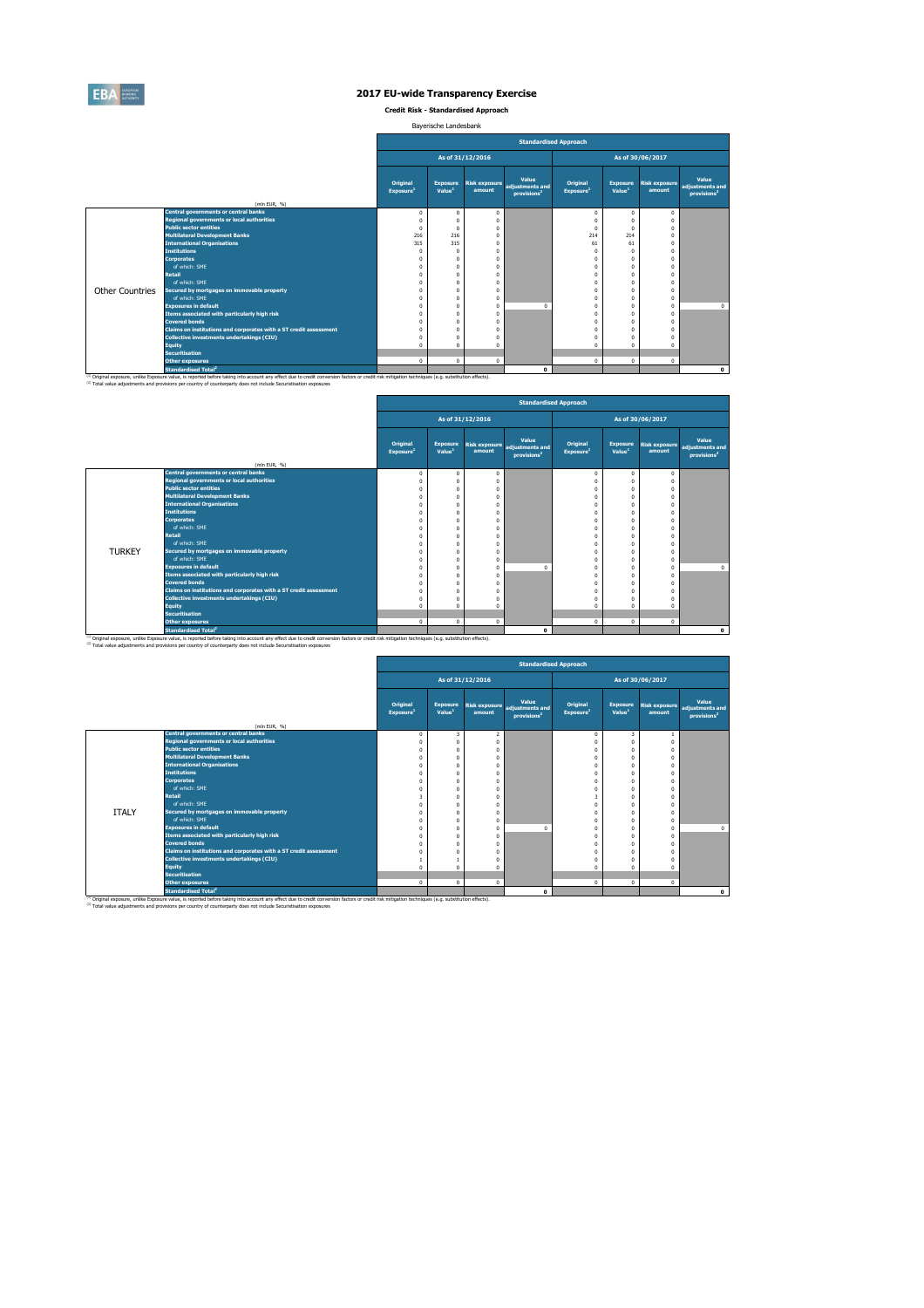

**Credit Risk - IRB Approach** Bayerische Landesbank

|                   |                                                                 |                                |                        |                                       |                             |                        | <b>IRB Approach</b>         |                   |                                |                                       |                             |                        |                             |
|-------------------|-----------------------------------------------------------------|--------------------------------|------------------------|---------------------------------------|-----------------------------|------------------------|-----------------------------|-------------------|--------------------------------|---------------------------------------|-----------------------------|------------------------|-----------------------------|
|                   |                                                                 |                                |                        | As of 31/12/2016                      |                             |                        |                             |                   |                                | As of 30/06/2017                      |                             |                        |                             |
|                   |                                                                 | Original Exposure <sup>1</sup> |                        | <b>Exposure</b><br>Value <sup>1</sup> | <b>Risk exposure amount</b> |                        | Value<br>adjustments<br>and |                   | Original Exposure <sup>1</sup> | <b>Exposure</b><br>Value <sup>1</sup> | <b>Risk exposure amount</b> |                        | Value<br>adiustments<br>and |
|                   | (mln EUR. %)                                                    |                                | Of which:<br>defaulted |                                       |                             | Of which:<br>defaulted | provisions                  |                   | Of which:<br>defaulted         |                                       |                             | Of which:<br>defaulted | provisions                  |
|                   | <b>Central banks and central governments</b>                    | 50,635                         | $^{\circ}$             | 57.764                                | 966                         |                        |                             | 62,063            |                                | 68,784                                | 612                         |                        |                             |
|                   | <b>Institutions</b>                                             | 27.015                         | 29                     | 23,707                                | 5.543                       |                        |                             | 26.375            | 39                             | 23.186                                | 5.153                       |                        |                             |
|                   | <b>Corporates</b><br>Corporates - Of Which: Specialised Lending | 117.196<br>26,381              | 5.142                  | 92.894                                | 41.386                      |                        | 2.246                       | 115,649<br>26.937 | 3,461<br>1.246                 | 91.605                                | 40,960                      |                        | 989<br>580                  |
|                   | Corporates - Of Which: SME                                      | 33,837                         | 1.089<br>521           | 22,816<br>30,426                      | 9.302<br>15.094             |                        | 515<br>227                  | 34.264            | 488                            | 23.011<br>30,897                      | 9.196<br>15,308             |                        | 156                         |
|                   | Retail                                                          | 19,422                         | 302                    | 16.244                                | 3,781                       | 212                    | 117                         | 20.070            | 255                            | 16,488                                | 3.768                       | 179                    | 115                         |
|                   | Retail - Secured on real estate property                        | 8,950                          | 184                    | 8.924                                 | 2.019                       | 117                    | 41                          | 8.493             | 150                            | 8.467                                 | 1.841                       | Q4                     | 41                          |
|                   | Retail - Secured on real estate property - Of Which: SME        | 696                            |                        | 690                                   | 131                         |                        |                             | 695               |                                | 689                                   | 128                         | $\Omega$               | $\Omega$                    |
| Consolidated data | Retail - Secured on real estate property - Of Which: non-SME    | 8.254                          | 184                    | 8.234                                 | 1,889                       | 117                    | 41                          | 7,798             | 150                            | 7,778                                 | 1.714                       | 94                     | 41                          |
|                   | <b>Retail - Qualifying Revolving</b>                            | 6.412                          |                        | 3.565                                 | 210                         |                        |                             | 6,930             |                                | 3,847                                 | 214                         |                        |                             |
|                   | <b>Retail - Other Retail</b>                                    | 4,060                          | 113                    | 3.755                                 | 1.551                       | 94                     | 69                          | 4.648             | 101                            | 4.174                                 | 1.713                       | 83                     | 67                          |
|                   | Retail - Other Retail - Of Which: SME                           | 789                            |                        | 730                                   | 270                         |                        |                             | 788               |                                | 731                                   | 262                         | $\Omega$               | $\Omega$                    |
|                   | Retail - Other Retail - Of Which: non-SME                       | 3.271                          | 113                    | 3.026                                 | 1.281                       | 94                     | 69                          | 3,860             | 101                            | 3.444                                 | 1.452                       | 83                     | 67                          |
|                   | <b>Equity</b>                                                   | 332                            |                        | 332                                   | 981                         |                        |                             | 320               |                                | 320                                   | 896                         | $\Omega$               |                             |
|                   | <b>Securitisation</b>                                           | 2.091                          |                        | 2.091                                 | 346                         |                        | $\Omega$                    | 2.247             |                                | 2.247                                 | 394                         |                        | $\Omega$                    |
|                   | Other non credit-obligation assets                              |                                |                        |                                       | 430                         |                        |                             |                   |                                |                                       | 433                         |                        |                             |
|                   | <b>TRB Total</b>                                                |                                |                        |                                       | 53.434                      |                        |                             |                   |                                |                                       | 52.216                      |                        |                             |

|                |                                                                                                                                                                                                |        |                                                                       |                    |                             |                        |                             | <b>IRB Approach</b>                   |                        |                                       |                             |                        |                      |
|----------------|------------------------------------------------------------------------------------------------------------------------------------------------------------------------------------------------|--------|-----------------------------------------------------------------------|--------------------|-----------------------------|------------------------|-----------------------------|---------------------------------------|------------------------|---------------------------------------|-----------------------------|------------------------|----------------------|
|                |                                                                                                                                                                                                |        |                                                                       |                    | As of 31/12/2016            |                        |                             |                                       |                        | As of 30/06/2017                      |                             |                        |                      |
|                |                                                                                                                                                                                                |        | <b>Original Exposure</b> <sup>1</sup><br><b>Exposure</b><br>Of which: |                    | <b>Risk exposure amount</b> |                        | Value<br>adjustments<br>and | <b>Original Exposure</b> <sup>1</sup> |                        | <b>Exposure</b><br>Value <sup>1</sup> | <b>Risk exposure amount</b> |                        | Value<br>adjustments |
|                | (mln EUR. %)                                                                                                                                                                                   |        | defaulted                                                             | Value <sup>1</sup> |                             | Of which:<br>defaulted | provisions                  |                                       | Of which:<br>defaulted |                                       |                             | Of which:<br>defaulted | and<br>provisions    |
|                | <b>Central banks and central governments</b>                                                                                                                                                   | 42.166 | $\theta$                                                              | 48,679             |                             |                        |                             | 50,789                                |                        | 57.163                                |                             |                        |                      |
|                | <b>Institutions</b>                                                                                                                                                                            | 14.267 | 29                                                                    | 11.225             | 2.739                       |                        |                             | 14,648                                | 39                     | 11.661                                | 2,759                       |                        |                      |
|                | <b>Corporates</b>                                                                                                                                                                              | 83,289 | 99                                                                    | 67.539             | 30,686                      |                        | 539                         | 86,567                                | 1.047                  | 69.235                                | 31,006                      |                        | 483                  |
|                | Corporates - Of Which: Specialised Lending                                                                                                                                                     | 15.109 | 241                                                                   | 12.715             | 4.694                       |                        | 127                         | 16.017                                | 184                    | 13.122                                | 4.773                       |                        | 130                  |
|                | Corporates - Of Which: SME                                                                                                                                                                     | 33,408 | 505                                                                   | 30.039             | 14,900                      |                        | 178                         | 33,828                                | 482                    | 30,502                                | 15,104                      |                        | 109                  |
|                | <b>Retail</b>                                                                                                                                                                                  | 19,264 | 298                                                                   | 16.128             | 3,759                       | 210                    | 116                         | 19,907                                | 251                    | 16,370                                | 3.744                       | 176                    | 114                  |
|                | Retail - Secured on real estate property                                                                                                                                                       | 8,900  | 181                                                                   | 8.874              | 2,007                       | 116                    | 41                          | 8.443                                 | 148                    | 8.418                                 | 1.826                       | 93                     | 40                   |
|                | Retail - Secured on real estate property - Of Which: SME                                                                                                                                       | 693    | f.                                                                    | 687                | 130                         |                        |                             | 692                                   |                        | 686                                   | 127                         |                        | $\theta$             |
| <b>GERMANY</b> | Retail - Secured on real estate property - Of Which: non-SME                                                                                                                                   | 8.207  | 181                                                                   | 8.187              | 1.877                       | 116                    | 41                          | 7.752                                 | 148                    | 7.732                                 | 1.699                       | 93                     | 40                   |
|                | <b>Retail - Qualifying Revolving</b>                                                                                                                                                           | 6.317  | 5                                                                     | 3.512              | 207                         |                        |                             | 6,830                                 |                        | 3.791                                 | 211                         |                        |                      |
|                | <b>Retail - Other Retail</b>                                                                                                                                                                   | 4.046  | 111                                                                   | 3.742              | 1.545                       | 93                     | 68                          | 4.633                                 | 99                     | 4.161                                 | 1.707                       | 82                     | 67                   |
|                | Retail - Other Retail - Of Which: SME                                                                                                                                                          | 789    | C                                                                     | 729                | 270                         |                        |                             | 787                                   |                        | 730                                   | 261                         |                        | $\Omega$             |
|                | Retail - Other Retail - Of Which: non-SME                                                                                                                                                      | 3.258  | 111                                                                   | 3.013              | 1.275                       | 93                     | 68                          | 3.846                                 | 99                     | 3.431                                 | 1.446                       | 82                     | 67                   |
|                | <b>Equity</b>                                                                                                                                                                                  | 148    |                                                                       | 148                | 302                         |                        |                             | 144                                   |                        | 144                                   | 282                         |                        | $\mathbf{0}$         |
|                | <b>Securitisation</b>                                                                                                                                                                          |        |                                                                       |                    |                             |                        |                             |                                       |                        |                                       |                             |                        |                      |
|                | Other non credit-obligation assets                                                                                                                                                             |        |                                                                       |                    |                             |                        |                             |                                       |                        |                                       |                             |                        |                      |
|                | <b>IRB Total</b>                                                                                                                                                                               |        |                                                                       |                    |                             |                        |                             |                                       |                        |                                       |                             |                        |                      |
|                | Original exposure, unlike Exposure value, is reported before taking into account any effect due to credit conversion factors or credit risk mitigation techniques (e.g. substitution effects). |        |                                                                       |                    |                             |                        |                             |                                       |                        |                                       |                             |                        |                      |

| <b>IRB Approach</b>                  |                                         |                    |                        |                                       |                             |                             |                  |                                       |                                       |          |                                                                                                                                                                                                                                                                                                                                                                                                                                                                                                                                                                                                                                                      |                      |
|--------------------------------------|-----------------------------------------|--------------------|------------------------|---------------------------------------|-----------------------------|-----------------------------|------------------|---------------------------------------|---------------------------------------|----------|------------------------------------------------------------------------------------------------------------------------------------------------------------------------------------------------------------------------------------------------------------------------------------------------------------------------------------------------------------------------------------------------------------------------------------------------------------------------------------------------------------------------------------------------------------------------------------------------------------------------------------------------------|----------------------|
|                                      |                                         | As of 30/06/2017   |                        |                                       |                             |                             | As of 31/12/2016 |                                       |                                       |          |                                                                                                                                                                                                                                                                                                                                                                                                                                                                                                                                                                                                                                                      |                      |
| Value<br>adjustments<br>and          | <b>Risk exposure amount</b><br>Exposure |                    |                        | <b>Original Exposure</b> <sup>1</sup> | Value<br>adjustments<br>and | <b>Risk exposure amount</b> |                  | <b>Exposure</b><br>Value <sup>1</sup> | <b>Original Exposure</b> <sup>1</sup> |          |                                                                                                                                                                                                                                                                                                                                                                                                                                                                                                                                                                                                                                                      |                      |
| Of which:<br>provisions<br>defaulted |                                         | Value <sup>1</sup> | Of which:<br>defaulted |                                       | provisions                  | Of which:<br>defaulted      |                  |                                       | Of which:<br>defaulted                |          | (mln EUR, %)                                                                                                                                                                                                                                                                                                                                                                                                                                                                                                                                                                                                                                         |                      |
|                                      | $\circ$                                 | 6.405              | $\Omega$               | 6.227                                 |                             |                             | 337              | 4.362                                 |                                       | 4.047    | Central banks and central governments                                                                                                                                                                                                                                                                                                                                                                                                                                                                                                                                                                                                                |                      |
|                                      | 92                                      | 408                |                        | 419                                   |                             |                             | 120              | 447                                   |                                       | 467      | <b>Institutions</b>                                                                                                                                                                                                                                                                                                                                                                                                                                                                                                                                                                                                                                  |                      |
|                                      | 1.452                                   | 3,460              |                        | 4.562                                 |                             |                             | 1.848            | 4.148                                 |                                       | 5.344    | <b>Corporates</b>                                                                                                                                                                                                                                                                                                                                                                                                                                                                                                                                                                                                                                    |                      |
|                                      | 638                                     | 1.296              |                        | 1.471                                 |                             |                             | 821              | 1.708                                 |                                       | 1.935    | Corporates - Of Which: Specialised Lending                                                                                                                                                                                                                                                                                                                                                                                                                                                                                                                                                                                                           |                      |
|                                      |                                         | 11                 |                        |                                       |                             |                             |                  | 15                                    |                                       | 15       | Corporates - Of Which: SME                                                                                                                                                                                                                                                                                                                                                                                                                                                                                                                                                                                                                           |                      |
|                                      |                                         |                    |                        |                                       |                             |                             |                  |                                       |                                       |          |                                                                                                                                                                                                                                                                                                                                                                                                                                                                                                                                                                                                                                                      |                      |
|                                      |                                         |                    |                        |                                       |                             |                             |                  |                                       |                                       |          |                                                                                                                                                                                                                                                                                                                                                                                                                                                                                                                                                                                                                                                      |                      |
|                                      |                                         |                    |                        |                                       |                             |                             |                  |                                       |                                       |          |                                                                                                                                                                                                                                                                                                                                                                                                                                                                                                                                                                                                                                                      |                      |
|                                      |                                         |                    |                        |                                       |                             |                             |                  |                                       |                                       |          |                                                                                                                                                                                                                                                                                                                                                                                                                                                                                                                                                                                                                                                      |                      |
|                                      |                                         |                    |                        |                                       |                             |                             |                  |                                       |                                       |          |                                                                                                                                                                                                                                                                                                                                                                                                                                                                                                                                                                                                                                                      |                      |
|                                      |                                         |                    |                        |                                       |                             |                             |                  |                                       |                                       |          |                                                                                                                                                                                                                                                                                                                                                                                                                                                                                                                                                                                                                                                      |                      |
|                                      |                                         |                    |                        |                                       |                             |                             |                  |                                       |                                       |          |                                                                                                                                                                                                                                                                                                                                                                                                                                                                                                                                                                                                                                                      |                      |
|                                      |                                         |                    |                        |                                       |                             |                             |                  |                                       |                                       |          |                                                                                                                                                                                                                                                                                                                                                                                                                                                                                                                                                                                                                                                      |                      |
|                                      |                                         |                    |                        |                                       |                             |                             |                  |                                       |                                       |          |                                                                                                                                                                                                                                                                                                                                                                                                                                                                                                                                                                                                                                                      |                      |
|                                      |                                         |                    |                        |                                       |                             |                             |                  |                                       |                                       |          |                                                                                                                                                                                                                                                                                                                                                                                                                                                                                                                                                                                                                                                      |                      |
|                                      |                                         |                    |                        |                                       |                             |                             |                  |                                       |                                       |          |                                                                                                                                                                                                                                                                                                                                                                                                                                                                                                                                                                                                                                                      |                      |
|                                      |                                         |                    |                        |                                       |                             |                             |                  |                                       |                                       |          | <b>IRB Total</b>                                                                                                                                                                                                                                                                                                                                                                                                                                                                                                                                                                                                                                     |                      |
|                                      | 38                                      | 10<br>20           |                        | 20                                    |                             |                             | 70               | 20                                    |                                       | 13<br>20 | <b>Retail</b><br>Retail - Secured on real estate property<br>Retail - Secured on real estate property - Of Which: SME<br>Retail - Secured on real estate property - Of Which: non-SME<br><b>Retail - Qualifying Revolving</b><br><b>Retail - Other Retail</b><br>Retail - Other Retail - Of Which: SME<br>Retail - Other Retail - Of Which: non-SME<br><b>Equity</b><br><b>Securitisation</b><br>Other non credit-obligation assets<br><sup>(1)</sup> Original exposure, unlike Exposure value, is reported before taking into account any effect due to credit conversion factors or credit risk mitigation techniques (e.g. substitution effects). | <b>UNITED STATES</b> |

|                |                                                                                                                                                                                                                       |       |                                |                  |       |                        |                                       | <b>IRB Approach</b> |                             |       |                             |                                |            |                                       |                             |  |                             |
|----------------|-----------------------------------------------------------------------------------------------------------------------------------------------------------------------------------------------------------------------|-------|--------------------------------|------------------|-------|------------------------|---------------------------------------|---------------------|-----------------------------|-------|-----------------------------|--------------------------------|------------|---------------------------------------|-----------------------------|--|-----------------------------|
|                |                                                                                                                                                                                                                       |       |                                | As of 31/12/2016 |       |                        |                                       |                     |                             |       | As of 30/06/2017            |                                |            |                                       |                             |  |                             |
|                |                                                                                                                                                                                                                       |       | Original Exposure <sup>1</sup> |                  |       |                        | <b>Exposure</b><br>Value <sup>1</sup> |                     | <b>Risk exposure amount</b> |       | Value<br>adjustments<br>and | Original Exposure <sup>1</sup> |            | <b>Exposure</b><br>Value <sup>1</sup> | <b>Risk exposure amount</b> |  | Value<br>adjustments<br>and |
|                | (mln EUR, %)                                                                                                                                                                                                          |       | Of which:<br>defaulted         |                  |       | Of which:<br>defaulted | provisions                            |                     | Of which:<br>defaulted      |       |                             | Of which:<br>defaulted         | provisions |                                       |                             |  |                             |
|                | Central banks and central governments                                                                                                                                                                                 | 5     |                                | 386              | 59    |                        | $\Omega$                              | 242                 | $\Omega$                    | 560   | 93                          |                                |            |                                       |                             |  |                             |
|                | <b>Institutions</b>                                                                                                                                                                                                   | 2,060 |                                | 2.054            | 497   |                        |                                       | 1.195               | $\Omega$                    | 1.188 | 291                         |                                |            |                                       |                             |  |                             |
|                | <b>Corporates</b>                                                                                                                                                                                                     | 5.603 | 574                            | 5.268            | 2.194 |                        | 106                                   | 4.961               | 457                         | 4.551 | 1.977                       |                                | 143        |                                       |                             |  |                             |
|                | Corporates - Of Which: Specialised Lending                                                                                                                                                                            | 3.104 | 251                            | 3.013            | 1.326 |                        | 105                                   | 3,259               | 456                         | 3.218 | 1.430                       |                                | 142        |                                       |                             |  |                             |
|                | Corporates - Of Which: SME                                                                                                                                                                                            | 21    |                                | 21               |       |                        |                                       | 17                  |                             | 17    |                             |                                |            |                                       |                             |  |                             |
|                | <b>Retail</b>                                                                                                                                                                                                         |       |                                |                  |       |                        |                                       |                     |                             |       |                             |                                |            |                                       |                             |  |                             |
|                | Retail - Secured on real estate property                                                                                                                                                                              |       |                                |                  |       |                        |                                       |                     |                             |       |                             |                                |            |                                       |                             |  |                             |
|                | Retail - Secured on real estate property - Of Which: SME                                                                                                                                                              |       |                                |                  |       |                        |                                       |                     |                             |       |                             |                                |            |                                       |                             |  |                             |
| UNITED KINGDOM | Retail - Secured on real estate property - Of Which: non-SME                                                                                                                                                          |       |                                |                  |       |                        |                                       |                     |                             |       |                             |                                |            |                                       |                             |  |                             |
|                | <b>Retail - Qualifying Revolving</b>                                                                                                                                                                                  |       |                                |                  |       |                        |                                       |                     |                             |       |                             |                                |            |                                       |                             |  |                             |
|                | <b>Retail - Other Retail</b>                                                                                                                                                                                          |       |                                |                  |       |                        |                                       |                     |                             |       |                             |                                |            |                                       |                             |  |                             |
|                | Retail - Other Retail - Of Which: SME                                                                                                                                                                                 |       |                                |                  |       |                        |                                       |                     |                             |       |                             |                                |            |                                       |                             |  |                             |
|                | Retail - Other Retail - Of Which: non-SME                                                                                                                                                                             |       |                                |                  |       |                        |                                       |                     |                             |       |                             |                                |            |                                       |                             |  |                             |
|                | <b>Equity</b>                                                                                                                                                                                                         |       |                                |                  |       |                        |                                       |                     |                             |       |                             |                                |            |                                       |                             |  |                             |
|                | <b>Securitisation</b>                                                                                                                                                                                                 |       |                                |                  |       |                        |                                       |                     |                             |       |                             |                                |            |                                       |                             |  |                             |
|                | Other non credit-obligation assets                                                                                                                                                                                    |       |                                |                  |       |                        |                                       |                     |                             |       |                             |                                |            |                                       |                             |  |                             |
|                | <b>IRB Total</b><br>10 Original exposure, unlike Exposure value, is reported before taking into account any effect due to credit conversion factors or credit risk mitigation techniques (e.g. substitution effects). |       |                                |                  |       |                        |                                       |                     |                             |       |                             |                                |            |                                       |                             |  |                             |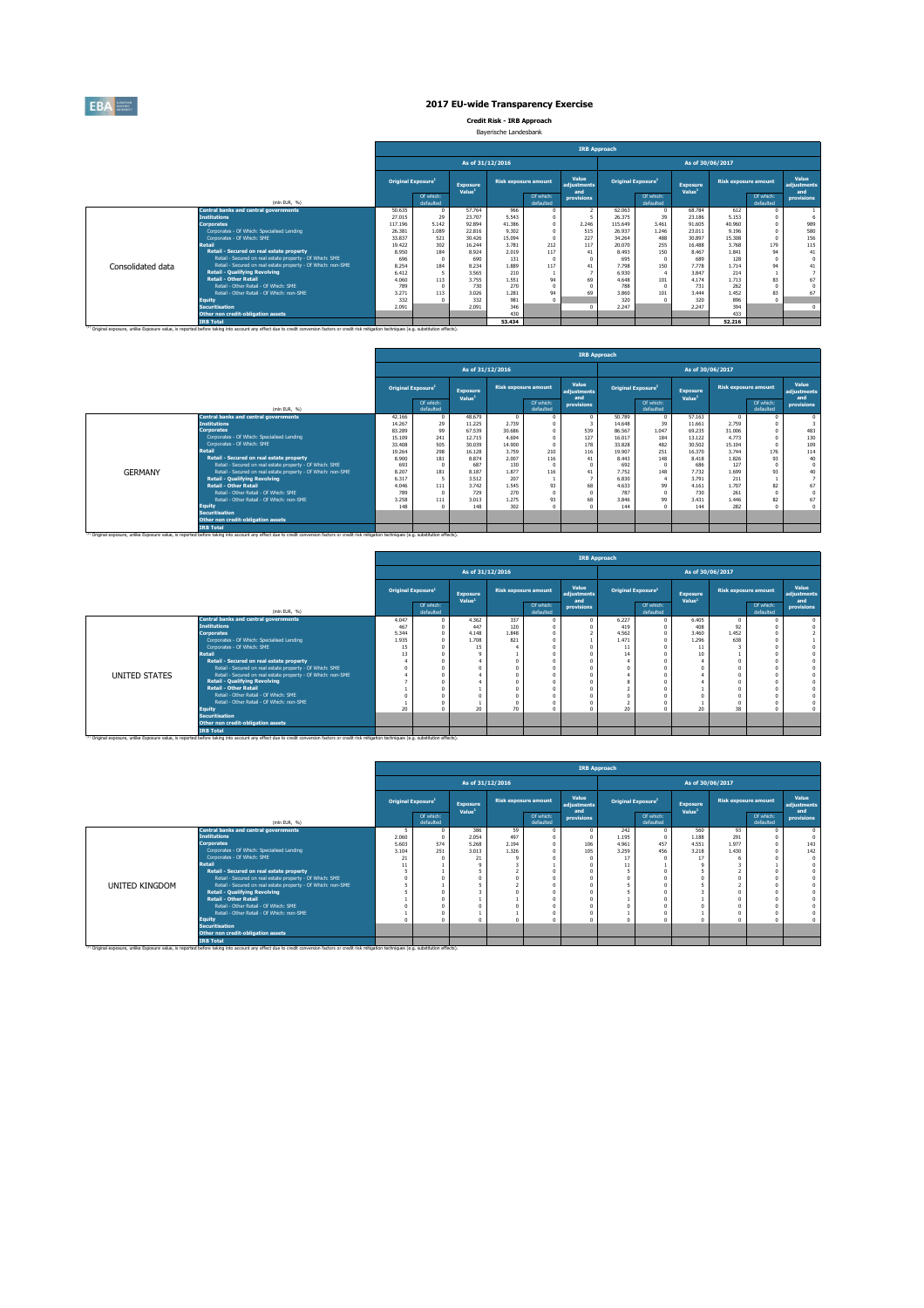

**Credit Risk - IRB Approach**

| Bayerische Landesbank |
|-----------------------|
|-----------------------|

|               |                                                                                                                                                                                                              |                                |                        |                                       |                             |                        | <b>IRB Approach</b>  |                                       |                        |                                |                             |                        |                      |
|---------------|--------------------------------------------------------------------------------------------------------------------------------------------------------------------------------------------------------------|--------------------------------|------------------------|---------------------------------------|-----------------------------|------------------------|----------------------|---------------------------------------|------------------------|--------------------------------|-----------------------------|------------------------|----------------------|
|               |                                                                                                                                                                                                              |                                |                        | As of 31/12/2016                      |                             |                        |                      |                                       |                        | As of 30/06/2017               |                             |                        |                      |
|               |                                                                                                                                                                                                              | Original Exposure <sup>1</sup> |                        | <b>Exposure</b><br>Value <sup>1</sup> | <b>Risk exposure amount</b> |                        | Value<br>adjustments | <b>Original Exposure</b> <sup>1</sup> |                        | Exposure<br>Value <sup>1</sup> | <b>Risk exposure amount</b> |                        | Value<br>adjustments |
|               | (mln EUR, %)                                                                                                                                                                                                 |                                | Of which:<br>defaulted |                                       |                             | Of which:<br>defaulted | and<br>provisions    |                                       | Of which:<br>defaulted |                                |                             | Of which:<br>defaulted | and<br>provisions    |
|               | <b>Central banks and central governments</b>                                                                                                                                                                 | 323                            | $^{\circ}$             | 803                                   | 96                          |                        |                      | 369                                   | $\Omega$               | 818                            | 98                          |                        |                      |
|               | <b>Institutions</b>                                                                                                                                                                                          | 2.365                          |                        | 2.378                                 | 312                         |                        |                      | 2,703                                 |                        | 2.716                          | 373                         |                        |                      |
|               | <b>Corporates</b>                                                                                                                                                                                            | 3.172                          | 39                     | 2,885                                 | 1.184                       |                        | 24                   | 2,802                                 | 34                     | 2.530                          | 1.042                       |                        | 27                   |
|               | Corporates - Of Which: Specialised Lending                                                                                                                                                                   | 1.376                          | 39                     | 1.295                                 | 608                         |                        | 24                   | 1.163                                 | 34                     | 1.112                          | 500                         |                        | 26                   |
|               | Corporates - Of Which: SME                                                                                                                                                                                   |                                |                        |                                       |                             |                        |                      |                                       |                        |                                |                             |                        |                      |
|               | Retail                                                                                                                                                                                                       |                                |                        |                                       |                             |                        |                      |                                       |                        |                                |                             |                        |                      |
|               | Retail - Secured on real estate property                                                                                                                                                                     |                                |                        |                                       |                             |                        |                      |                                       |                        |                                |                             |                        |                      |
|               | Retail - Secured on real estate property - Of Which: SME                                                                                                                                                     |                                |                        |                                       |                             |                        |                      |                                       |                        |                                |                             |                        |                      |
| <b>FRANCE</b> | Retail - Secured on real estate property - Of Which: non-SME                                                                                                                                                 |                                |                        |                                       |                             |                        |                      |                                       |                        |                                |                             |                        |                      |
|               | <b>Retail - Qualifying Revolving</b>                                                                                                                                                                         |                                |                        |                                       |                             |                        |                      |                                       |                        |                                |                             |                        |                      |
|               | <b>Retail - Other Retail</b>                                                                                                                                                                                 |                                |                        |                                       |                             |                        |                      |                                       |                        |                                |                             |                        |                      |
|               | Retail - Other Retail - Of Which: SME                                                                                                                                                                        |                                |                        |                                       |                             |                        |                      |                                       |                        |                                |                             |                        |                      |
|               | Retail - Other Retail - Of Which: non-SME                                                                                                                                                                    |                                |                        |                                       |                             |                        |                      |                                       |                        |                                |                             |                        |                      |
|               | <b>Equity</b>                                                                                                                                                                                                |                                |                        |                                       |                             |                        |                      |                                       |                        |                                |                             |                        |                      |
|               | <b>Securitisation</b>                                                                                                                                                                                        |                                |                        |                                       |                             |                        |                      |                                       |                        |                                |                             |                        |                      |
|               | Other non credit-obligation assets                                                                                                                                                                           |                                |                        |                                       |                             |                        |                      |                                       |                        |                                |                             |                        |                      |
|               | <b>IRB Total</b>                                                                                                                                                                                             |                                |                        |                                       |                             |                        |                      |                                       |                        |                                |                             |                        |                      |
|               | <sup>13</sup> Original exposure, unlike Exposure value, is reported before taking into account any effect due to credit conversion factors or credit risk mitigation techniques (e.g. substitution effects). |                                |                        |                                       |                             |                        |                      |                                       |                        |                                |                             |                        |                      |

|             |                                                                                                                                                                                                               |                                       |                        |                    |                             |                        | <b>IRB Approach</b>  |                                |                        |                    |                             |                        |                      |
|-------------|---------------------------------------------------------------------------------------------------------------------------------------------------------------------------------------------------------------|---------------------------------------|------------------------|--------------------|-----------------------------|------------------------|----------------------|--------------------------------|------------------------|--------------------|-----------------------------|------------------------|----------------------|
|             |                                                                                                                                                                                                               |                                       |                        | As of 31/12/2016   |                             |                        |                      |                                |                        | As of 30/06/2017   |                             |                        |                      |
|             |                                                                                                                                                                                                               | <b>Original Exposure</b> <sup>1</sup> |                        | <b>Exposure</b>    | <b>Risk exposure amount</b> |                        | Value<br>adjustments | Original Exposure <sup>1</sup> |                        | <b>Exposure</b>    | <b>Risk exposure amount</b> |                        | Value<br>adjustments |
|             | (mln EUR, %)                                                                                                                                                                                                  |                                       | Of which:<br>defaulted | Value <sup>1</sup> |                             | Of which:<br>defaulted | and<br>provisions    |                                | Of which:<br>defaulted | Value <sup>1</sup> |                             | Of which:<br>defaulted | and<br>provisions    |
|             | Central banks and central governments                                                                                                                                                                         | 116                                   | $\Omega$               | 119                | 21                          |                        |                      | 13                             | $\Omega$               | 24                 | 3                           |                        |                      |
|             | <b>Institutions</b>                                                                                                                                                                                           | 1.196                                 |                        | 1.195              | 315                         |                        |                      | 1.323                          | $\Omega$               | 1.321              | 295                         |                        |                      |
|             | <b>Corporates</b>                                                                                                                                                                                             | 1.751                                 | 82                     | 987                | 333                         |                        | 56                   | 1.976                          | 73                     | 1.292              | 439                         |                        | 58                   |
|             | Corporates - Of Which: Specialised Lending                                                                                                                                                                    | 107                                   | 82                     | 82                 |                             |                        |                      | 104                            | 73                     | 79                 |                             |                        | 57                   |
|             | Corporates - Of Which: SME                                                                                                                                                                                    |                                       |                        |                    |                             |                        |                      | 14                             |                        | 12                 |                             |                        |                      |
|             | <b>Retail</b>                                                                                                                                                                                                 | 42                                    |                        | 32                 |                             |                        |                      | 43                             |                        | 32                 |                             |                        |                      |
|             | Retail - Secured on real estate property                                                                                                                                                                      | 15                                    |                        | 15                 |                             |                        |                      | 15                             |                        | 15                 |                             |                        |                      |
|             | Retail - Secured on real estate property - Of Which: SME                                                                                                                                                      |                                       |                        |                    |                             |                        |                      |                                |                        |                    |                             |                        |                      |
| SWITZERLAND | Retail - Secured on real estate property - Of Which: non-SME                                                                                                                                                  | 15                                    |                        | 15                 |                             |                        |                      | 14                             |                        | 14                 |                             |                        |                      |
|             | <b>Retail - Qualifying Revolving</b>                                                                                                                                                                          | $^{23}$                               |                        | 13                 |                             |                        |                      | 24                             |                        | 14                 |                             |                        |                      |
|             | <b>Retail - Other Retail</b>                                                                                                                                                                                  |                                       |                        |                    |                             |                        |                      |                                |                        |                    |                             |                        |                      |
|             | Retail - Other Retail - Of Which: SME                                                                                                                                                                         |                                       |                        |                    |                             |                        |                      |                                |                        |                    |                             |                        |                      |
|             | Retail - Other Retail - Of Which: non-SME                                                                                                                                                                     |                                       |                        |                    |                             |                        |                      |                                |                        |                    |                             |                        |                      |
|             | <b>Equity</b><br><b>Securitisation</b>                                                                                                                                                                        |                                       |                        |                    |                             |                        |                      |                                |                        |                    |                             |                        |                      |
|             | Other non credit-obligation assets                                                                                                                                                                            |                                       |                        |                    |                             |                        |                      |                                |                        |                    |                             |                        |                      |
|             | <b>IRB Total</b>                                                                                                                                                                                              |                                       |                        |                    |                             |                        |                      |                                |                        |                    |                             |                        |                      |
|             | <sup>(1)</sup> Original exposure, unlike Exposure value, is reported before taking into account any effect due to credit conversion factors or credit risk mitigation techniques (e.g. substitution effects). |                                       |                        |                    |                             |                        |                      |                                |                        |                    |                             |                        |                      |

|             |                                                                                                                                                                                                                                                                                                                                                                                                                                                                                                                             |                                       |                        |                                       |                             |                        | <b>IRB Approach</b>         |                                  |                        |                                  |                                     |                        |                             |
|-------------|-----------------------------------------------------------------------------------------------------------------------------------------------------------------------------------------------------------------------------------------------------------------------------------------------------------------------------------------------------------------------------------------------------------------------------------------------------------------------------------------------------------------------------|---------------------------------------|------------------------|---------------------------------------|-----------------------------|------------------------|-----------------------------|----------------------------------|------------------------|----------------------------------|-------------------------------------|------------------------|-----------------------------|
|             |                                                                                                                                                                                                                                                                                                                                                                                                                                                                                                                             |                                       |                        | As of 31/12/2016                      |                             |                        |                             |                                  |                        |                                  | As of 30/06/2017                    |                        |                             |
|             |                                                                                                                                                                                                                                                                                                                                                                                                                                                                                                                             | <b>Original Exposure</b> <sup>1</sup> |                        | <b>Exposure</b><br>Value <sup>1</sup> | <b>Risk exposure amount</b> |                        | Value<br>adjustments<br>and | Original Exposure <sup>1</sup>   |                        | Exposure<br>Value <sup>1</sup>   | <b>Risk exposure amount</b>         |                        | Value<br>adjustments<br>and |
|             | (mln EUR, %)                                                                                                                                                                                                                                                                                                                                                                                                                                                                                                                |                                       | Of which:<br>defaulted |                                       |                             | Of which:<br>defaulted | provisions                  |                                  | Of which:<br>defaulted |                                  |                                     | Of which:<br>defaulted | provisions                  |
| NETHERLANDS | <b>Central banks and central governments</b><br><b>Institutions</b><br><b>Corporates</b><br>Corporates - Of Which: Specialised Lending<br>Corporates - Of Which: SME<br><b>Retail</b><br>Retail - Secured on real estate property<br>Retail - Secured on real estate property - Of Which: SME<br>Retail - Secured on real estate property - Of Which: non-SME<br><b>Retail - Qualifying Revolving</b><br><b>Retail - Other Retail</b><br>Retail - Other Retail - Of Which: SME<br>Retail - Other Retail - Of Which: non-SME | 87<br>974<br>2.266<br>571<br>262      | 51<br>$\sim$<br>11     | 87<br>972<br>1.972<br>572<br>262      | 128<br>769<br>137<br>120    |                        |                             | 76<br>744<br>2.213<br>714<br>277 | 46                     | 76<br>740<br>1.910<br>719<br>277 | $\Omega$<br>89<br>772<br>207<br>127 |                        |                             |
|             | <b>Equity</b><br><b>Securitisation</b><br>Other non credit-obligation assets<br><b>IRB Total</b><br><sup>13</sup> Original exposure, unlike Exposure value, is reported before taking into account any effect due to credit conversion factors or credit risk mitigation techniques (e.g. substitution effects).                                                                                                                                                                                                            |                                       |                        |                                       |                             |                        |                             |                                  |                        |                                  |                                     |                        |                             |

|                |                                                                                                                                                                                                               |           |                                |                    |                             |                        |                             | <b>IRB Approach</b>            |                        |                    |                             |                        |                      |
|----------------|---------------------------------------------------------------------------------------------------------------------------------------------------------------------------------------------------------------|-----------|--------------------------------|--------------------|-----------------------------|------------------------|-----------------------------|--------------------------------|------------------------|--------------------|-----------------------------|------------------------|----------------------|
|                |                                                                                                                                                                                                               |           |                                | As of 31/12/2016   |                             |                        |                             |                                |                        | As of 30/06/2017   |                             |                        |                      |
|                |                                                                                                                                                                                                               |           | Original Exposure <sup>1</sup> | Exposure           | <b>Risk exposure amount</b> |                        | Value<br>adjustments<br>and | Original Exposure <sup>1</sup> |                        | Exposure           | <b>Risk exposure amount</b> |                        | Value<br>adjustments |
|                | (mln EUR, %)                                                                                                                                                                                                  |           | Of which:<br>defaulted         | Value <sup>1</sup> |                             | Of which:<br>defaulted | provisions                  |                                | Of which:<br>defaulted | Value <sup>1</sup> |                             | Of which:<br>defaulted | and<br>provisions    |
|                | Central banks and central governments                                                                                                                                                                         | 98        | $^{\circ}$                     | 129                | 12                          |                        |                             | 98                             |                        | 121                | 11                          |                        |                      |
|                | <b>Institutions</b>                                                                                                                                                                                           | 74        | 3,740                          | 80<br>3,644        | 35                          |                        |                             | 71                             |                        | 77                 | 31<br>516                   |                        |                      |
|                | <b>Corporates</b>                                                                                                                                                                                             | 5.160     |                                |                    | 464<br>41                   |                        | 1.251                       | 2.761                          | 1.252<br>$\theta$      | 2.469              | 44                          |                        |                      |
|                | Corporates - Of Which: Specialised Lending<br>Corporates - Of Which: SME                                                                                                                                      | 143<br>29 |                                | 143<br>29          | 10                          |                        |                             | 159<br>30 <sub>1</sub>         |                        | 159<br>30          | 10                          |                        |                      |
|                | <b>Retail</b>                                                                                                                                                                                                 | 26        |                                | 17                 |                             |                        |                             | 26                             |                        | 17                 |                             |                        |                      |
|                | Retail - Secured on real estate property                                                                                                                                                                      |           |                                |                    |                             |                        |                             |                                |                        |                    |                             |                        |                      |
|                | Retail - Secured on real estate property - Of Which: SME                                                                                                                                                      |           |                                |                    |                             |                        |                             |                                |                        |                    |                             |                        |                      |
| <b>AUSTRIA</b> | Retail - Secured on real estate property - Of Which: non-SME                                                                                                                                                  |           |                                |                    |                             |                        |                             |                                |                        |                    |                             |                        |                      |
|                | <b>Retail - Qualifying Revolving</b>                                                                                                                                                                          | 20        |                                |                    |                             |                        |                             |                                |                        |                    |                             |                        |                      |
|                | <b>Retail - Other Retail</b>                                                                                                                                                                                  |           |                                |                    |                             |                        |                             |                                |                        |                    |                             |                        |                      |
|                | Retail - Other Retail - Of Which: SME                                                                                                                                                                         |           |                                |                    |                             |                        |                             |                                |                        |                    |                             |                        |                      |
|                | Retail - Other Retail - Of Which: non-SME                                                                                                                                                                     |           |                                |                    |                             |                        |                             |                                |                        |                    |                             |                        |                      |
|                | <b>Equity</b>                                                                                                                                                                                                 |           |                                |                    |                             |                        |                             |                                |                        |                    |                             |                        |                      |
|                | <b>Securitisation</b>                                                                                                                                                                                         |           |                                |                    |                             |                        |                             |                                |                        |                    |                             |                        |                      |
|                | Other non credit-obligation assets                                                                                                                                                                            |           |                                |                    |                             |                        |                             |                                |                        |                    |                             |                        |                      |
|                | <b>IRB Total</b>                                                                                                                                                                                              |           |                                |                    |                             |                        |                             |                                |                        |                    |                             |                        |                      |
|                | <sup>(1)</sup> Original exposure, unlike Exposure value, is reported before taking into account any effect due to credit conversion factors or credit risk mitigation techniques (e.g. substitution effects). |           |                                |                    |                             |                        |                             |                                |                        |                    |                             |                        |                      |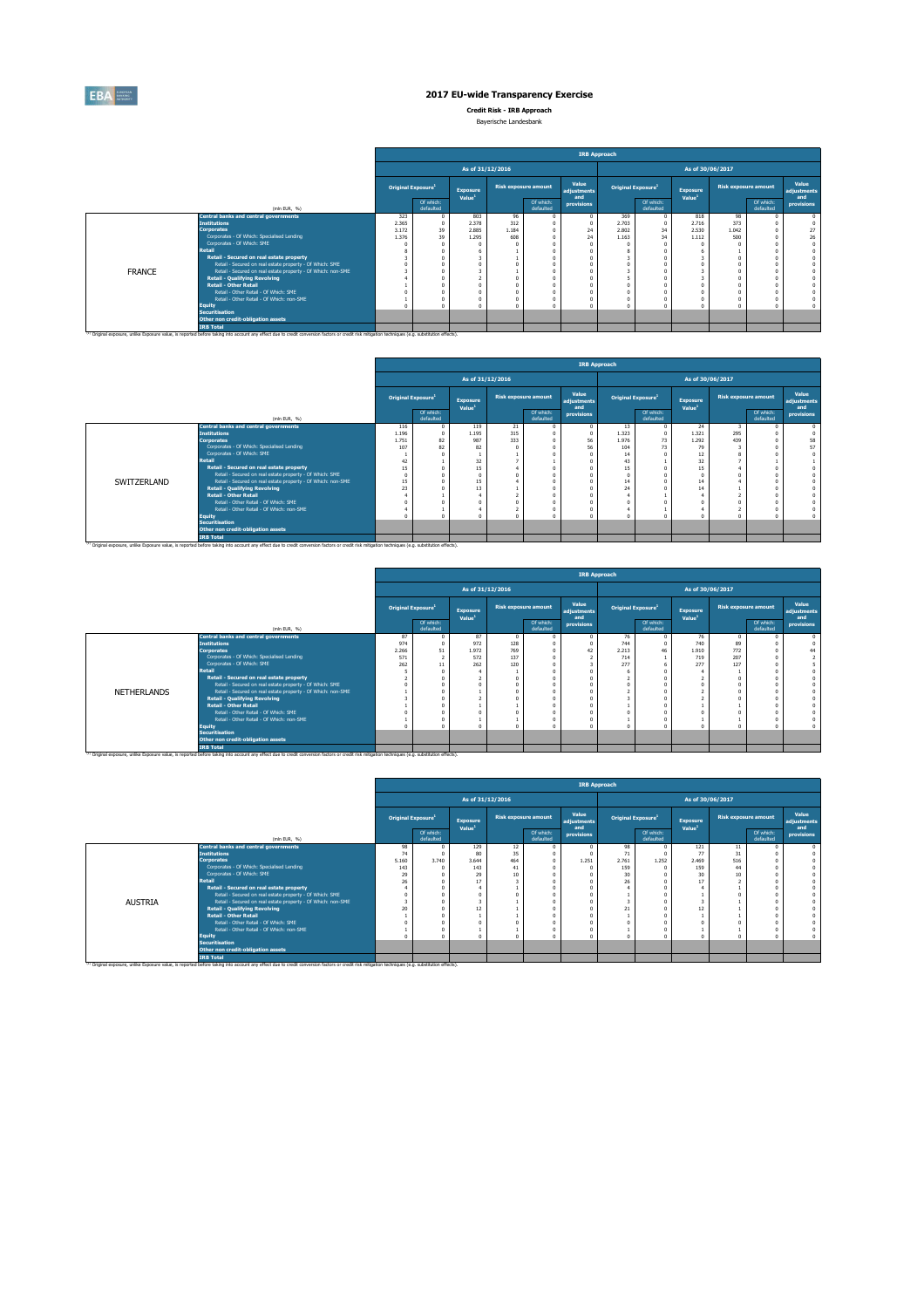

**Credit Risk - IRB Approach** Bayerische Landesbank

|                        |                                                                                                                                                                                                                                                                                                                                                                                                                                                                                                                                                                                                                   |                                |                        |                                |                  |                             |                             | <b>IRB Approach</b>            |                        |                                |                             |                        |                      |
|------------------------|-------------------------------------------------------------------------------------------------------------------------------------------------------------------------------------------------------------------------------------------------------------------------------------------------------------------------------------------------------------------------------------------------------------------------------------------------------------------------------------------------------------------------------------------------------------------------------------------------------------------|--------------------------------|------------------------|--------------------------------|------------------|-----------------------------|-----------------------------|--------------------------------|------------------------|--------------------------------|-----------------------------|------------------------|----------------------|
|                        |                                                                                                                                                                                                                                                                                                                                                                                                                                                                                                                                                                                                                   |                                |                        |                                | As of 31/12/2016 |                             |                             |                                |                        | As of 30/06/2017               |                             |                        |                      |
|                        |                                                                                                                                                                                                                                                                                                                                                                                                                                                                                                                                                                                                                   | Original Exposure <sup>1</sup> |                        | Exposure<br>Value <sup>1</sup> |                  | <b>Risk exposure amount</b> | Value<br>adjustments<br>and | Original Exposure <sup>1</sup> |                        | Exposure<br>Value <sup>1</sup> | <b>Risk exposure amount</b> |                        | Value<br>adjustments |
|                        | (mln EUR, %)                                                                                                                                                                                                                                                                                                                                                                                                                                                                                                                                                                                                      |                                | Of which:<br>defaulted |                                |                  | Of which:<br>defaulted      | provisions                  |                                | Of which:<br>defaulted |                                |                             | Of which:<br>defaulted | and<br>provisions    |
| <b>Other Countries</b> | Central banks and central governments<br><b>Institutions</b><br><b>Corporates</b><br>Corporates - Of Which: Specialised Lending<br>Corporates - Of Which: SME<br>Retail<br>Retail - Secured on real estate property<br>Retail - Secured on real estate property - Of Which: SME<br>Retail - Secured on real estate property - Of Which: non-SME<br><b>Retail - Qualifying Revolving</b><br><b>Retail - Other Retail</b><br>Retail - Other Retail - Of Which: SME<br>Retail - Other Retail - Of Which: non-SME<br><b>Equity</b><br><b>Securitisation</b><br>Other non credit-obligation assets<br><b>IRB Total</b> | 1.309                          | n.                     | 1.312                          | 42               |                             |                             | 1.865                          |                        | 1.868                          | 47                          |                        |                      |
|                        | <sup>13</sup> Original exposure, unlike Exposure value, is reported before taking into account any effect due to credit conversion factors or credit risk mitigation techniques (e.g. substitution effects).                                                                                                                                                                                                                                                                                                                                                                                                      |                                |                        |                                |                  |                             |                             |                                |                        |                                |                             |                        |                      |

|               |                                                                                                      |            |                                |                    |                             |                        | <b>IRB Approach</b>  |       |                                |                    |     |                             |                      |
|---------------|------------------------------------------------------------------------------------------------------|------------|--------------------------------|--------------------|-----------------------------|------------------------|----------------------|-------|--------------------------------|--------------------|-----|-----------------------------|----------------------|
|               |                                                                                                      |            |                                | As of 31/12/2016   |                             |                        |                      |       |                                | As of 30/06/2017   |     |                             |                      |
|               |                                                                                                      |            | Original Exposure <sup>1</sup> | <b>Exposure</b>    | <b>Risk exposure amount</b> |                        | Value<br>adjustments |       | Original Exposure <sup>1</sup> | Exposure           |     | <b>Risk exposure amount</b> | Value<br>adiustments |
|               | (mln EUR, 96)                                                                                        |            | Of which:<br>defaulted         | Value <sup>1</sup> |                             | Of which:<br>defaulted | and<br>provisions    |       | Of which:<br>defaulted         | Value <sup>1</sup> |     | Of which:<br>defaulted      | and<br>provisions    |
|               | Central banks and central governments                                                                | 765        |                                |                    |                             |                        |                      | 763   |                                |                    |     |                             |                      |
|               | <b>Institutions</b>                                                                                  | $\sqrt{ }$ |                                |                    |                             |                        |                      |       |                                |                    |     |                             |                      |
|               | <b>Corporates</b>                                                                                    | 1.514      |                                | 286                | 492                         |                        |                      | 1.267 |                                | 212                | 368 |                             |                      |
|               | Corporates - Of Which: Specialised Lending                                                           | 40         |                                |                    | 54                          |                        |                      | 36    |                                | 36                 | 49  |                             |                      |
|               | Corporates - Of Which: SME<br><b>Retail</b>                                                          |            |                                |                    |                             |                        |                      |       |                                |                    |     |                             |                      |
|               |                                                                                                      |            |                                |                    |                             |                        |                      |       |                                |                    |     |                             |                      |
|               | Retail - Secured on real estate property<br>Retail - Secured on real estate property - Of Which: SME |            |                                |                    |                             |                        |                      |       |                                |                    |     |                             |                      |
|               | Retail - Secured on real estate property - Of Which: non-SME                                         |            |                                |                    |                             |                        |                      |       |                                |                    |     |                             |                      |
| <b>TURKEY</b> | <b>Retail - Qualifying Revolving</b>                                                                 |            |                                |                    |                             |                        |                      |       |                                |                    |     |                             |                      |
|               | <b>Retail - Other Retail</b>                                                                         |            |                                |                    |                             |                        |                      |       |                                |                    |     |                             |                      |
|               | Retail - Other Retail - Of Which: SME                                                                |            |                                |                    |                             |                        |                      |       |                                |                    |     |                             |                      |
|               | Retail - Other Retail - Of Which: non-SME                                                            |            |                                |                    |                             |                        |                      |       |                                |                    |     |                             |                      |
|               | Equity                                                                                               |            |                                |                    |                             |                        |                      |       |                                |                    |     |                             |                      |
|               | <b>Securitisation</b>                                                                                |            |                                |                    |                             |                        |                      |       |                                |                    |     |                             |                      |
|               | Other non credit-obligation assets                                                                   |            |                                |                    |                             |                        |                      |       |                                |                    |     |                             |                      |
|               | <b>IRB Total</b>                                                                                     |            |                                |                    |                             |                        |                      |       |                                |                    |     |                             |                      |

|              |                                                                                                                                                                                                     |                                       |                        |                    |                             |                        |                      | <b>IRB Approach</b>            |                        |                    |                             |                        |                      |
|--------------|-----------------------------------------------------------------------------------------------------------------------------------------------------------------------------------------------------|---------------------------------------|------------------------|--------------------|-----------------------------|------------------------|----------------------|--------------------------------|------------------------|--------------------|-----------------------------|------------------------|----------------------|
|              |                                                                                                                                                                                                     |                                       |                        | As of 31/12/2016   |                             |                        |                      |                                |                        | As of 30/06/2017   |                             |                        |                      |
|              |                                                                                                                                                                                                     | <b>Original Exposure</b> <sup>1</sup> |                        | <b>Exposure</b>    | <b>Risk exposure amount</b> |                        | Value<br>adjustments | Original Exposure <sup>1</sup> |                        | Exposure           | <b>Risk exposure amount</b> |                        | Value<br>adjustments |
|              | (mln EUR, %)                                                                                                                                                                                        |                                       | Of which:<br>defaulted | Value <sup>1</sup> |                             | Of which:<br>defaulted | and<br>provisions    |                                | Of which:<br>defaulted | Value <sup>1</sup> |                             | Of which:<br>defaulted | and<br>provisions    |
|              | Central banks and central governments                                                                                                                                                               | 479                                   |                        | 485                | 124                         |                        |                      | 399                            |                        | 399                | 118                         |                        |                      |
|              | <b>Institutions</b>                                                                                                                                                                                 | 342                                   |                        | 337                | 79                          |                        |                      | 132                            |                        | 115                | 38                          |                        |                      |
|              | <b>Corporates</b>                                                                                                                                                                                   | 1.073                                 |                        | 1.035              | 472                         |                        |                      | 1.038                          |                        | 999                | 445                         |                        |                      |
|              | Corporates - Of Which: Specialised Lending                                                                                                                                                          | 473                                   |                        | 472                | 262                         |                        |                      | 416                            |                        | 414                | 233                         |                        |                      |
|              | Corporates - Of Which: SME                                                                                                                                                                          |                                       |                        |                    |                             |                        |                      |                                |                        |                    |                             |                        |                      |
|              | <b>Retail</b>                                                                                                                                                                                       |                                       |                        |                    |                             |                        |                      |                                |                        |                    |                             |                        |                      |
|              | Retail - Secured on real estate property                                                                                                                                                            |                                       |                        |                    |                             |                        |                      |                                |                        |                    |                             |                        |                      |
|              | Retail - Secured on real estate property - Of Which: SME                                                                                                                                            |                                       |                        |                    |                             |                        |                      |                                |                        |                    |                             |                        |                      |
| <b>ITALY</b> | Retail - Secured on real estate property - Of Which: non-SME                                                                                                                                        |                                       |                        |                    |                             |                        |                      |                                |                        |                    |                             |                        |                      |
|              | <b>Retail - Qualifying Revolving</b>                                                                                                                                                                |                                       |                        |                    |                             |                        |                      |                                |                        |                    |                             |                        |                      |
|              | <b>Retail - Other Retail</b>                                                                                                                                                                        |                                       |                        |                    |                             |                        |                      |                                |                        |                    |                             |                        |                      |
|              | Retail - Other Retail - Of Which: SME                                                                                                                                                               |                                       |                        |                    |                             |                        |                      |                                |                        |                    |                             |                        |                      |
|              | Retail - Other Retail - Of Which: non-SME                                                                                                                                                           |                                       |                        |                    |                             |                        |                      |                                |                        |                    |                             |                        |                      |
|              | <b>Equity</b>                                                                                                                                                                                       |                                       |                        |                    |                             |                        |                      |                                |                        |                    |                             |                        |                      |
|              | <b>Securitisation</b>                                                                                                                                                                               |                                       |                        |                    |                             |                        |                      |                                |                        |                    |                             |                        |                      |
|              | Other non credit-obligation assets                                                                                                                                                                  |                                       |                        |                    |                             |                        |                      |                                |                        |                    |                             |                        |                      |
|              | <b>IRB Total</b>                                                                                                                                                                                    |                                       |                        |                    |                             |                        |                      |                                |                        |                    |                             |                        |                      |
|              | (ii) Original exposure, unlike Exposure value, is reported before taking into account any effect due to credit conversion factors or credit risk mitigation techniques (e.g. substitution effects). |                                       |                        |                    |                             |                        |                      |                                |                        |                    |                             |                        |                      |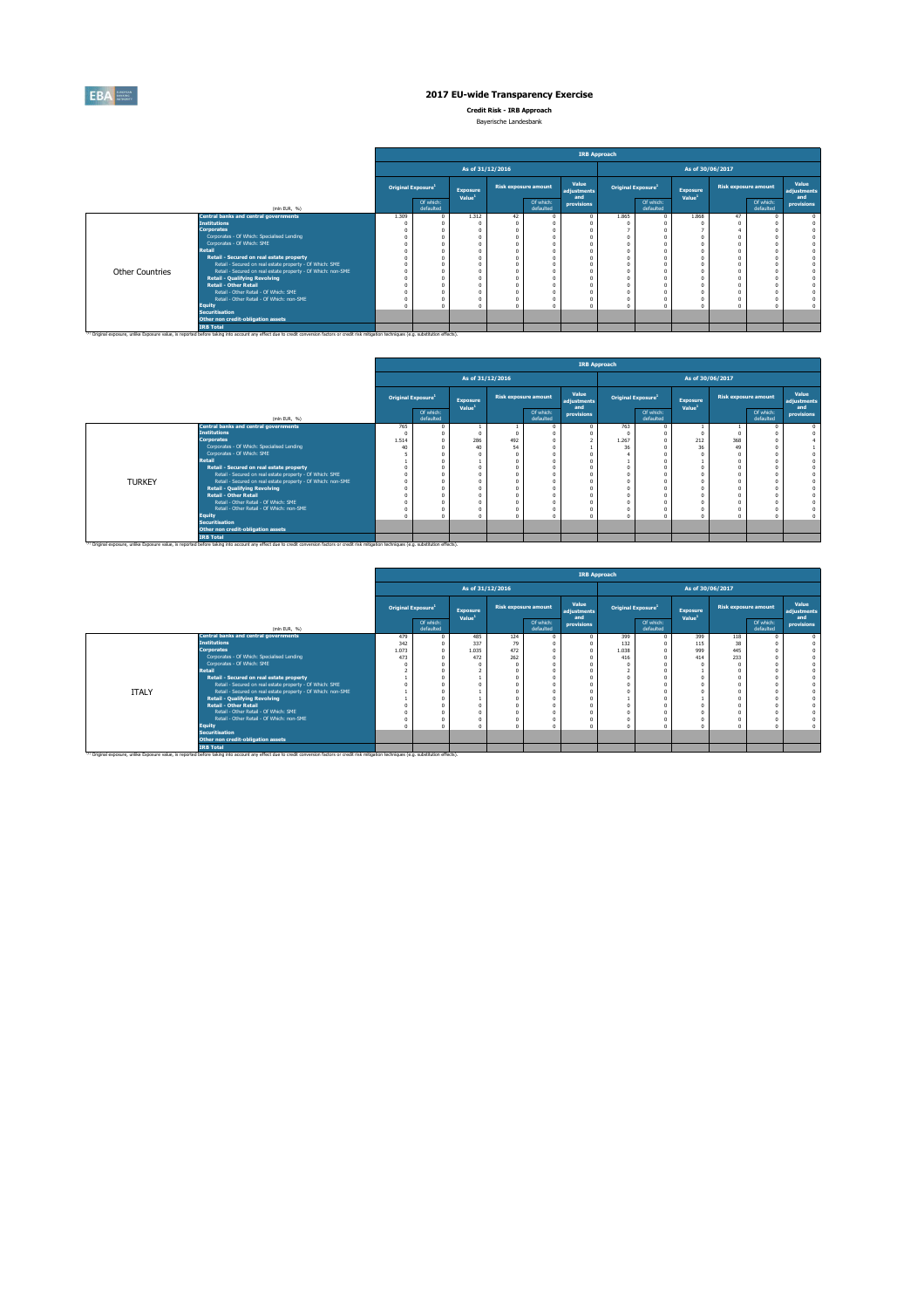#### **Sovereign Exposure**

#### Bayerische Landesbank

| (mln EUR)                                                                |              |                                          |                 |                                         |                        |            |                                        |                        |                   | As of 31/12/2016 |           |            |                          |                        |            |             |           |            |
|--------------------------------------------------------------------------|--------------|------------------------------------------|-----------------|-----------------------------------------|------------------------|------------|----------------------------------------|------------------------|-------------------|------------------|-----------|------------|--------------------------|------------------------|------------|-------------|-----------|------------|
|                                                                          |              |                                          |                 | Memo: breakdown by accounting portfolio |                        |            |                                        |                        |                   |                  |           |            |                          |                        |            |             |           |            |
|                                                                          |              | <b>Financial assets: Carrying Amount</b> |                 |                                         |                        |            |                                        |                        |                   |                  |           |            |                          |                        |            |             |           |            |
| <b>Country / Region</b>                                                  |              |                                          |                 |                                         |                        |            | <b>Designated at</b>                   |                        |                   |                  |           |            |                          |                        |            | Held-to-    |           |            |
|                                                                          |              |                                          |                 | Held for trading <sup>1</sup>           |                        | of which:  | fair value                             |                        |                   | Available-for-   | of which: | of which:  | <b>Loans and</b>         |                        | of which:  | maturity    | of which: | of which:  |
|                                                                          |              | of which:<br>loans and                   | of which:       |                                         | of which:<br>Loans and | Debt       | through profit or<br>loss <sup>2</sup> | of which:<br>Loans and | of which:<br>Debt | sale             | Loans and | Debt       | Receivables <sup>4</sup> | of which:<br>Loans and | Debt       | investments | Loans and | Debt       |
|                                                                          |              | advances                                 | debt securities |                                         | advances               | securities |                                        | advances               | securities        |                  | advances  | securities |                          | advances               | securities |             | advances  | securities |
| <b>TOTAL - ALL COUNTRIES</b>                                             | 42.655,0     | 27.286,7                                 | 15.368,3        | 1.734,7                                 | 904,3                  | 830,4      | 281,5                                  | 281,5                  | 0,0               | 14.434,2         | 0,0       | 14.434,2   | 26.204,6                 | 26.100,9               | 103,7      | 0,0         | $_{0,0}$  | 0,0        |
| <b>Austria</b>                                                           | 93,4         | 0,0                                      | 93,4            |                                         |                        |            |                                        |                        |                   |                  |           |            |                          |                        |            |             |           |            |
| <b>Belgium</b>                                                           | 24,6         | 13,6                                     | 11,0            |                                         |                        |            |                                        |                        |                   |                  |           |            |                          |                        |            |             |           |            |
| <b>Bulgaria</b>                                                          | 0, 0         | 0,0                                      | 0,0             |                                         |                        |            |                                        |                        |                   |                  |           |            |                          |                        |            |             |           |            |
| <b>Croatia</b>                                                           | 0,0          | 0,0                                      | 0,0             |                                         |                        |            |                                        |                        |                   |                  |           |            |                          |                        |            |             |           |            |
| Cyprus                                                                   | 0.0          | 0.0                                      | 0.0             |                                         |                        |            |                                        |                        |                   |                  |           |            |                          |                        |            |             |           |            |
| <b>Czech Republic</b>                                                    | 56,4         | 0,0                                      | 56,4            |                                         |                        |            |                                        |                        |                   |                  |           |            |                          |                        |            |             |           |            |
| <b>Denmark</b>                                                           | 0, 0         | 0,0                                      | 0,0             |                                         |                        |            |                                        |                        |                   |                  |           |            |                          |                        |            |             |           |            |
| <b>Estonia</b><br><b>Finland</b>                                         | 0, 0<br>76,6 | 0,0<br>0,0                               | 0,0<br>76,6     |                                         |                        |            |                                        |                        |                   |                  |           |            |                          |                        |            |             |           |            |
| France                                                                   | 672,4        | 53,1                                     | 619,3           |                                         |                        |            |                                        |                        |                   |                  |           |            |                          |                        |            |             |           |            |
| Germany                                                                  | 33.976,9     | 25.407,4                                 | 8.569,4         |                                         |                        |            |                                        |                        |                   |                  |           |            |                          |                        |            |             |           |            |
| Greece                                                                   | 0,0          | 0,0                                      | 0,0             |                                         |                        |            |                                        |                        |                   |                  |           |            |                          |                        |            |             |           |            |
| <b>Hungary</b>                                                           | 0, 0         | 0,0                                      | 0,0             |                                         |                        |            |                                        |                        |                   |                  |           |            |                          |                        |            |             |           |            |
| <b>Ireland</b>                                                           | 10,9         | 0,0                                      | 10,9            |                                         |                        |            |                                        |                        |                   |                  |           |            |                          |                        |            |             |           |            |
| Italy                                                                    | 482,8        | 0,0                                      | 482,8           |                                         |                        |            |                                        |                        |                   |                  |           |            |                          |                        |            |             |           |            |
| Latvia                                                                   | 0,0          | 0,0                                      | 0,0             |                                         |                        |            |                                        |                        |                   |                  |           |            |                          |                        |            |             |           |            |
| Lithuania                                                                | 0,0          | 0,0                                      | 0,0             |                                         |                        |            |                                        |                        |                   |                  |           |            |                          |                        |            |             |           |            |
| Luxembourg                                                               | 0, 0         | 0,0                                      | 0,0             |                                         |                        |            |                                        |                        |                   |                  |           |            |                          |                        |            |             |           |            |
| <b>Malta</b>                                                             | 0, 0         | 0,0                                      | 0,0             |                                         |                        |            |                                        |                        |                   |                  |           |            |                          |                        |            |             |           |            |
| <b>Netherlands</b>                                                       | 87,2         | 0,0                                      | 87,2            |                                         |                        |            |                                        |                        |                   |                  |           |            |                          |                        |            |             |           |            |
| Poland                                                                   | 171,8        | 0,0                                      | 171,8           |                                         |                        |            |                                        |                        |                   |                  |           |            |                          |                        |            |             |           |            |
| Portugal                                                                 | 19,9         | 0,0                                      | 19,9            |                                         |                        |            |                                        |                        |                   |                  |           |            |                          |                        |            |             |           |            |
| Romania                                                                  | 0,0          | 0,0                                      | 0,0             |                                         |                        |            |                                        |                        |                   |                  |           |            |                          |                        |            |             |           |            |
| <b>Slovakia</b>                                                          | 48,6         | 0,0                                      | 48,6            |                                         |                        |            |                                        |                        |                   |                  |           |            |                          |                        |            |             |           |            |
| <b>Slovenia</b><br><b>Spain</b>                                          | 8,8<br>286,6 | 0,0<br>15,9                              | 8,8<br>270,7    |                                         |                        |            |                                        |                        |                   |                  |           |            |                          |                        |            |             |           |            |
| Sweden                                                                   | 77,1         | 0,0                                      | 77,1            |                                         |                        |            |                                        |                        |                   |                  |           |            |                          |                        |            |             |           |            |
| <b>United Kingdom</b>                                                    | 1.265,8      | 1.265,8                                  | 0,0             |                                         |                        |            |                                        |                        |                   |                  |           |            |                          |                        |            |             |           |            |
| <b>Iceland</b>                                                           | 0,0          | 0,0                                      | 0,0             |                                         |                        |            |                                        |                        |                   |                  |           |            |                          |                        |            |             |           |            |
| Liechtenstein                                                            | 0, 0         | 0,0                                      | 0,0             |                                         |                        |            |                                        |                        |                   |                  |           |            |                          |                        |            |             |           |            |
| Norway                                                                   | 0, 0         | 0,0                                      | 0,0             |                                         |                        |            |                                        |                        |                   |                  |           |            |                          |                        |            |             |           |            |
| Switzerland                                                              | 122,9        | 122,9                                    | 0,0             |                                         |                        |            |                                        |                        |                   |                  |           |            |                          |                        |            |             |           |            |
| <b>Australia</b>                                                         | 0,0          | 0,0                                      | 0,0             |                                         |                        |            |                                        |                        |                   |                  |           |            |                          |                        |            |             |           |            |
| Canada                                                                   | 420,3        | 76,2                                     | 344,0           |                                         |                        |            |                                        |                        |                   |                  |           |            |                          |                        |            |             |           |            |
| China                                                                    | 0,0          | 0,0                                      | 0,0             |                                         |                        |            |                                        |                        |                   |                  |           |            |                          |                        |            |             |           |            |
| <b>Hong Kong</b>                                                         | 0,0          | 0,0                                      | 0,0             |                                         |                        |            |                                        |                        |                   |                  |           |            |                          |                        |            |             |           |            |
| <b>Japan</b>                                                             | 50.8         | 0.0                                      | 50.8            |                                         |                        |            |                                        |                        |                   |                  |           |            |                          |                        |            |             |           |            |
| <b>U.S.</b>                                                              | 3.750,2      | 0,0                                      | 3.750,2         |                                         |                        |            |                                        |                        |                   |                  |           |            |                          |                        |            |             |           |            |
| Other advanced economies non EEA                                         | 0,0          | 0,0                                      | 0,0             |                                         |                        |            |                                        |                        |                   |                  |           |            |                          |                        |            |             |           |            |
| Other Central and eastern Europe countries non EEA<br><b>Middle East</b> | 241,1        | 241,1<br>0.7                             | 0,0<br>0.0      |                                         |                        |            |                                        |                        |                   |                  |           |            |                          |                        |            |             |           |            |
| <b>Latin America and the Caribbean</b>                                   | 0,7<br>11,5  | 0,9                                      | 10,6            |                                         |                        |            |                                        |                        |                   |                  |           |            |                          |                        |            |             |           |            |
| <b>Africa</b>                                                            | 1,8          | 1,8                                      | 0,0             |                                         |                        |            |                                        |                        |                   |                  |           |            |                          |                        |            |             |           |            |
| <b>Others</b>                                                            | 695.8        | 87,2                                     | 608.5           |                                         |                        |            |                                        |                        |                   |                  |           |            |                          |                        |            |             |           |            |
| Noto:                                                                    |              |                                          |                 |                                         |                        |            |                                        |                        |                   |                  |           |            |                          |                        |            |             |           |            |

**Note:**<br>The information reported covers all exposures to "General governments" as defined in paraggin 41 (b) of Amex V of ITS on Supervisory reporting: "central governments, state or regional governments, and both governme

Redions:<br>Other extranced non EEA: Israel, Korea, New Zealand, Ruskia, San Marino, Singapore and Taiwan.<br>Other CEE nome EEA: Album, Disp, Israel And Marino, Ubya, Marittania, Montherence, Serbia, Company, Suited, Suita, Syn

<sup>03</sup> Includes "Trading financial assets" portfolio for banks reporting under GAAP<br><sup>50</sup> Includes "Non-trading non-derivate financial seats measured at formal profit or loss" portfolio for banks reporting under GAAP<br><sup>63</sup> Inc

# **EBA**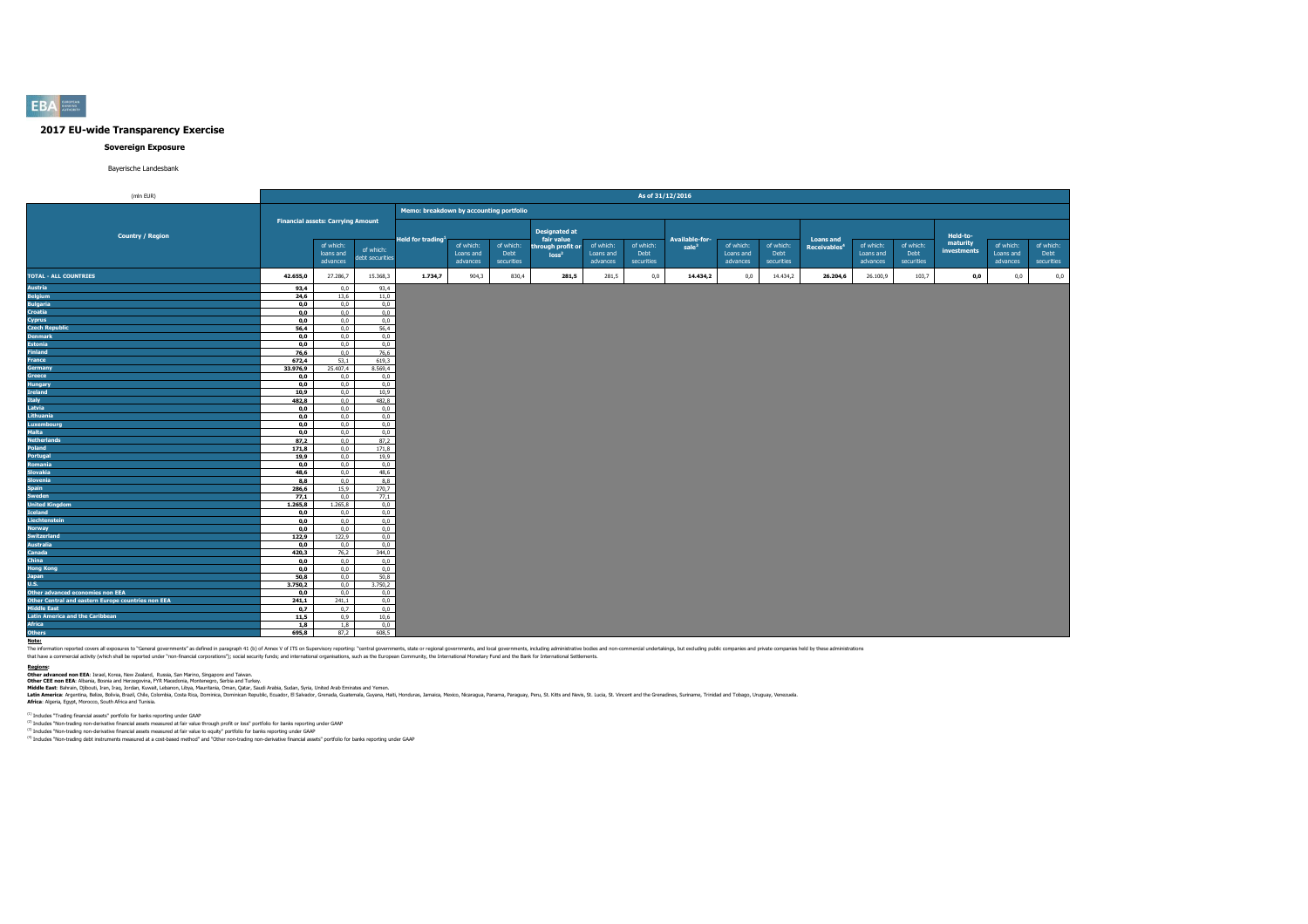### **Sovereign Exposure**

#### Bayerische Landesbank

| (mln EUR)                                                                                                    |              |                                          |                 |                                         |                       |                    |                                 |                       | As of 30/06/2017   |                                     |                       |                    |                                              |                       |                    |             |                       |                    |
|--------------------------------------------------------------------------------------------------------------|--------------|------------------------------------------|-----------------|-----------------------------------------|-----------------------|--------------------|---------------------------------|-----------------------|--------------------|-------------------------------------|-----------------------|--------------------|----------------------------------------------|-----------------------|--------------------|-------------|-----------------------|--------------------|
|                                                                                                              |              |                                          |                 | Memo: breakdown by accounting portfolio |                       |                    |                                 |                       |                    |                                     |                       |                    |                                              |                       |                    |             |                       |                    |
|                                                                                                              |              | <b>Financial assets: Carrying Amount</b> |                 |                                         |                       |                    |                                 |                       |                    |                                     |                       |                    |                                              |                       |                    |             |                       |                    |
| <b>Country / Region</b>                                                                                      |              |                                          |                 |                                         |                       |                    | <b>Designated at</b>            |                       |                    |                                     |                       |                    |                                              |                       |                    | Held-to-    |                       |                    |
|                                                                                                              |              | of which:                                | of which:       | Held for trading <sup>1</sup>           | of which:             | of which:          | fair value<br>through profit or | of which:             | of which:          | Available-for-<br>sale <sup>3</sup> | of which:             | of which:          | <b>Loans and</b><br>Receivables <sup>4</sup> | of which:             | of which:          | maturity    | of which:             | of which:          |
|                                                                                                              |              | loans and<br>advances                    | debt securities |                                         | Loans and<br>advances | Debt<br>securities | loss <sup>2</sup>               | Loans and<br>advances | Debt<br>securities |                                     | Loans and<br>advances | Debt<br>securities |                                              | Loans and<br>advances | Debt<br>securities | investments | Loans and<br>advances | Debt<br>securities |
| <b>TOTAL - ALL COUNTRIES</b>                                                                                 | 42.095,4     |                                          |                 |                                         | 965,5                 |                    |                                 |                       |                    | 13.162,6                            |                       | 13.162,6           | 26.793,7                                     | 26.697,7              |                    |             | $_{0,0}$              |                    |
|                                                                                                              |              | 27.939,3                                 | 14.156,2        | 1.772,4                                 |                       | 806,9              | 366,8                           | 276,0                 | 90,8               |                                     | 0,0                   |                    |                                              |                       | 95,9               | 0,0         |                       | $_{0,0}$           |
| Austria                                                                                                      | 93,2         | 0,0                                      | 93,2            |                                         |                       |                    |                                 |                       |                    |                                     |                       |                    |                                              |                       |                    |             |                       |                    |
| <b>Belgium</b>                                                                                               | 42,4         | 13,3<br>0,0                              | 29,1<br>0,0     |                                         |                       |                    |                                 |                       |                    |                                     |                       |                    |                                              |                       |                    |             |                       |                    |
| <b>Bulgaria</b><br>Croatia                                                                                   | 0, 0<br>0,0  | 0,0                                      | 0,0             |                                         |                       |                    |                                 |                       |                    |                                     |                       |                    |                                              |                       |                    |             |                       |                    |
| Cyprus                                                                                                       | 0,0          | 0,0                                      | 0,0             |                                         |                       |                    |                                 |                       |                    |                                     |                       |                    |                                              |                       |                    |             |                       |                    |
| <b>Czech Republic</b>                                                                                        | 54,0         | 0,0                                      | 54,0            |                                         |                       |                    |                                 |                       |                    |                                     |                       |                    |                                              |                       |                    |             |                       |                    |
| <b>Denmark</b>                                                                                               | 11,9         | 0,0                                      | 11,9            |                                         |                       |                    |                                 |                       |                    |                                     |                       |                    |                                              |                       |                    |             |                       |                    |
| <b>Estonia</b>                                                                                               | 0,0          | 0,0                                      | 0,0             |                                         |                       |                    |                                 |                       |                    |                                     |                       |                    |                                              |                       |                    |             |                       |                    |
| <b>Finland</b>                                                                                               | 75,8         | 0,0                                      | 75,8            |                                         |                       |                    |                                 |                       |                    |                                     |                       |                    |                                              |                       |                    |             |                       |                    |
| France                                                                                                       | 648,7        | 31,1                                     | 617,6           |                                         |                       |                    |                                 |                       |                    |                                     |                       |                    |                                              |                       |                    |             |                       |                    |
| <b>Germany</b>                                                                                               | 34.527,2     | 26.301,9                                 | 8.225,3         |                                         |                       |                    |                                 |                       |                    |                                     |                       |                    |                                              |                       |                    |             |                       |                    |
| Greece                                                                                                       | 0,0          | 0,0                                      | 0,0             |                                         |                       |                    |                                 |                       |                    |                                     |                       |                    |                                              |                       |                    |             |                       |                    |
| <b>Hungary</b>                                                                                               | 0,0          | 0,0                                      | 0,0             |                                         |                       |                    |                                 |                       |                    |                                     |                       |                    |                                              |                       |                    |             |                       |                    |
| <b>Ireland</b>                                                                                               | 10,2         | 0,0                                      | 10,2            |                                         |                       |                    |                                 |                       |                    |                                     |                       |                    |                                              |                       |                    |             |                       |                    |
| Italy                                                                                                        | 406,7        | 0,0                                      | 406,7           |                                         |                       |                    |                                 |                       |                    |                                     |                       |                    |                                              |                       |                    |             |                       |                    |
| Latvia                                                                                                       | 0,0          | 0.0                                      | 0.0             |                                         |                       |                    |                                 |                       |                    |                                     |                       |                    |                                              |                       |                    |             |                       |                    |
| Lithuania                                                                                                    | 0,0          | 0,0                                      | 0,0             |                                         |                       |                    |                                 |                       |                    |                                     |                       |                    |                                              |                       |                    |             |                       |                    |
| Luxembourg                                                                                                   | 0, 0         | 0,0                                      | 0,0             |                                         |                       |                    |                                 |                       |                    |                                     |                       |                    |                                              |                       |                    |             |                       |                    |
| Malta                                                                                                        | 0, 0         | 0,0                                      | 0,0             |                                         |                       |                    |                                 |                       |                    |                                     |                       |                    |                                              |                       |                    |             |                       |                    |
| <b>Netherlands</b>                                                                                           | 76,5         | 0,0                                      | 76,5            |                                         |                       |                    |                                 |                       |                    |                                     |                       |                    |                                              |                       |                    |             |                       |                    |
| Poland                                                                                                       | 176,8        | 0,0<br>0,0                               | 176,8<br>21,2   |                                         |                       |                    |                                 |                       |                    |                                     |                       |                    |                                              |                       |                    |             |                       |                    |
| Portugal<br>Romania                                                                                          | 21,2<br>0, 0 | 0,0                                      | 0.0             |                                         |                       |                    |                                 |                       |                    |                                     |                       |                    |                                              |                       |                    |             |                       |                    |
| <b>Slovakia</b>                                                                                              | 24,7         | 0,0                                      | 24,7            |                                         |                       |                    |                                 |                       |                    |                                     |                       |                    |                                              |                       |                    |             |                       |                    |
| Slovenia                                                                                                     | 0,0          | 0,0                                      | 0,0             |                                         |                       |                    |                                 |                       |                    |                                     |                       |                    |                                              |                       |                    |             |                       |                    |
| Spain                                                                                                        | 285.3        | 16.0                                     | 269.3           |                                         |                       |                    |                                 |                       |                    |                                     |                       |                    |                                              |                       |                    |             |                       |                    |
| Sweden                                                                                                       | 76,6         | 0.0                                      | 76,6            |                                         |                       |                    |                                 |                       |                    |                                     |                       |                    |                                              |                       |                    |             |                       |                    |
| <b>United Kingdom</b>                                                                                        | 1.171,8      | 1.171,8                                  | 0,0             |                                         |                       |                    |                                 |                       |                    |                                     |                       |                    |                                              |                       |                    |             |                       |                    |
| <b>Iceland</b>                                                                                               | 0,0          | 0,0                                      | 0,0             |                                         |                       |                    |                                 |                       |                    |                                     |                       |                    |                                              |                       |                    |             |                       |                    |
| Liechtenstein                                                                                                | 0,0          | 0.0                                      | 0,0             |                                         |                       |                    |                                 |                       |                    |                                     |                       |                    |                                              |                       |                    |             |                       |                    |
| <b>Norway</b>                                                                                                | 0,0          | 0,0                                      | 0,0             |                                         |                       |                    |                                 |                       |                    |                                     |                       |                    |                                              |                       |                    |             |                       |                    |
| <b>Switzerland</b>                                                                                           | 22,6         | 22,6                                     | 0,0             |                                         |                       |                    |                                 |                       |                    |                                     |                       |                    |                                              |                       |                    |             |                       |                    |
| <b>Australia</b>                                                                                             | 0, 0         | 0,0                                      | 0,0             |                                         |                       |                    |                                 |                       |                    |                                     |                       |                    |                                              |                       |                    |             |                       |                    |
| Canada                                                                                                       | 355,7        | 22,1                                     | 333,6           |                                         |                       |                    |                                 |                       |                    |                                     |                       |                    |                                              |                       |                    |             |                       |                    |
| China                                                                                                        | 0,0          | 0,0                                      | 0,0             |                                         |                       |                    |                                 |                       |                    |                                     |                       |                    |                                              |                       |                    |             |                       |                    |
| <b>Hong Kong</b>                                                                                             | 0, 0         | 0,0                                      | 0,0             |                                         |                       |                    |                                 |                       |                    |                                     |                       |                    |                                              |                       |                    |             |                       |                    |
| Japan                                                                                                        | 51,0         | 0,0                                      | 51,0            |                                         |                       |                    |                                 |                       |                    |                                     |                       |                    |                                              |                       |                    |             |                       |                    |
| <b>U.S.</b>                                                                                                  | 3.509,4      | 0,0                                      | 3.509,4         |                                         |                       |                    |                                 |                       |                    |                                     |                       |                    |                                              |                       |                    |             |                       |                    |
| Other advanced economies non EEA<br>Other Central and eastern Europe countries non EEA                       | 15,0         | 0,0                                      | 15,0            |                                         |                       |                    |                                 |                       |                    |                                     |                       |                    |                                              |                       |                    |             |                       |                    |
| <b>Middle East</b>                                                                                           | 270,7        | 270,7                                    | 0,0             |                                         |                       |                    |                                 |                       |                    |                                     |                       |                    |                                              |                       |                    |             |                       |                    |
| <b>Latin America and the Caribbean</b>                                                                       | 0,6<br>11,2  | 0,6<br>0,6                               | 0,0<br>10,6     |                                         |                       |                    |                                 |                       |                    |                                     |                       |                    |                                              |                       |                    |             |                       |                    |
| Africa                                                                                                       | 0,9          | 0,9                                      | 0,0             |                                         |                       |                    |                                 |                       |                    |                                     |                       |                    |                                              |                       |                    |             |                       |                    |
| <b>Others</b>                                                                                                | 155,4        | 87,8                                     | 67,6            |                                         |                       |                    |                                 |                       |                    |                                     |                       |                    |                                              |                       |                    |             |                       |                    |
| Note:                                                                                                        |              |                                          |                 |                                         |                       |                    |                                 |                       |                    |                                     |                       |                    |                                              |                       |                    |             |                       |                    |
| The information reported covers all exposures to "General governments" as defined in paragraph 41 (b) c      |              |                                          |                 |                                         |                       |                    |                                 |                       |                    |                                     |                       |                    |                                              |                       |                    |             |                       |                    |
| that have a commercial activity (which shall be reported under "non-financial corporations"); social securit |              |                                          |                 |                                         |                       |                    |                                 |                       |                    |                                     |                       |                    |                                              |                       |                    |             |                       |                    |

**Regions:**<br>Other advanced non EEA: Israel, Korea, New Zealand, Russia, San Marino, Singapore and Taiwan.<br>Middle East: Bahrain, Dijbouti, Jan, Iraq, Jordan, Kiwa Mexicolnia, Monteneror, Serbia and Turkey.<br>Middle East: Bahra

<sup>03</sup> Includes "Trading financials assets" portfolio for banks reporting under GAAP<br><sup>03</sup> Includes "Non-trading non-derivative financial assets measured at fair value through profit or loss" port<br><sup>03</sup> Includes "Non-trading n

**EBA**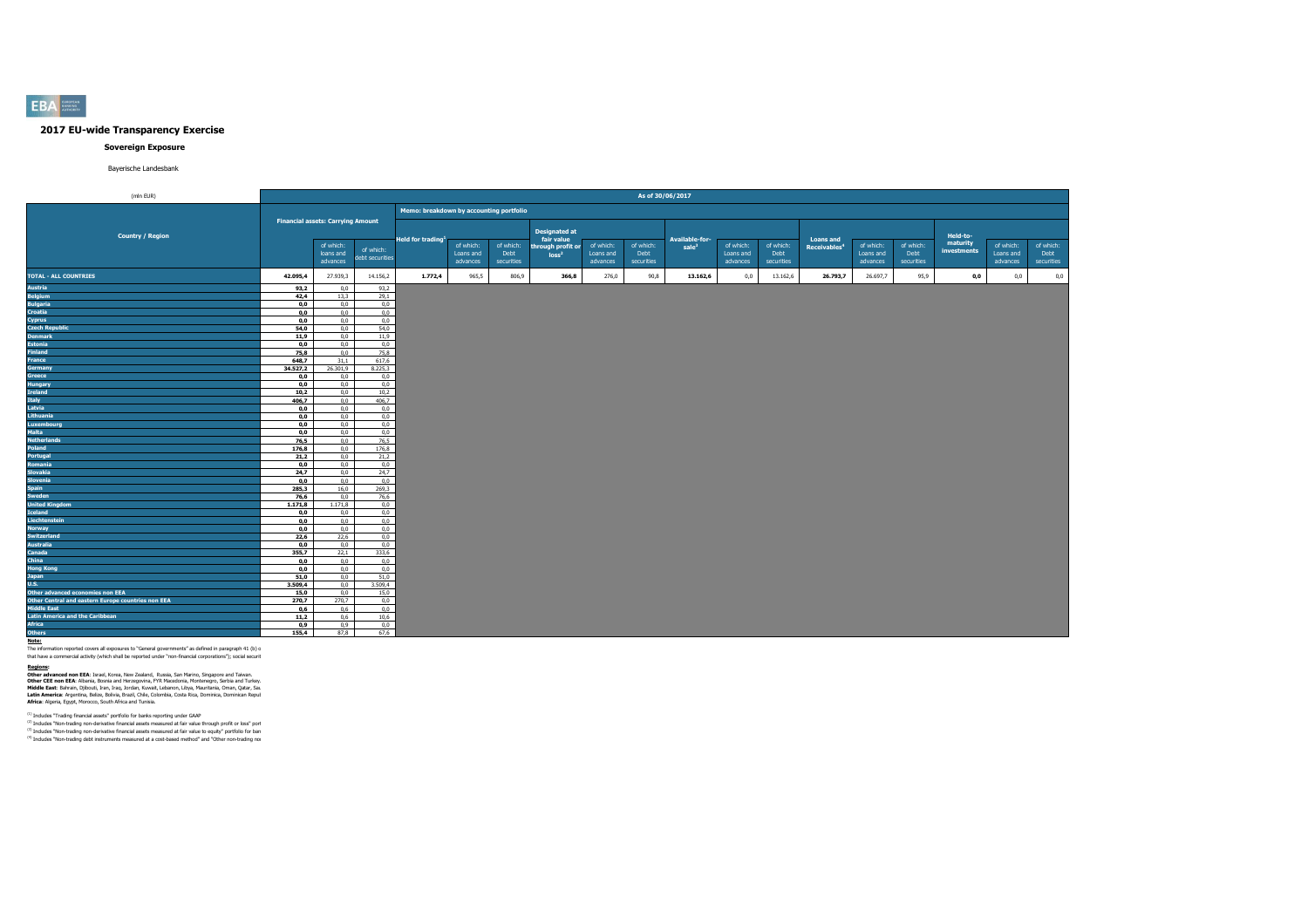

# <sup>201612</sup> <sup>201612</sup> <sup>201612</sup> <sup>201612</sup> <sup>201612</sup> <sup>201612</sup> <sup>201706</sup> <sup>201706</sup> <sup>201706</sup> <sup>201706</sup> <sup>201706</sup> <sup>201706</sup> <sup>201706</sup> **2017 EU-wide Transparency Exercise**

### **Performing and non-performing exposures**

Bayerische Landesbank

| <b>Accumulated impairment,</b><br><b>Accumulated impairment,</b><br>accumulated changes in fair<br>accumulated changes in fair<br><b>Gross carrying amount</b><br><b>Gross carrying amount</b><br><b>Collaterals and</b><br>value due to credit risk and<br>value due to credit risk and<br>financial<br>provisions<br><b>provisions</b><br>guarantees<br>guarantees<br>received on<br>Of which<br>Of which<br>Of which non-performing <sup>1</sup><br>Of which non-performing <sup>1</sup><br>non-<br>On non-<br>performing but<br>On non-<br>performing but<br>On performing<br>On performing<br>performing<br>performing<br>performing<br>past due > 30<br>past due > 30<br>exposures <sup>2</sup><br>exposures <sup>2</sup><br>exposures<br>exposures<br>$days$ and $\lt$ =90<br>days and $\lt$ =90<br>exposures <sup>3</sup><br>exposures <sup>3</sup><br>Of which:<br>Of which:<br>days<br>days<br>defaulted<br>defaulted<br>(mln EUR, %)<br>Debt securities (including at amortised cost and fair value)<br>25.921<br>24.347<br>$\mathbf{0}$<br>$\mathbf{0}$<br>$\Omega$<br>$\mathbf{0}$<br>$\mathbf{0}$<br>$\Omega$<br>$\Omega$<br>$\mathbf{0}$<br>$\Omega$<br>$\Omega$<br>$\mathbf{a}$<br>Central banks<br>$\mathbf 0$<br>$\Omega$<br>14.538<br>13.349<br>General governments<br>$\Omega$<br>$\mathbf 0$<br>$\Omega$<br>$\Omega$<br>10.386<br>9.680<br>$\Omega$<br>Credit institutions<br>$\Omega$ |                                     |
|-------------------------------------------------------------------------------------------------------------------------------------------------------------------------------------------------------------------------------------------------------------------------------------------------------------------------------------------------------------------------------------------------------------------------------------------------------------------------------------------------------------------------------------------------------------------------------------------------------------------------------------------------------------------------------------------------------------------------------------------------------------------------------------------------------------------------------------------------------------------------------------------------------------------------------------------------------------------------------------------------------------------------------------------------------------------------------------------------------------------------------------------------------------------------------------------------------------------------------------------------------------------------------------------------------------------------------------------------------------------------------------------------------------|-------------------------------------|
|                                                                                                                                                                                                                                                                                                                                                                                                                                                                                                                                                                                                                                                                                                                                                                                                                                                                                                                                                                                                                                                                                                                                                                                                                                                                                                                                                                                                             | <b>Collaterals and</b><br>financial |
|                                                                                                                                                                                                                                                                                                                                                                                                                                                                                                                                                                                                                                                                                                                                                                                                                                                                                                                                                                                                                                                                                                                                                                                                                                                                                                                                                                                                             | received on<br>non-<br>performing   |
|                                                                                                                                                                                                                                                                                                                                                                                                                                                                                                                                                                                                                                                                                                                                                                                                                                                                                                                                                                                                                                                                                                                                                                                                                                                                                                                                                                                                             |                                     |
|                                                                                                                                                                                                                                                                                                                                                                                                                                                                                                                                                                                                                                                                                                                                                                                                                                                                                                                                                                                                                                                                                                                                                                                                                                                                                                                                                                                                             | $\mathbf{0}$                        |
|                                                                                                                                                                                                                                                                                                                                                                                                                                                                                                                                                                                                                                                                                                                                                                                                                                                                                                                                                                                                                                                                                                                                                                                                                                                                                                                                                                                                             | $\Omega$                            |
|                                                                                                                                                                                                                                                                                                                                                                                                                                                                                                                                                                                                                                                                                                                                                                                                                                                                                                                                                                                                                                                                                                                                                                                                                                                                                                                                                                                                             |                                     |
|                                                                                                                                                                                                                                                                                                                                                                                                                                                                                                                                                                                                                                                                                                                                                                                                                                                                                                                                                                                                                                                                                                                                                                                                                                                                                                                                                                                                             |                                     |
| 847<br>1.204<br>Other financial corporations<br>$\Omega$<br>$\mathbf 0$<br>$\Omega$                                                                                                                                                                                                                                                                                                                                                                                                                                                                                                                                                                                                                                                                                                                                                                                                                                                                                                                                                                                                                                                                                                                                                                                                                                                                                                                         |                                     |
| 150<br>114<br>Non-financial corporations<br>$\mathbf 0$<br>$\Omega$<br>$\Omega$<br>$\Omega$<br>$\Omega$<br>$\Omega$                                                                                                                                                                                                                                                                                                                                                                                                                                                                                                                                                                                                                                                                                                                                                                                                                                                                                                                                                                                                                                                                                                                                                                                                                                                                                         |                                     |
| Loans and advances(including at amortised cost and fair value)<br>257<br>3.584<br>3.584<br>156<br>346<br>190<br>3.396<br>965<br>165.529<br>1.149<br>178.853<br>3.396<br>158                                                                                                                                                                                                                                                                                                                                                                                                                                                                                                                                                                                                                                                                                                                                                                                                                                                                                                                                                                                                                                                                                                                                                                                                                                 | 433                                 |
| 2.104<br>15.067<br>Central banks<br>$\mathbf 0$<br>$\mathbf 0$<br>$\Omega$<br>$\Omega$<br>$\Omega$<br>$\Omega$                                                                                                                                                                                                                                                                                                                                                                                                                                                                                                                                                                                                                                                                                                                                                                                                                                                                                                                                                                                                                                                                                                                                                                                                                                                                                              | $\Omega$                            |
| 26.379<br>$-3$<br>26,970<br>$-3$<br>General governments<br>$\mathbf 0$<br>$\Omega$                                                                                                                                                                                                                                                                                                                                                                                                                                                                                                                                                                                                                                                                                                                                                                                                                                                                                                                                                                                                                                                                                                                                                                                                                                                                                                                          |                                     |
| 33<br>33<br>10<br>$\overline{7}$<br>28.666<br>28.152<br>9<br>Credit institutions<br>41<br>$\Omega$<br>$\Omega$<br>41                                                                                                                                                                                                                                                                                                                                                                                                                                                                                                                                                                                                                                                                                                                                                                                                                                                                                                                                                                                                                                                                                                                                                                                                                                                                                        |                                     |
| 1.256<br>6.483<br>1.256<br>7.104<br>1.252<br>1.252<br>3<br>$\overline{2}$<br>Other financial corporations<br>$\mathbf 0$<br>$\Omega$<br>$\Omega$                                                                                                                                                                                                                                                                                                                                                                                                                                                                                                                                                                                                                                                                                                                                                                                                                                                                                                                                                                                                                                                                                                                                                                                                                                                            |                                     |
| 123<br>967<br>168<br>126<br>820<br>27<br>1.869<br>1.869<br>82.192<br>1.748<br>1.748<br>Non-financial corporations<br>82.076<br>5                                                                                                                                                                                                                                                                                                                                                                                                                                                                                                                                                                                                                                                                                                                                                                                                                                                                                                                                                                                                                                                                                                                                                                                                                                                                            | 274                                 |
| 37<br>213<br>32<br>35<br>133<br>27.594<br>445<br>28.611<br>of which: small and medium-sized enterprises at amortised cost<br>445<br>420<br>420<br>$\epsilon$                                                                                                                                                                                                                                                                                                                                                                                                                                                                                                                                                                                                                                                                                                                                                                                                                                                                                                                                                                                                                                                                                                                                                                                                                                                | 105                                 |
| 185<br>136<br>19.821<br>227<br>425<br>425<br>24<br>182<br>178<br>19.367<br>355<br>355<br>26<br><b>Households</b>                                                                                                                                                                                                                                                                                                                                                                                                                                                                                                                                                                                                                                                                                                                                                                                                                                                                                                                                                                                                                                                                                                                                                                                                                                                                                            | 159                                 |
| 156<br>257<br>3.584<br>3.584<br>1.149<br>346<br>203.200<br>190<br>3.396<br>158<br>965<br><b>DEBT INSTRUMENTS other than HFT</b><br>191.451<br>3.396                                                                                                                                                                                                                                                                                                                                                                                                                                                                                                                                                                                                                                                                                                                                                                                                                                                                                                                                                                                                                                                                                                                                                                                                                                                         | 433                                 |
| 170<br>18<br>64<br>10<br>59.590<br>15<br>48<br><b>OFF-BALANCE SHEET EXPOSURES</b><br>58.030<br>170<br>157<br>153                                                                                                                                                                                                                                                                                                                                                                                                                                                                                                                                                                                                                                                                                                                                                                                                                                                                                                                                                                                                                                                                                                                                                                                                                                                                                            | 15                                  |

<sup>(2)</sup> Insitutions report here collective allowances for incurrred but not reported losses (instruments at amortised cost) and changes in fair value of performing exposures due to credit risk and provisions (instruments at